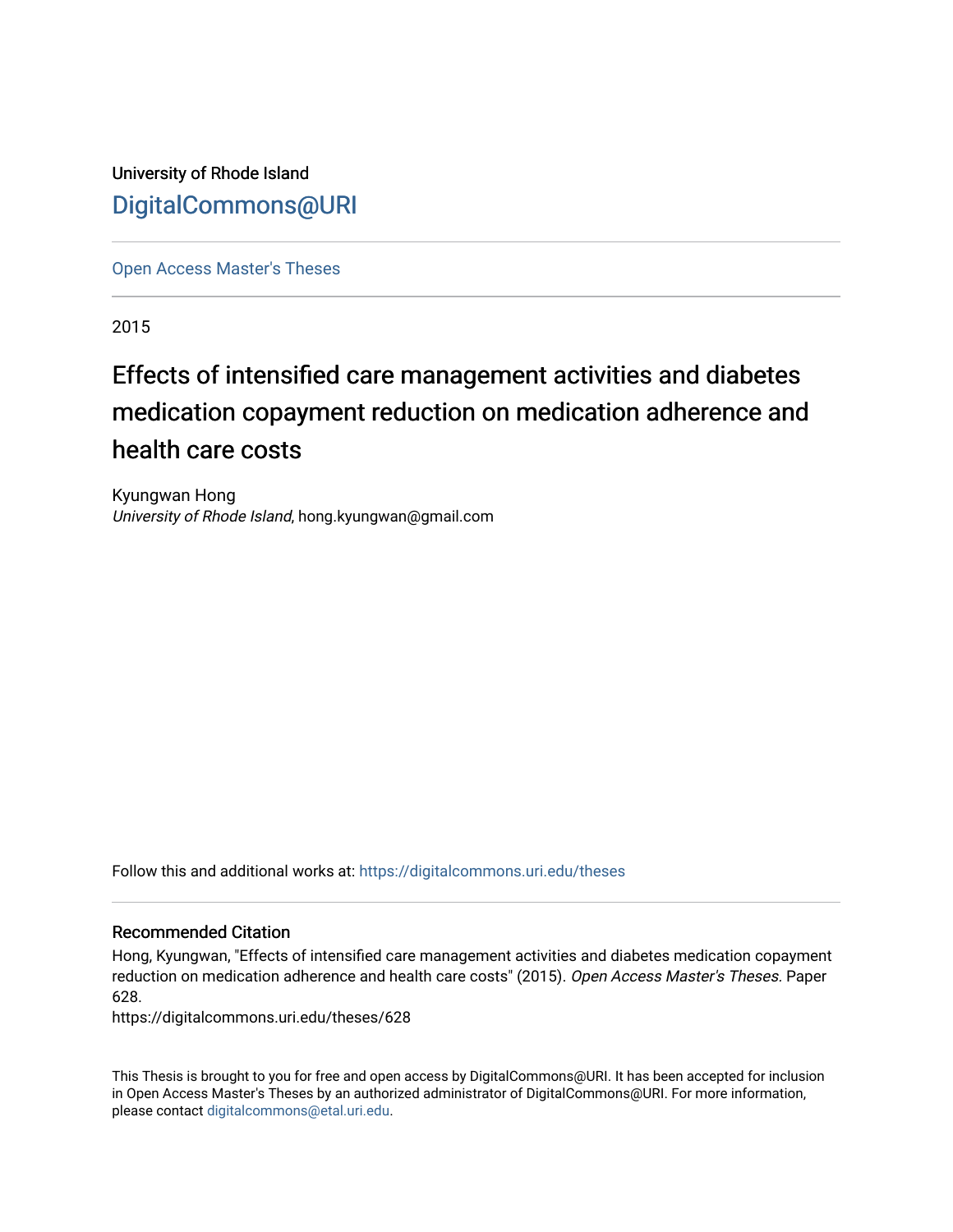**EFFECTS OF INTENSIFIED CARE MANAGEMENT ACTIVITIES AND DIABETES MEDICATION COPAYMENT REDUCTION ON MEDICATION ADHERENCE AND HEALTH CARE COSTS**

**BY**

**KYUNGWAN HONG**

# **A THESIS SUBMITTED IN PARTIAL FULFILLMENT OF THE**

# **REQUIREMENTS FOR THE DEGREE OF**

#### **MASTER OF SCIENCE**

**IN**

# **PHARMACEUTICAL SCIENCES**

## **UNIVERSITY OF RHODE ISLAND**

**2015**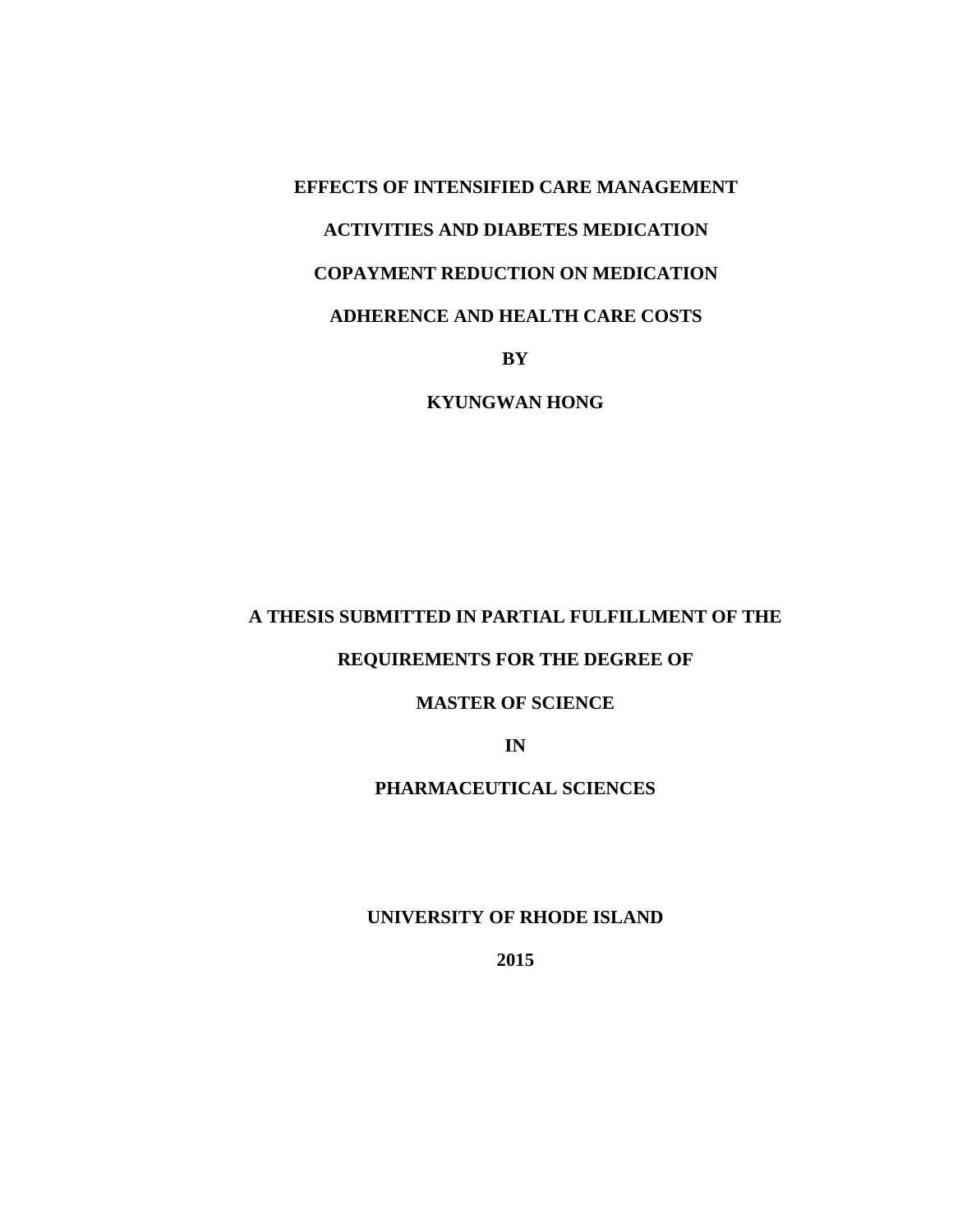### MASTER OF SCIENCE THESIS

OF

# KYUNGWAN HONG

APPROVED:

Thesis Committee:

Major Professor: Stephen Kogut

Rita Marcoux

Mary Greaney

Nasser H. Zawia

DEAN OF THE GRADUATE SCHOOL

UNIVERSITY OF RHODE ISLAND 2015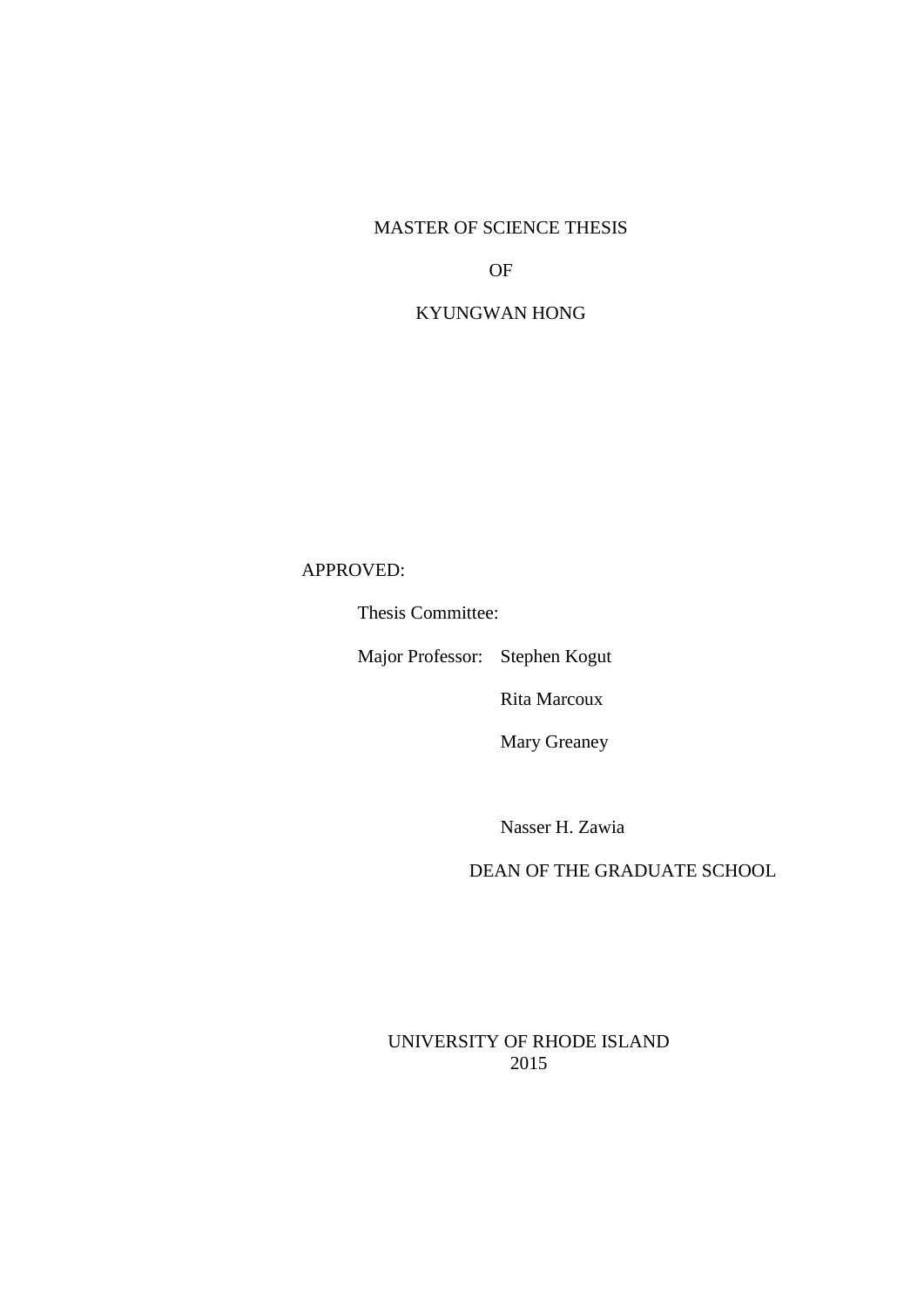#### **ABSTRACT**

Diabetes mellitus (hereinafter referred to as diabetes) is a serious health concern affecting the daily lives of many Americans in both clinical and financial aspects. Diabetes affects approximately 26 million people of all ages in the United States, and the total estimated medical costs of diagnosed diabetes in the U.S. in 2012 exceeded \$200 billion. To obtain better health outcomes, prevent complications, and reduce unnecessary costs, some health insurance plans encourage patients to enroll in diabetes management programs that monitor patient's health status more closely and assist in the adoption of healthy behaviors and habits. The aims of this study are to compare medication adherence rates and total healthcare cost among patients participating in a Diabetes Care Management Incentive Program offered by a commercial health insurer with usual care.

This study was performed using a retrospective cohort study design; subjects were insurance plan members with diabetes using metformin-containing medications. Logistic regression analyses were performed to measure the degree of association between intervention status (i.e. participation in the diabetes incentive program) and adherence rates. The adjusted odds ratio with 95% confidence intervals were reported as the measure of effect. For the total healthcare cost analysis, the Mann-Whitney U test was utilized to evaluate differences between the median intervention and non-intervention cost values.

Odds ratios for rates of achieving medication possession ratio (MPR) of 0.80 or greater among the intervention group as compared with the nonintervention groups were 0.966 (95% CI: 0.739 - 1.264) in the bivariate logistic regression model, 0.995 (95% CI: 0.755 -1.312) in the full logistic regression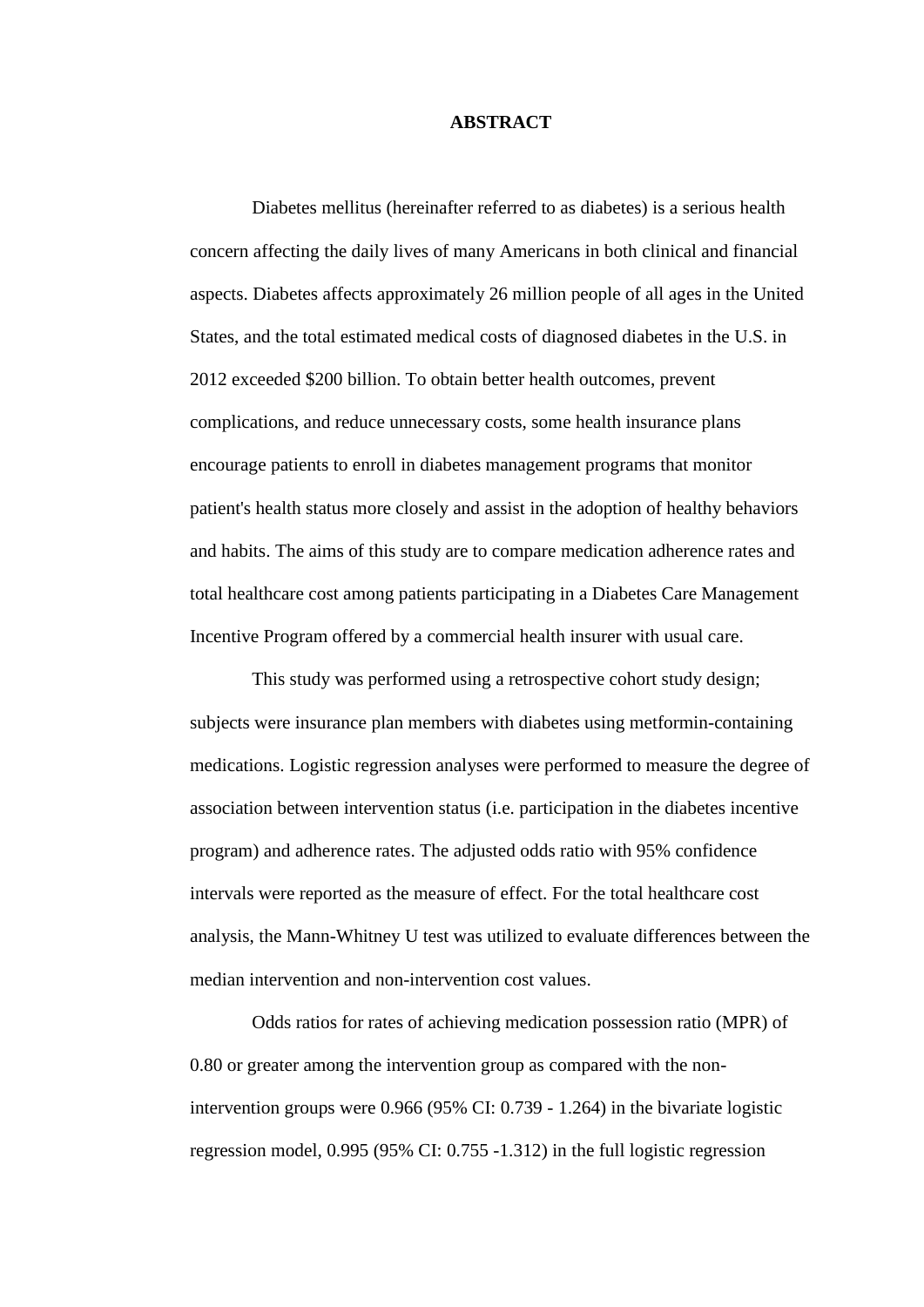model, and 1.008 (95% CI: 0.765 - 1.328) in the fitted logistic regression model. Additionally, the mean annual total healthcare cost was \$8,827.01 (\$735.58 per month) in the intervention group and \$10,096.53 (\$841.38 per month) in the nonintervention group), yet the difference was not statistically significant ( $p = 0.2327$ ).

Study results indicate that the medication adherence rates among patients using metformin-containing medications were similar between members who were enrolled in the diabetes management program and members who were not enrolled in the program. However, members participating in the program incurred approximately \$2,200 less in annual total healthcare cost.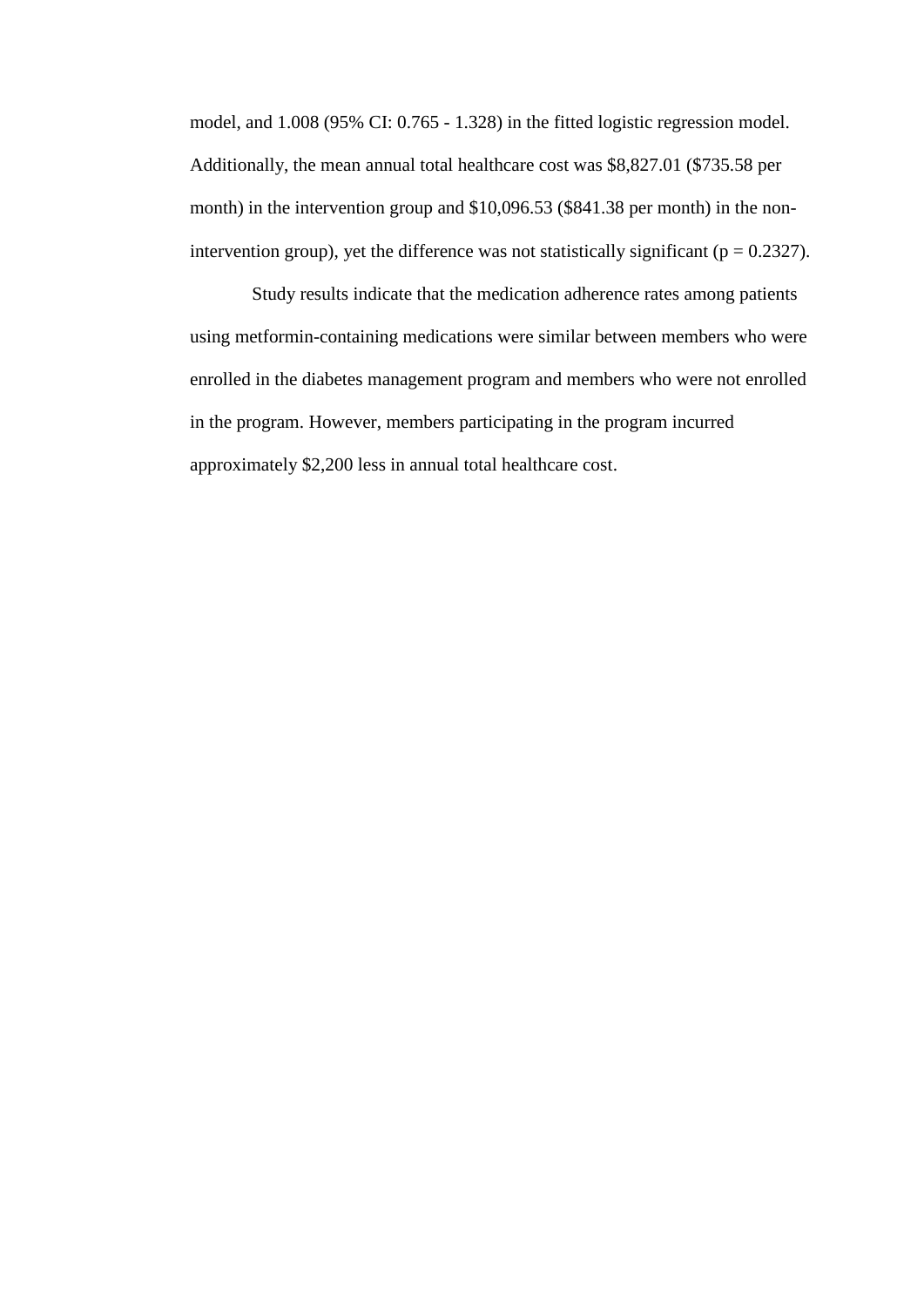#### **ACKNOWLEDGEMENT**

I would like to acknowledge and express my sincerest gratitude to my master professor, Dr.Stephen Kogut, for his passionate support, enduring guidance, and endless encouragement that I have been received. I cannot express how fortunate I am to have an opportunity to cooperate and work with him. Also, I offer my sincere appreciation for the learning opportunities provided by my committee members, Professor Rita Marcoux, and Dr. Mary Greaney.

I was very fortunate to be a part of the University of Rhode Island's Program in Pharmacoepidemiology and Pharmacoeconomics. My completion of this project could not have been accomplished without educational guidance and encouragement from Dr. Paul Larrat, Dr. Brian Quilliam, Dr. Cynthia Willey, Dr. Aisling Caffrey, and Chuck Wentworth.

Lastly, I want to express my heartfelt gratitude to my parents Jongweon Hong and Eunsook Choi for their unlimited support.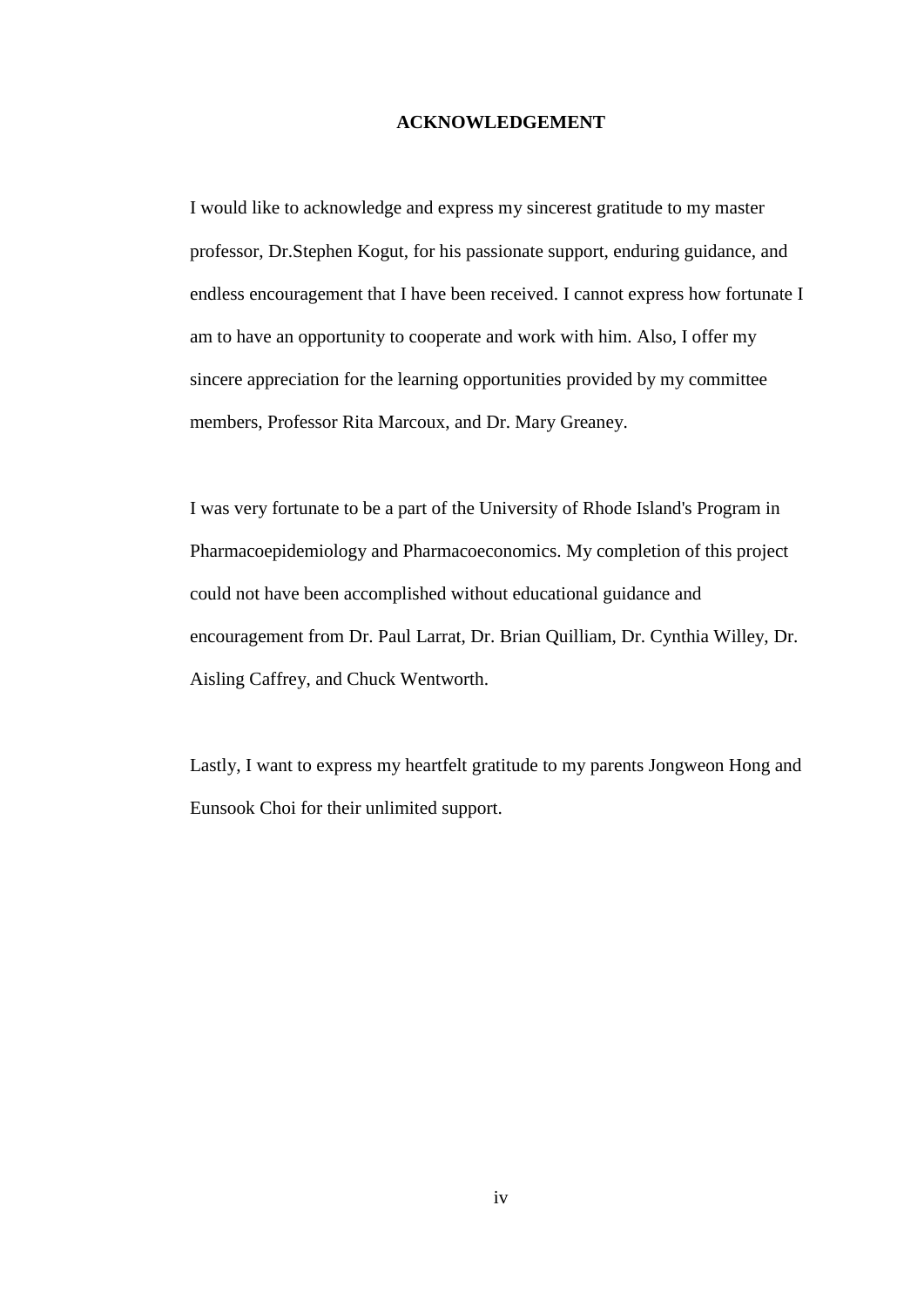# **PREFACE**

v

The standard format was used in preparation of this thesis.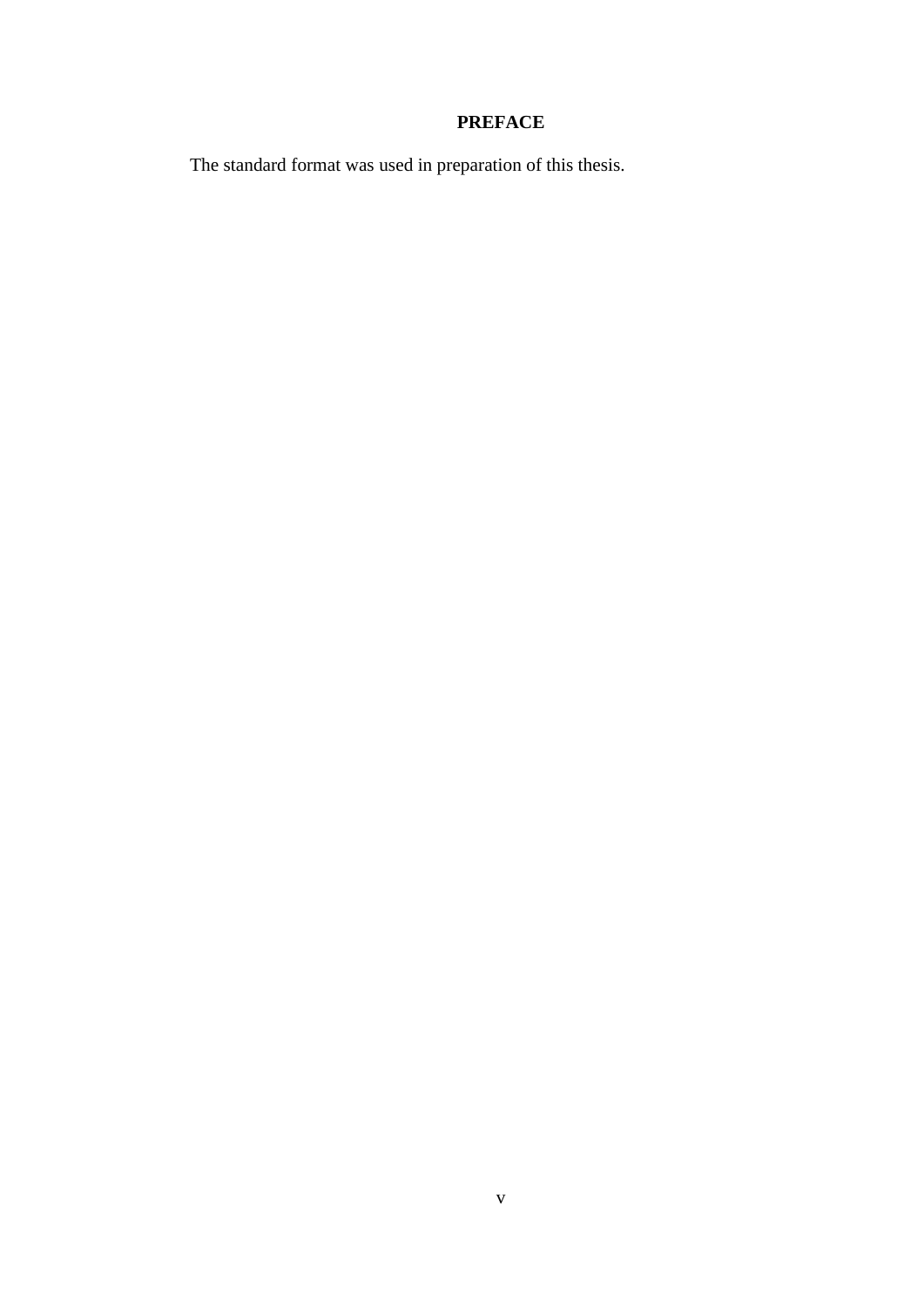# **TABLE OF CONTENTS**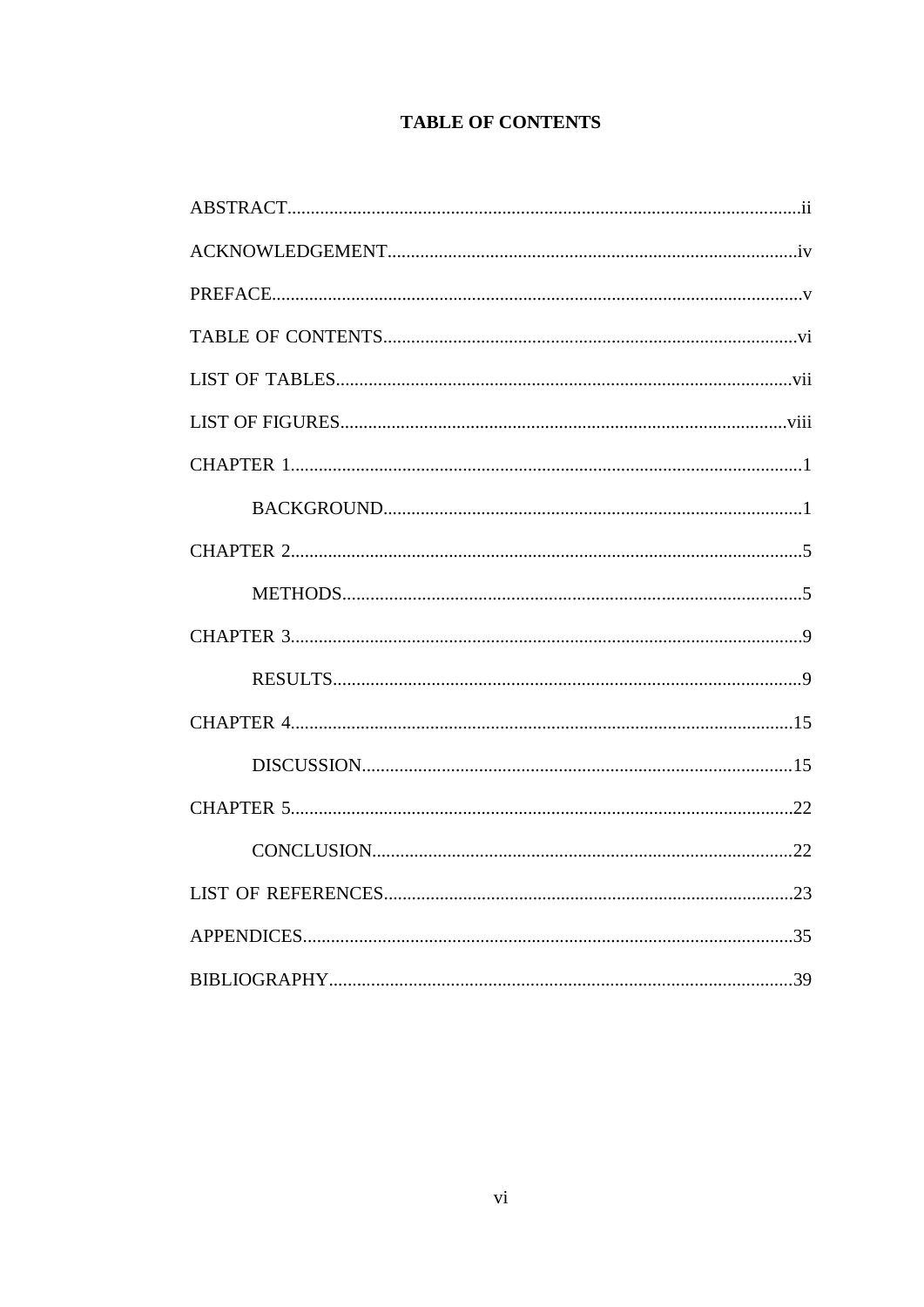# **LIST OF TABLES**

| <b>PAGE</b><br><b>TABLE</b>                                                           |
|---------------------------------------------------------------------------------------|
| Table 1. Selected Characteristics of Patients Participating in the Diabetes Incentive |
| Program and Patients in the Comparison Group (Intervention vs.                        |
|                                                                                       |
| Table 2. Association between Selected Characteristics of Study Patients and           |
|                                                                                       |
| Table 3. Bivariate Logistic Regression Analysis Assessing the Likelihood of           |
| Diabetes Medication Adherence According to Selected Patient                           |
|                                                                                       |
| Table 4. Saturated Model Logistic Regression Analysis: Likelihood of Adherence        |
| (Medication Possession Ratio $\geq$ 80%) among Selected Patient                       |
|                                                                                       |
| Table5. Fitted Logistic Regression Model with Adjusted Odds Ratio for                 |
| Intervention versus Non-Intervention Status as a Predictor of Medication              |
| Adherence (MPR $>= 80\%$ ), Controlling for Patient Age, Insulin Use, Number of       |
|                                                                                       |
| Table 6. Mean Annual Pharmacy, Medical, and Total Health Care Cost among              |
| Patients Participating in the Diabetes Incentive Program and Patients in the          |
|                                                                                       |
| Table 7. Mean Total Yearly Cost for Selected Characteristics of Patients              |
| Participating in the Diabetes Incentive Program and Patients in the Comparison        |
|                                                                                       |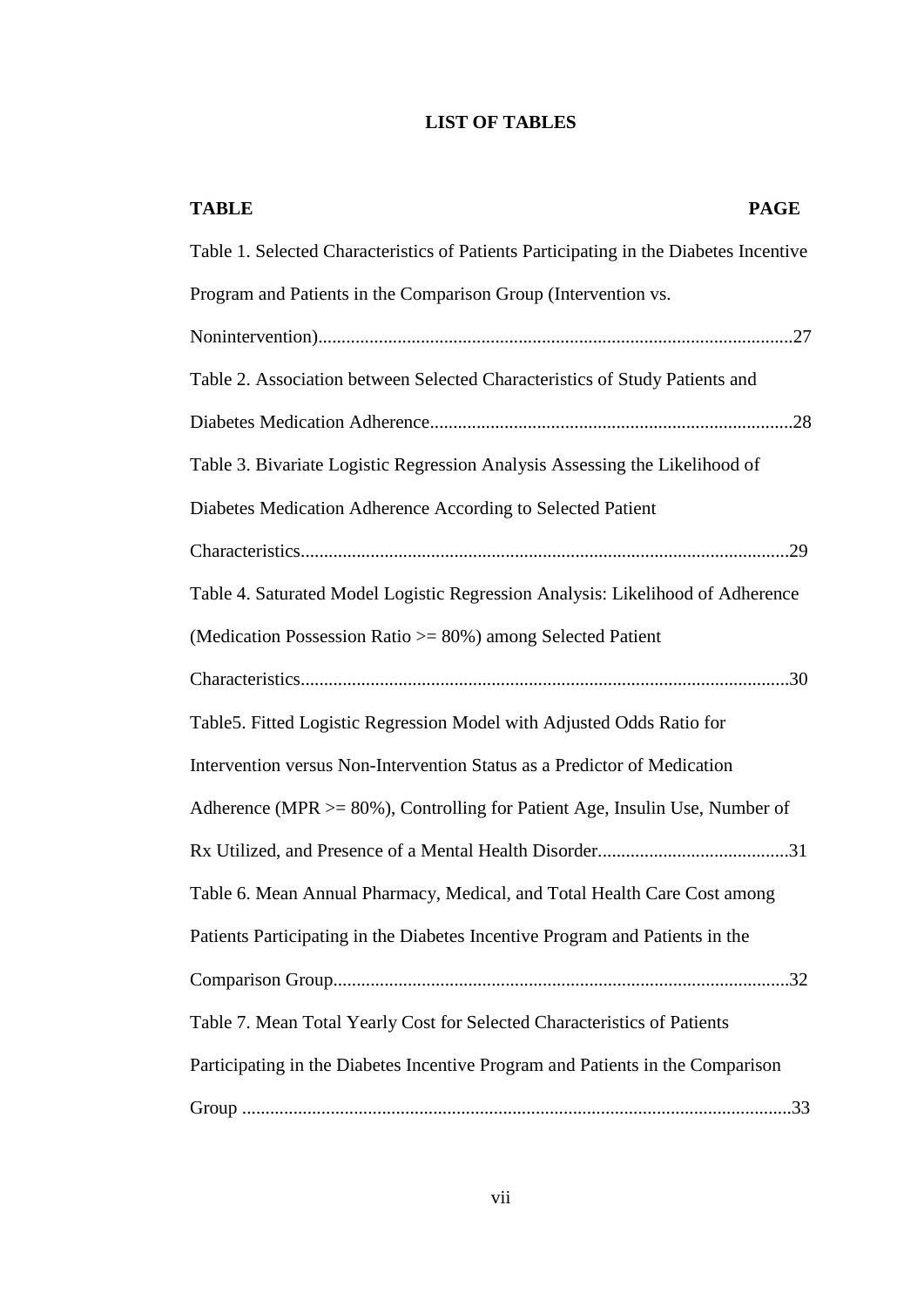# **LIST OF FIGURES**

| <b>FIGURE</b> | <b>PAGE</b> |
|---------------|-------------|
|               |             |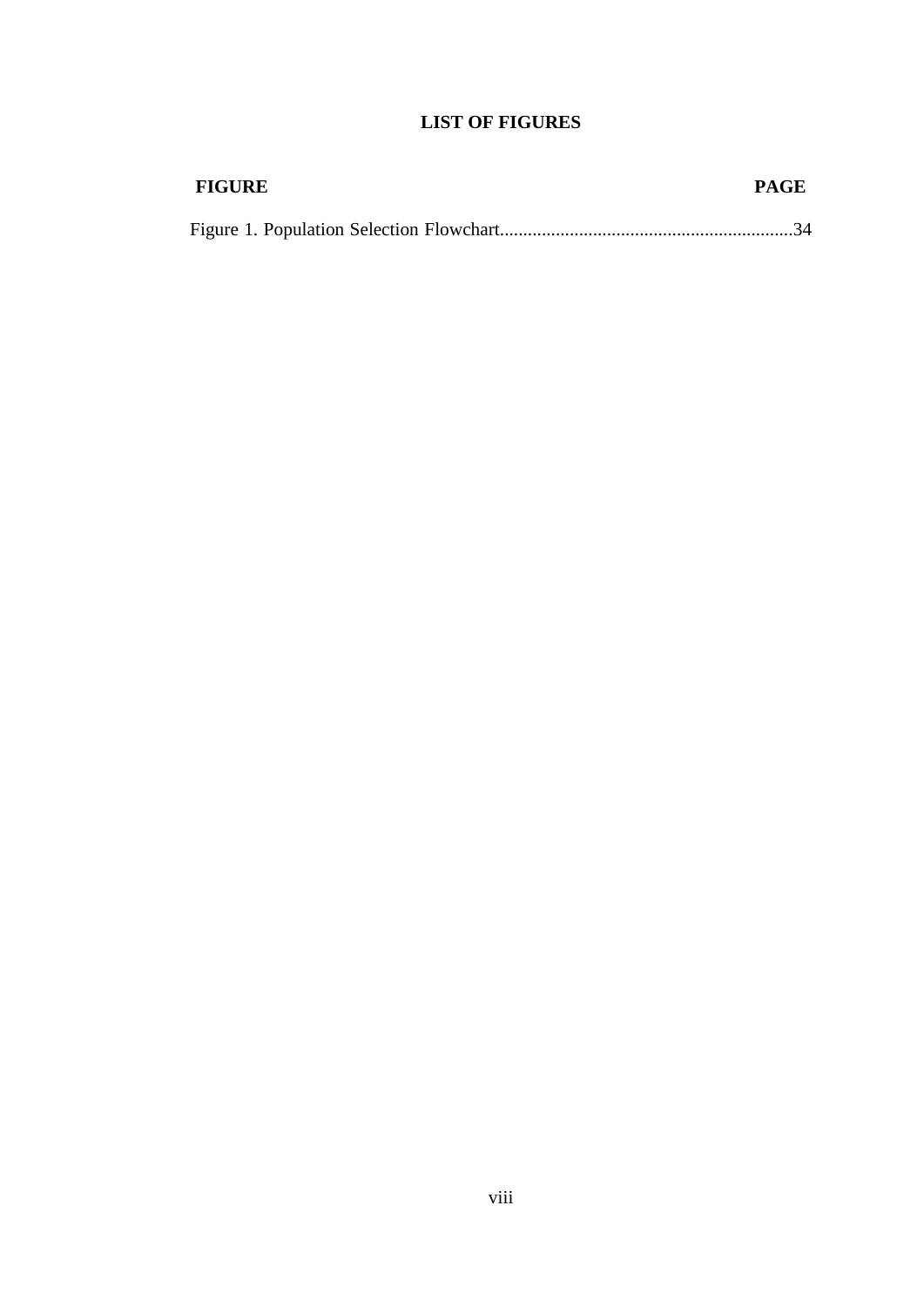#### **CHAPTER 1**

#### BACKGROUND

Diabetes mellitus (hereinafter referred to as diabetes) is a serious health concern affecting the daily lives of many Americans. Diabetes affects approximately 25.8 million people of all ages in the United States, and the affected number is projected to increase due to an increase in the number of older Americans and increase in the prevalence of obesity due to westernized diets and sedentary lifestyles. $1-2$ 

Diabetes is an acute and chronic disease caused by high blood glucose level requiring continuous monitoring and management. There are two major types of diabetes: Type 1 and Type 2. Type 1 diabetes, which accounts for approximately 5 to 10% of all diabetes cases, is caused by absolute insulin deficiency and is treated by exogenous insulin.<sup>3</sup> Type 2 diabetes, the most common type of diabetes, accounting for approximately 90 to 95% of all cases, is characterized by insulin sensitivity and insulin secretion defects.<sup>4</sup> People with type 2 diabetes have various treatment options including oral hypoglycemic agents and insulin. Among patients with type 2 diabetes, approximately 24% do not recognize they have diabetes.<sup>4</sup>

The total estimated medical costs of diagnosed diabetes in the U.S. in 2012 was \$245 billion, a 40% increase from \$174 billion in 2007, and the cost will continue to increase due to an increasing number of patients having diabetes.<sup>5</sup>This expenditure includes both direct medical costs such as hospital inpatient care, prescription medications, physician office visits, and residential/nursing facility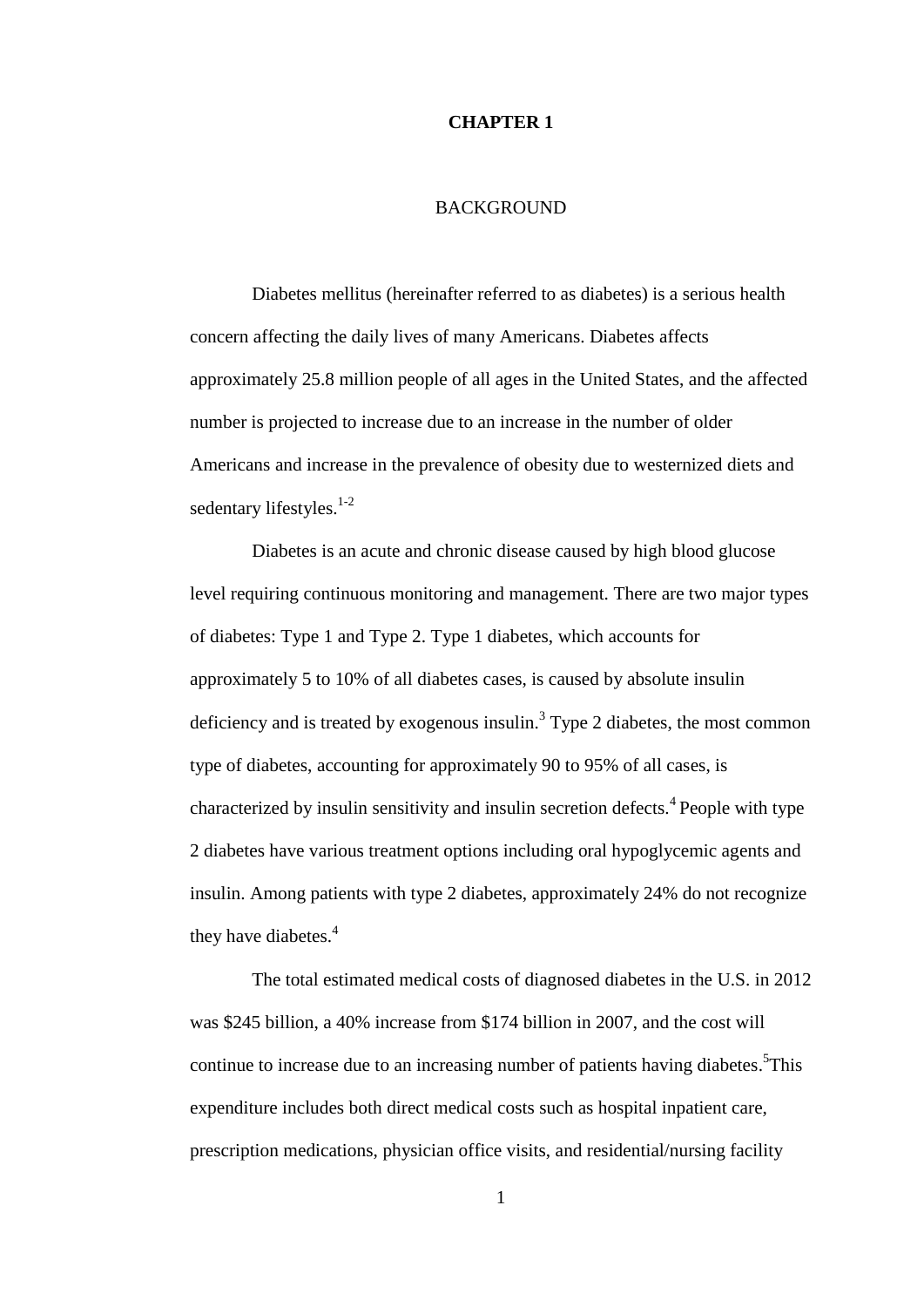stays, and indirect medical costs such as reduced productivity and inability to work $5$ 

To obtain better health outcomes, prevent complications, and reduce unnecessary costs, some health insurance plans encourage patients to enroll in diabetes management programs. Typical components of diabetes management programs, include periodic physical examinations, appointment reminders by health care personnel, patient education to enhance self-management skills and encourage healthful behaviors such as daily exercises and eating more fresh fruits and vegetables, and laboratory examinations including cholesterol levels, liver function tests, and blood glucose levels.

Research evaluating the effectiveness of diabetes management programs have assessed clinical outcomes such as decrease in hemoglobin A1c level, cardiovascular risks, and foot infection risks to determine effectiveness. 6-7 For example, the Asheville Project, a disease management program, started in 1996 by the city of Asheville, North Carolina. <sup>8</sup>The program enrolled patients with asthma, hypertension, hypercholesterolemia and diabetes and provided educational and personal disease management services for employees of the city of Asheville.<sup>8</sup> Participants with diabetes experienced improved hemoglobin A1C levels, lower total health care costs, and fewer sick days.  $A$  long term follow-up study determined that approximately 50% of participants experienced decreases in mean hemoglobin A1c and lipid level at each follow-ups.<sup>9</sup> Another study evaluated the association between a health maintenance organization (HMO) sponsored diabetes management program and hemoglobin A1c level and determined that individuals participating in the diabetes management program improved short-term glycemic

2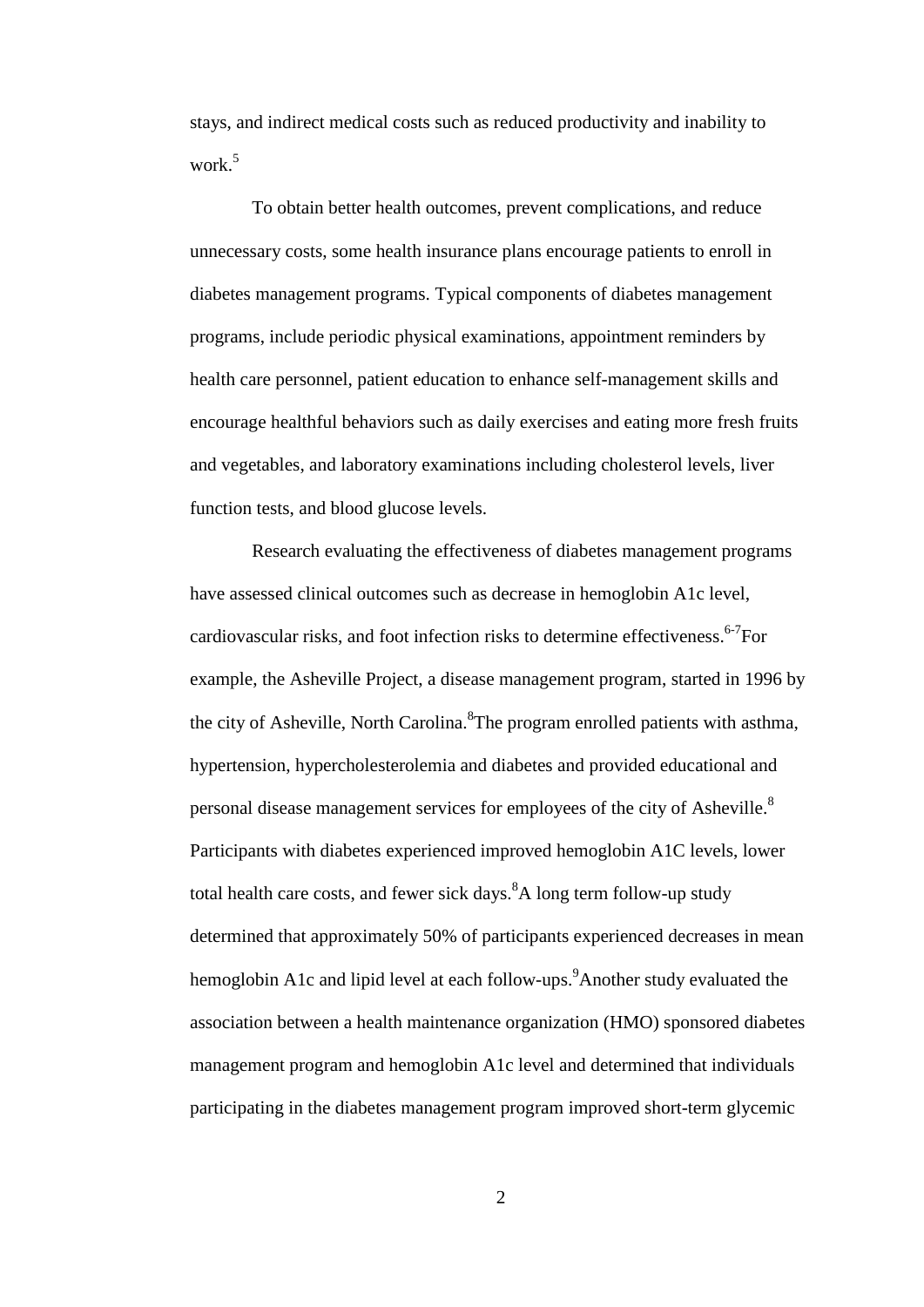control significantly.<sup>10</sup> According to the study, mean hemoglobin A1c of patients decreased from 8.51to 7.41 after 3 months of follow-up.<sup>10</sup>

However, there is a lack of study of the cost effectiveness of diabetes management programs, due to the difficulty and complexity in describing economic outcomes.<sup>11</sup> It is often difficult to gather all of the diabetes-related direct and indirect costs, and as a result, less is known about the disease management programs' impact on medical expenditure for patients with diabetes.<sup>11-</sup>  $12$ Nonetheless, results of one study suggested that intensified diabetes care management activities increased diabetes medication adherence by 4%, and another study determined that patients with diabetes that participated in the Asheville Project experienced a decrease in total mean direct medical costs of \$1,200 to \$1,872 per year compared to patients with diabetes who did not participate in the intervention. Additionally, the Asheville Project saved an employer group approximately \$18,000 per year.<sup>9,13</sup> However, not all diabetes management programs have a favorable impact on financial outcomes with incremental medical costs ranging from  $-$16,996$  to \$3,305 per patient per year.<sup>14</sup>

This current study will assess the associations between enrollment in a diabetes management program provided by a commercial insurance plan and health expenditure and diabetes medication adherence rate. Diabetes management programs are known for assisting participants to achieve better diabetes medication adherence and ,eventually, better health outcomes, thus insurance plans can possibly reduce spending through better diabetes medication adherence and better health outcomes: less hospitalization, less diabetes complications and increase in work productivity.<sup>15-16</sup>Poor medication adherence causes approximately 125,000 deaths due to increase in morbidity in hospitalizations.<sup>17</sup> Furthermore, poor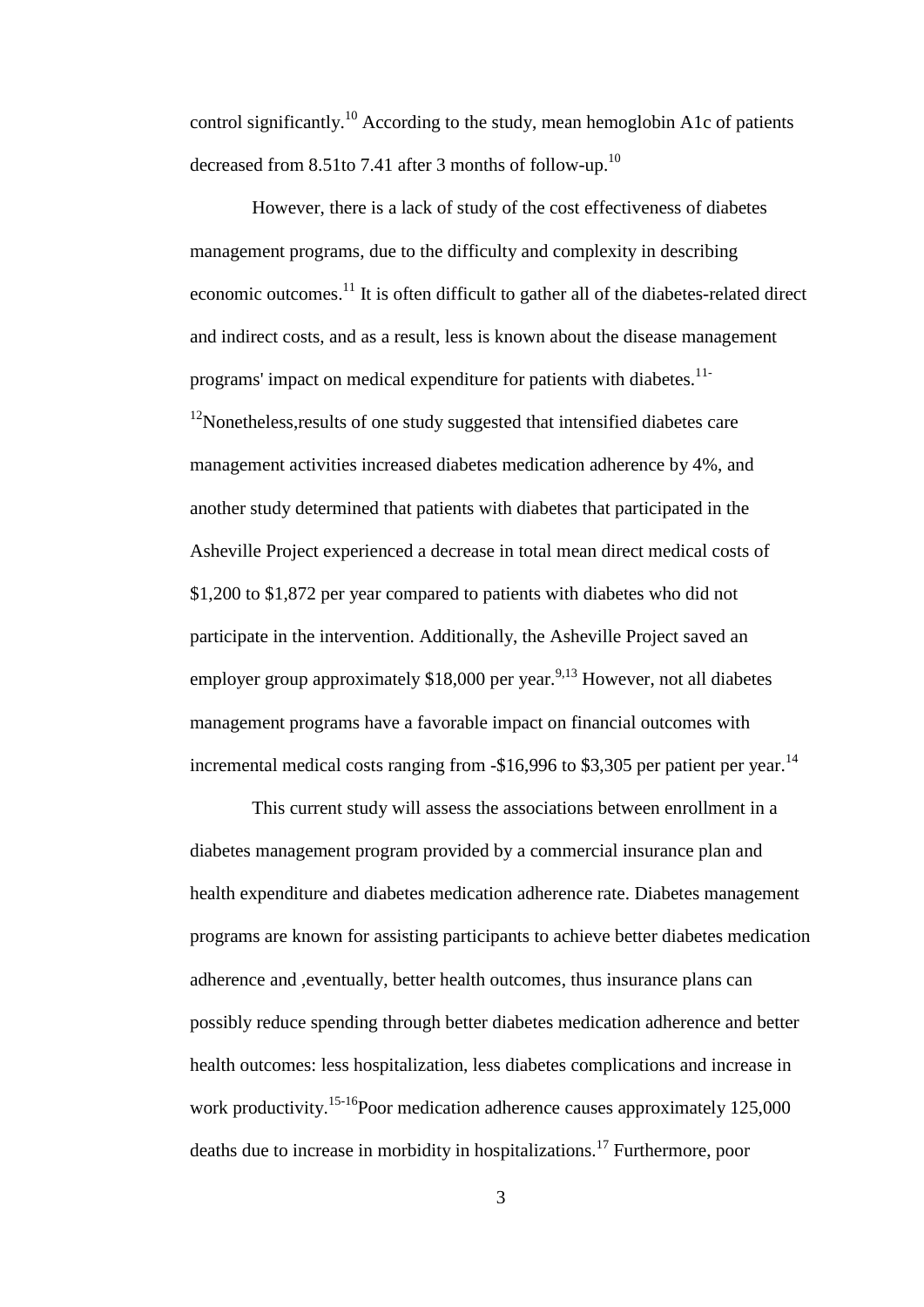medication adherence costs the U.S. health care system up to \$289 billion annually.<sup>17</sup>In addition, cost burdens of diabetes are large with medication costs, frequent hospital visits, and possible hospitalizations, as noted above.

The diabetes incentive program evaluated in our study aims to improve diabetes-related care and decrease medical expenses due to diabetes and diabetesrelated complications. The program provides participants' diabetes medications free of charge if they agree to participate in an annual physical examination, complete a hemoglobin A1c blood test at least twice a year, have an annual low density lipoprotein cholesterol test, participate in case coordination led by case managers, and personalized support and educational sessions provided by a registered nurses and dieticians.

This study will help in fulfilling pharmacoeconomic-research demands about diabetes management programs and contribute to the development of more economically efficient diabetes management programs. The study's hypothesis is that the members enrolled in the diabetes management program will achieve higher medication adherence rate than those who are not enrolled in the diabetes management program. A secondary hypothesis is that the members enrolled in the diabetes management program will experience reduced total healthcare expenditure compared to the members nor enrolled in the diabetes management program.

4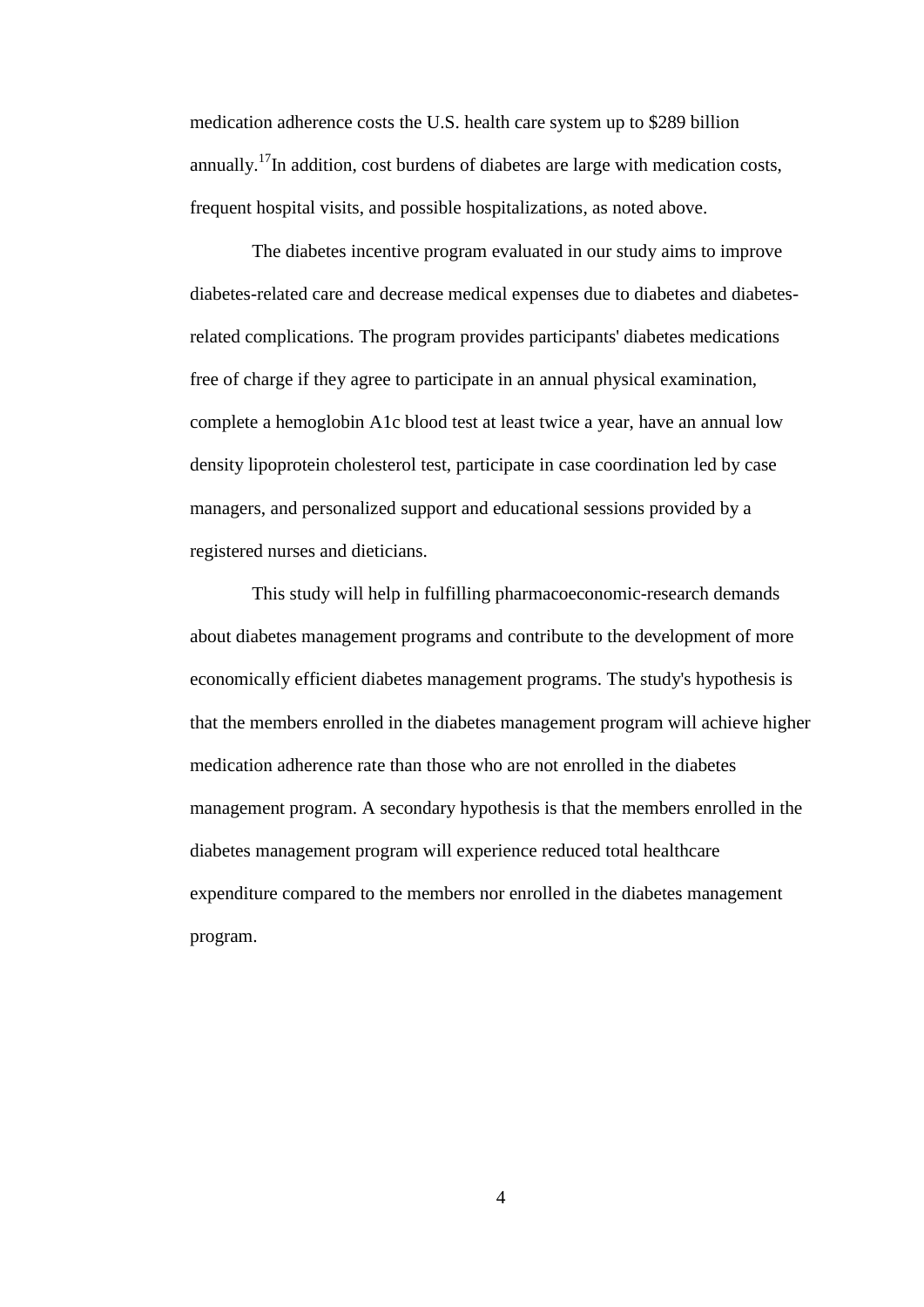#### **CHAPTER 2**

#### METHOD

This study was a retrospective cohort study, assessing the association between a diabetes management program and its effects on participants' medication adherence and medical costs. The data were provided by a commercial health insurer, and included members' medical diagnoses, basic demographics, medical and pharmacy spending information, and health care procedures. The dataset includes members who enrolled in the Diabetes Incentive Program (intervention) and who did not enroll (non-intervention) between January 1st of 2008 and May 31st of 2010. Through the participation of the Diabetes Incentive Program, members were able to obtain the following health management services: (a) participate in care coordination with a case manager, (b) have an annual physical examination, (c) have a hemoglobin A1c blood test at least twice annually, (d) have a low density lipoprotein cholesterol (LDL-C) test at least once annually, and (e) attend dietary, lifestyle, and diabetes management educational sessions led by registered nurses and dieticians If members participated in all of these services, they received a substantial to full price discounts on their hypoglycemic prescriptions.

In order to be included in the study population, patients had to be aged 18 years or above and have at least 1 ICD-9-CM (The International Classification of Diseases, Ninth Revision, Clinical Modification) for diabetes, and at least 1 claim for an anti-diabetic medication during the last 12-month period of continuous enrollment (365 days). In this study, only metformin and metformin-containing combination medications were considered as metformin is the first line oral

5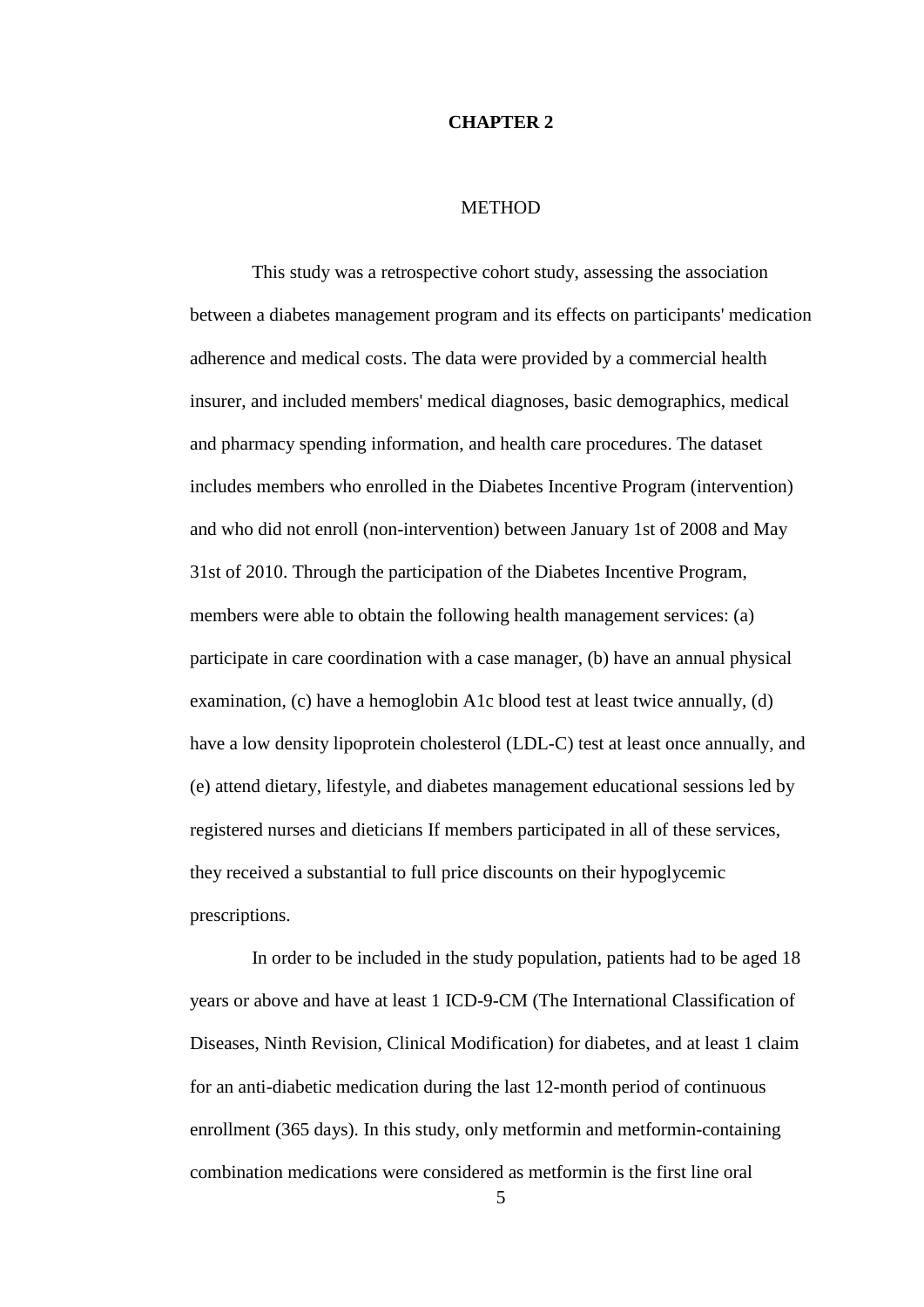hypoglycemic agent.<sup>18</sup> In addition, patients with diabetes generally utilize metformin continuously, whereas other diabetes medications such as sulfonylurea and dipeptidyl peptidase-4 (DPP-4) inhibitors are used as add-on therapies. All possible metformin-containing combination medications on the market were included in this study (see Appendix A). To assist in identifying all metformincontaining medications, drug information databases Clinical Pharmarmacology® and Micromedex® were used.

Patient gender, comorbidities, insulin usage, the total number of medications used (diabetes and non-diabetes), and age group were defined as categorical variables. Cardiovascular diseases, pulmonary diseases, and mental health disorders were the examined comorbidities, and were determined based on published ICD 9 code sets (see Appendix B,C,D,E,F,G). The total number of dispensed medications represented the number of different prescription medications dispensed to these patients for 12 months. Quartiles of frequency distribution were used to categorize the total number of dispensed medications: group 1 (1-7 total medications), group 2 (8-13 total medications), group 3 (14-17 total medications) and group 4 (18 and more total medications). Age was described as a continuous variable; and then categorized according to groupings that generally reflected older (age of 65 and above), middle aged (age of 50 to 64), and young adult patients (age of 18 to 49).

#### Statistical analysis (Medication adherence)

The first analysis assessed the relationship between enrollment in the Diabetes Incentive Program and the diabetes medication adherence rate. To measure the medication adherence rate, the study utilized MPR (Medication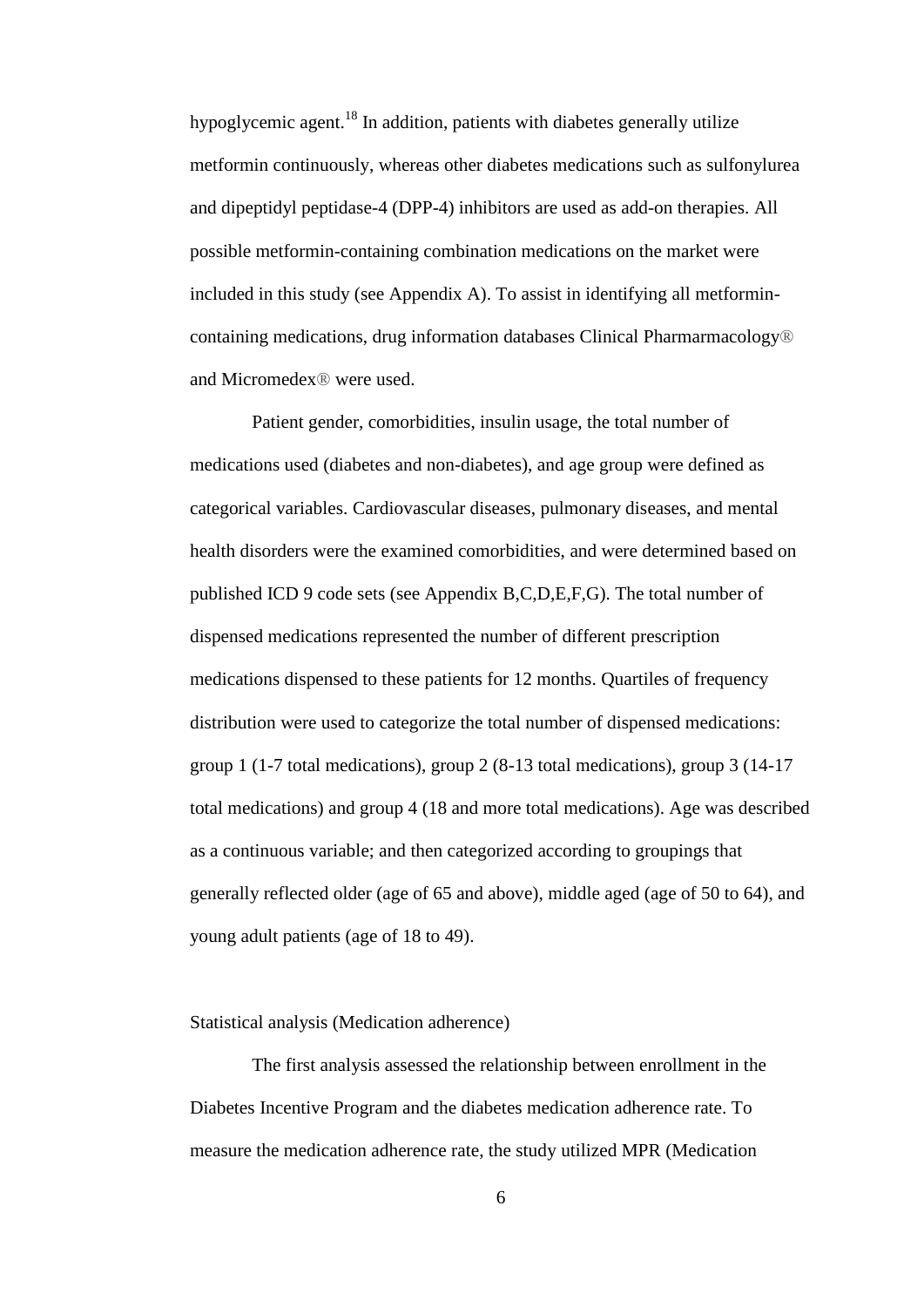Possession Ratio), calculated as the sum of the days supply for all relevant medication dispensing during the measurement period, divided by the number of days elapsed during the period.<sup>19-21</sup> This study evaluated MPR based on 12-month elapsed period of enrollment in the diabetes management program. If a patient had an MPR of equal to or higher than 0.80 (80%), the patient was classified as being adherent to the diabetes medication. For these analyses, we focused on dispensings of metformin-containing medications, regardless of different strengths, dosage forms, and releasing forms.

Chi-square tests were performed to determine if there were differences in the percentage of patients classified as adherent and those enrolled and not enrolled in the Diabetes Incentive program. Multivariate logistic regression analyses were performed to determine the association between the enrollment in the Diabetes Incentive Program and the MPR (dependent variable), controlling for other independent variables including patient age group, gender, comorbidities, insulin usage, and the total number of medications dispensed. Independent variables were assessed for co-linearity, and the Hosmer-Lemeshow goodness of fit test was performed to assess the calibration of the final model. The adjusted odds ratio with 95% confidence intervals were reported as the measure of effect.

#### Statistical analysis (Healthcare cost)

The second analysis assessed differences in health care cost among patients with diagnosed diabetes participating in the Diabetes Incentive Program and those receiving usual care. We determined health expenditures for the range of utilized health services, including hospitalization costs and diabetes medication costs of participants who were enrolled in the Diabetes Incentive Program and for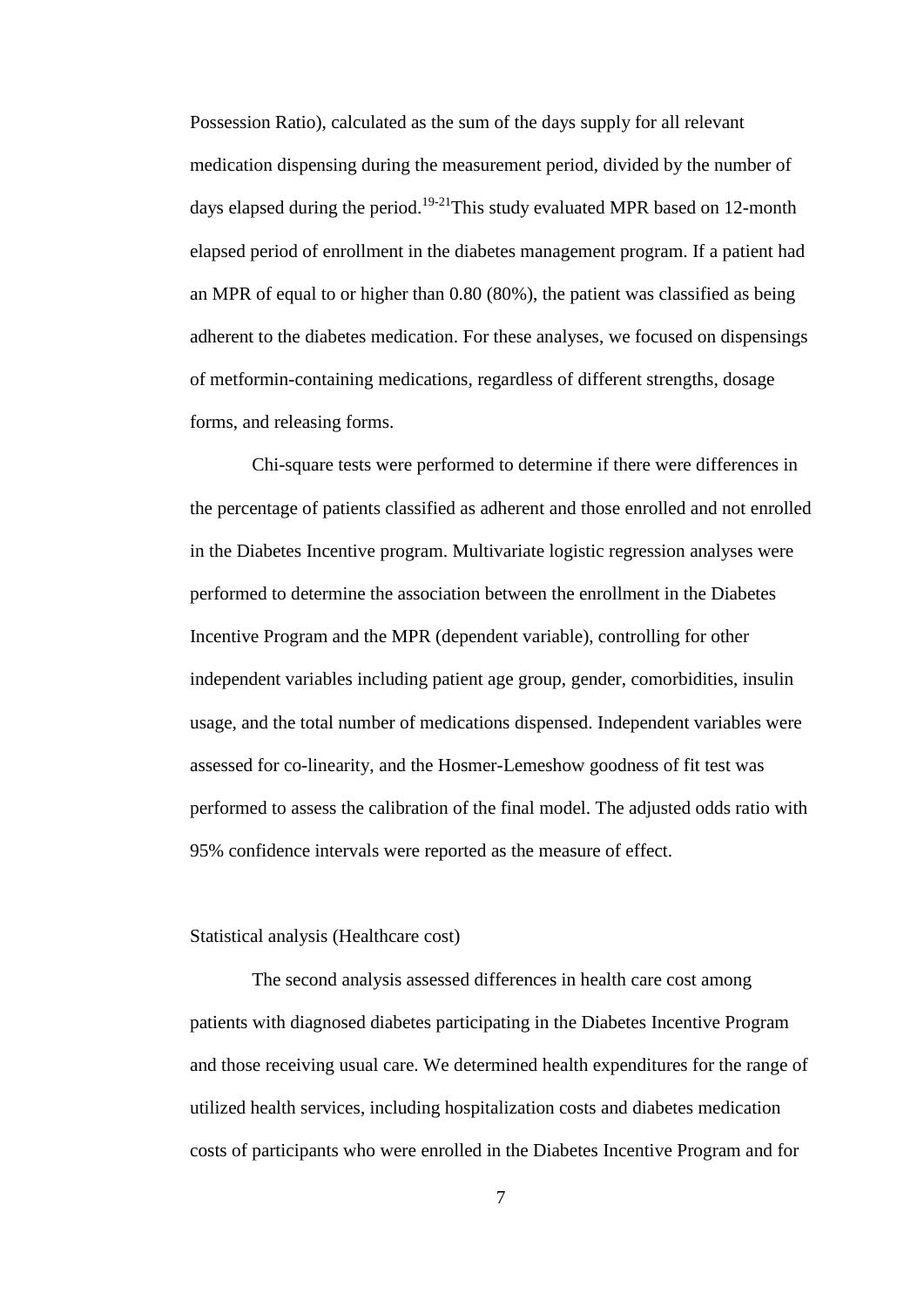those who were not enrolled in the Diabetes Incentive Program. Costs were defined as the amount paid by the health insurance plan, which does not include copayments made by patients. Costs included both diabetes-related and nondiabetes related physician visits, hospitalizations, laboratory tests, and prescription drug costs. Total healthcare expenditures during the 12 month timeframe was compared between intervention and non-intervention groups.

The distribution of costs was analyzed prior to determining the appropriate statistical test for evaluating group differences in healthcare spending. Mean costs by group were reported, and where data were skewed, a log transformation was performed. The student's t-test was used to assess mean differences in cost, and given the skewed nature of the data, median-based tests were also performed to assess the statistical significance of these cost differences.

These costs analyses included the same independent variables from the adherence analysis: age, gender, comorbidities, insulin usage, and total number of medications dispensed. To evaluate the statistical significance of differences in these baseline characteristics and health expenditure, the students t-test was utilized. The Mann-Whitney U test was also utilized to evaluate differences between the median intervention and non-intervention cost values.

Data analysis was performed using SAS (version 9.3).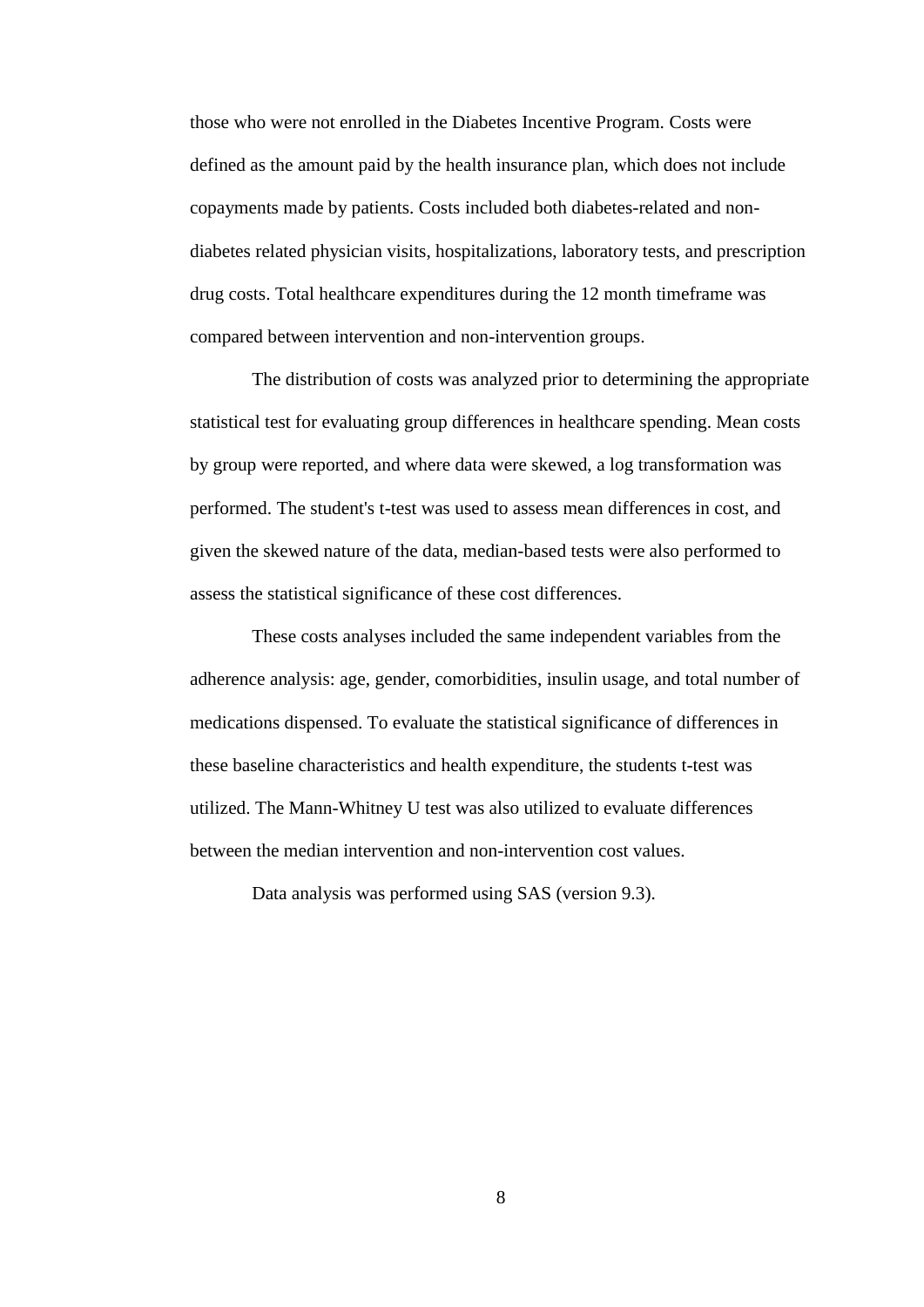#### **CHAPTER 3**

#### RESULTS

A total of 284 intervention members and 5,528 non-intervention members met all the cohort selection criteria (see Figure A). The intervention group had a mean age of 54.06 years (SD=9.50) and the non-intervention group had a mean age of 54.59 years (SD=8.59) (see Table 1).About one-quarter in the intervention group (26.06%, n=74) and the non-intervention group (25.92%, n=1,433) were between 18-49 years of age. The frequency of the population aged50-64 years was 61.97% in the intervention group and 64.36%, while the frequency of population who is 65 years and above was 11.97% in the intervention group and 9.71% in the non-intervention group. Percent differences across age groups were not statistically significant ( $p=0.4396$ ).

The frequency of males was 61.27% in the intervention group and 61.09% in the non-intervention group, and the frequency of females was 38.73% in the intervention group and 38.91% in the non-intervention group. Although it was not a statistically significant difference, the frequency of insulin use was 39.79% in the intervention group and  $35.42\%$  in the non-intervention group ( $p=0.952$ ). Differences in the prevalence of the comorbidities of respiratory disease and cardiovascular disease were statistically significant between the two groups (p=0.0409 Respiratory disease, p=0.0026 Cardiovascular disease); 7.04% of the intervention group and 10.89% of the non-intervention group had a respiratory disease, while 7.04% of the intervention group and 13.17% of the non-intervention group had a documentation of cardiovascular disease, respectively. Additionally,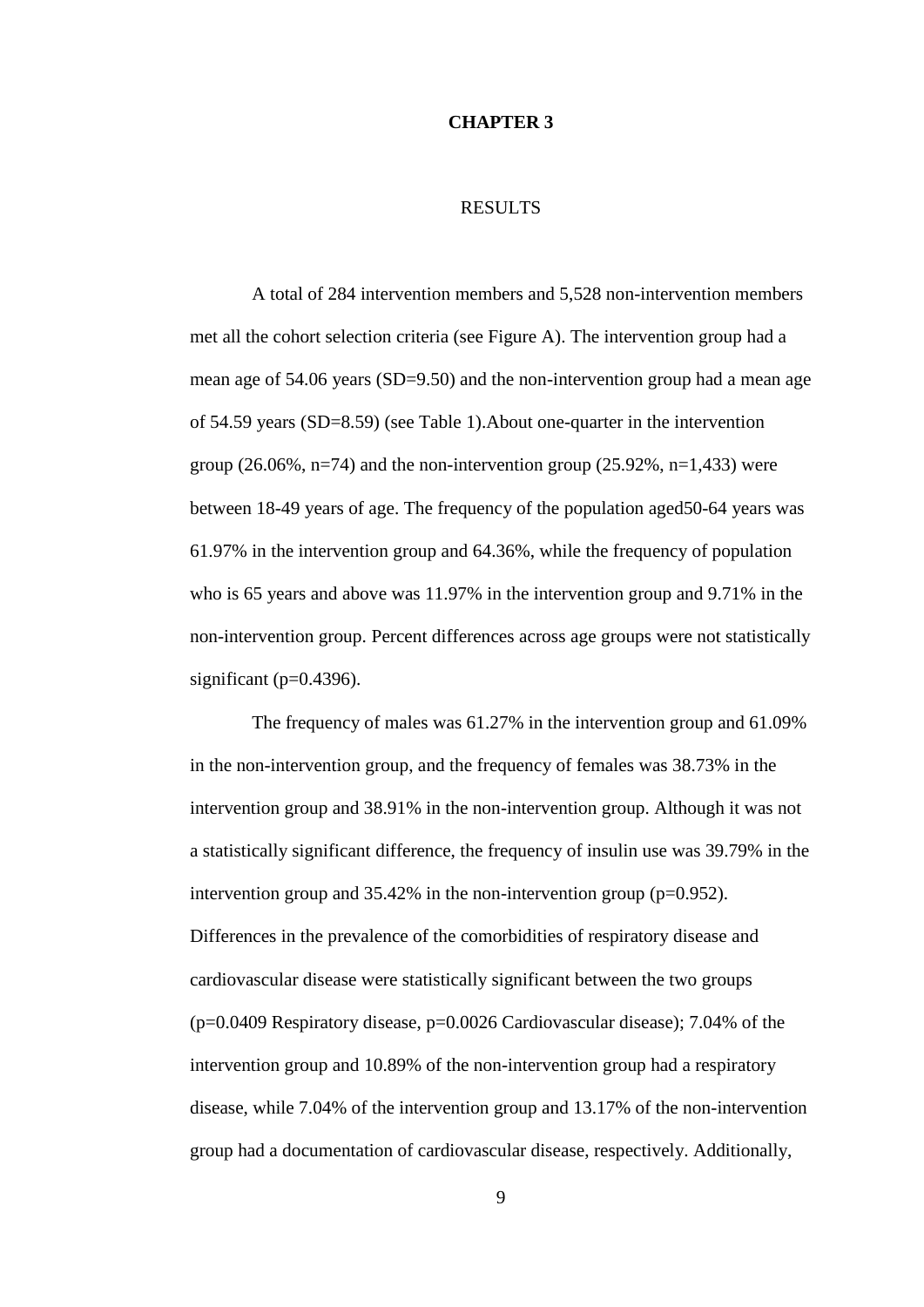15.49% of the intervention group and 14.35% of the non-intervention group had a mental health disorder, although this difference was not statistically significant  $(p=0.5920)$ . The frequency of thoseusing 1 to 7 total medications was 25.00% in the intervention group and 20.98% in the non-intervention group, and the frequency of those using 8 to 13 total medications was 29.58% in the intervention group and 31.35% in the non-intervention group. The frequency of those using 14 to 17 total medications was 16.90% in the intervention group and 16.75% in the nonintervention group, and the frequency of those using more than 18 total medications was 28.52% in the intervention group and 30.92% in the nonintervention group. The frequency based on the number of total medications was not statistically significant, and both intervention and non-intervention patients appeared to utilize a similar number of medications during the measurement period.

#### Results (Medication adherence)

Result assessing medication adherence revealed that 72.89% of the intervention group and 73.55% of the non-intervention group achieved MPR of 0.80 or greater, although this difference was not statistically significant (p=0.8042). Mean ages of the subgroups who achieved MPR greater than or equal to 0.80 and who did not achieve MPR of 0.80 or higher were 55.24 and 52.64, respectively  $(p=\leq 0.0001, SD=8.34$  and 9.15) (see Table 2). Adherence rates increased with age: 64.90% of the subgroup aged 18-49 years, 75.87% of the subgroup aged 50-64 years old, and 80.91% of the subgroup aged 65 years old and above achieved MPR greater than or equal to  $0.80$  ( $p = 0.0001$ ). Although this finding was not statistically significant ( $p=0.2646$ ), 74.04% of male and 72.71% of female achieved MPR greater than or equal to 0.80. Patients utilizing higher numbers of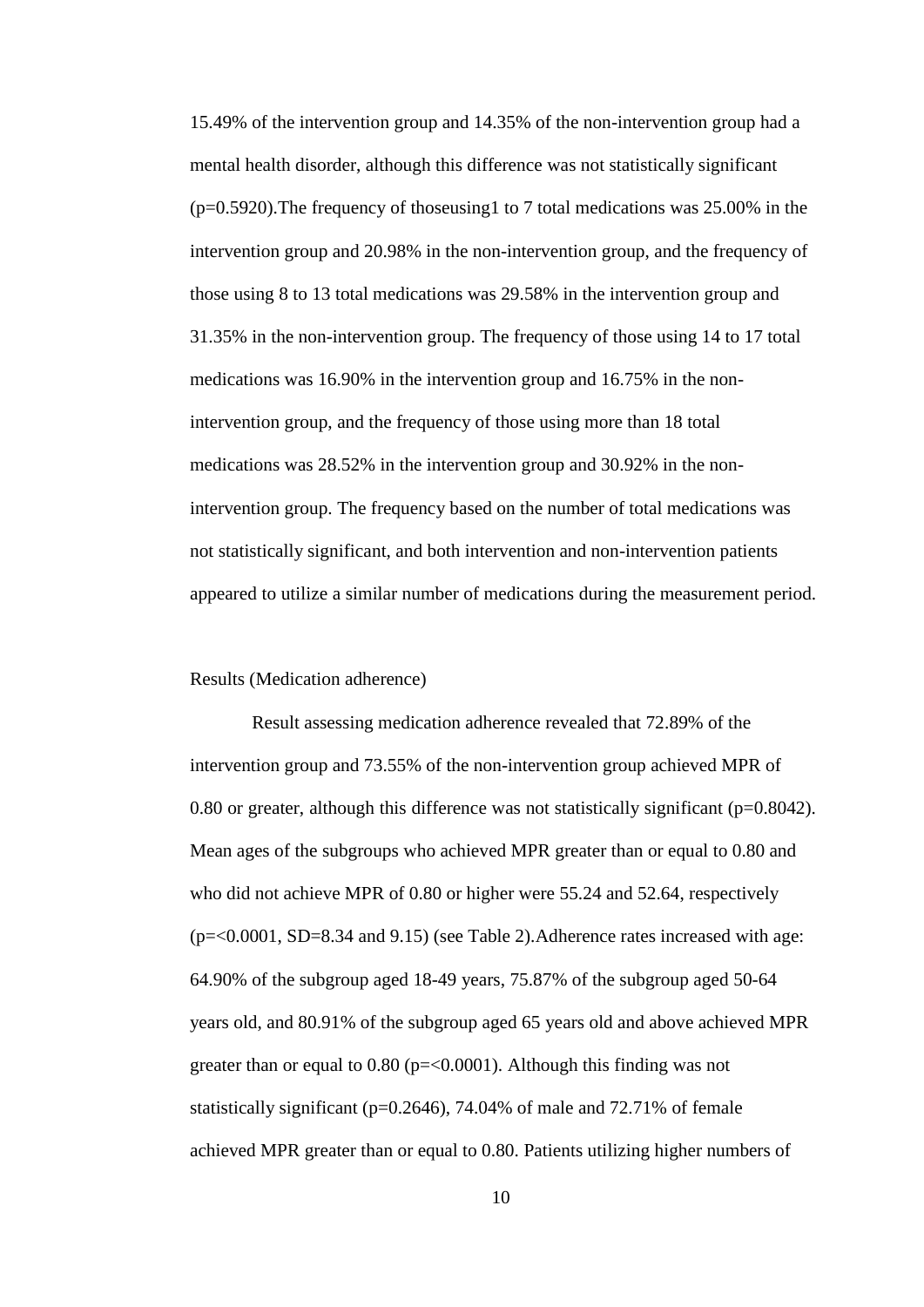medications were more frequently classified as adherent to the diabetes medications: 60.60% of the subgroup using 1 to 7 total medications, 70.17% of the subgroup using 8 to 13 total medications, 77.31% of the subgroup using 14 to 17 total medications, and 83.74% of the subgroup using more than 18 total medications achieved MPR greater than or equal to 0.80 (p=<0.0001).Among patients with documented mental health disorders, 74.17% of the subgroup without mental health disorders and 69.38% of subgroup with mental health disorders achieved MPR greater than or equal to  $0.80$  (p=0.0037). For cardiovascular disease, 72.87% of the subgroup without cardiovascular disease and 77.64% of the subgroup with cardiovascular disease achieved MPR greater than or equal to 0.80  $(p=0.0058)$ .

Being enrolled in the intervention was not associated with higher medication adherence rate in the bivariate logistic regression analysis(see Table 3). Both the intervention group and the non-intervention group had a similar likelihood of achieving MPR of 0.80 (OR= 0.966; 95% CI: 0.739 - 1.264). Increasing age was associated with increased likelihood of achieving MPR of 0.80 or greater. The subgroup aged 50 to 64 years was 39% more likely to have been adherent (OR 1.393; 95% CI: 1.236 - 1.570), while the subgroup aged65 years and above was 59% more likely to have been adherent (OR 1.590; 95% CI: 1.279 - 1.975). Female members had similar likelihood of achieving MPR of 0.80 or greater as the male members, with an odds ratio of 0.934 (95% CI: 0.830 - 1.053). If members were taking more medications, they were more likely to achieve MPR of 0.80 or greater. The subgroup taking 8 to 13 total medications was 22% less likely to have been adherent (OR 0.782; 95% CI: 0.691 - 0.885). The subgroup taking 14 to 17 total medications was 27% more likely to have been adherent (OR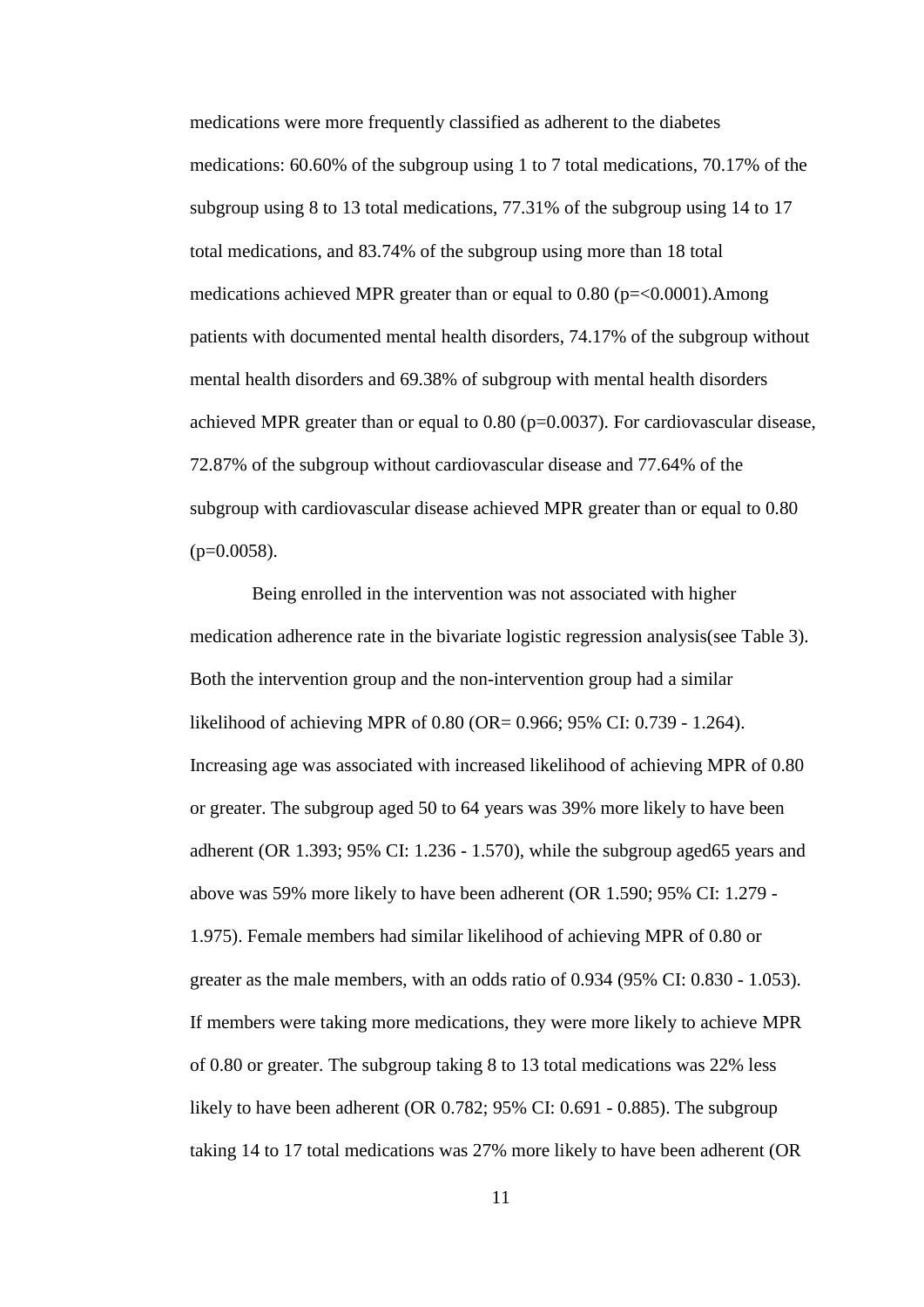1.276; 95% CI: 1.084 - 1.501) while the subgroup taking 18 or more medications was 131% more likely to have been adherent (OR 2.317; 95% CI: 2.010 - 2.672).

Based on the saturated logistic regression model, the impact of intervention group status was also not significantly associated with medication adherence (see Table 4). The intervention group had similar likelihood of achieving MPR of 0.80 or greater as the non-intervention group, with an adjusted odds ratio of 0.995 (95% CI: 0.755 - 1.312).Similar to results from the bivariate logistic regression analysis, if members were older, they were more likely to achieve MPR of 0.80 or greater.

The patient subgroup aged 50 to 64 years was 46% more likely to have been adherent (OR 1.467; 95% CI: 1.283 - 1.679), while the subgroup aged 65 years and above was 89% more likely to have been adherent (OR 1.897; 95% CI: 1.488 - 2.418), (p=<0.0001). Female members had similar likelihood of achieving MPR of 0.80 or greater as the male members, with an adjusted odds ratio of 0.909 (95% CI: 0.802 - 1.030). Also, similar to results from the bivariate logistic regression analysis, if members were taking more medications, they were more likely to achieve MPR of 0.80 or greater. The subgroup taking 8 to 13 total medications was 49% more likely to be adherent (OR1.493; 95% CI:1.279 - 1.744).The subgroup taking 14 to 17 total medications was 119% more likely to have been adherent (OR 2.194; 95% CI: 1.810 - 2.659), while the subgroup taking 18 or more medications was 248% more likely to have been adherent (OR 3.480; 95% CI:2.905 - 4.170),(p=<0.0001).

In the fitted multiple logistic regression model, the impact of intervention group status was not statistically significant (see Table 5). The intervention group had similar likelihood of achieving MPR of 0.80 or greater as the non-intervention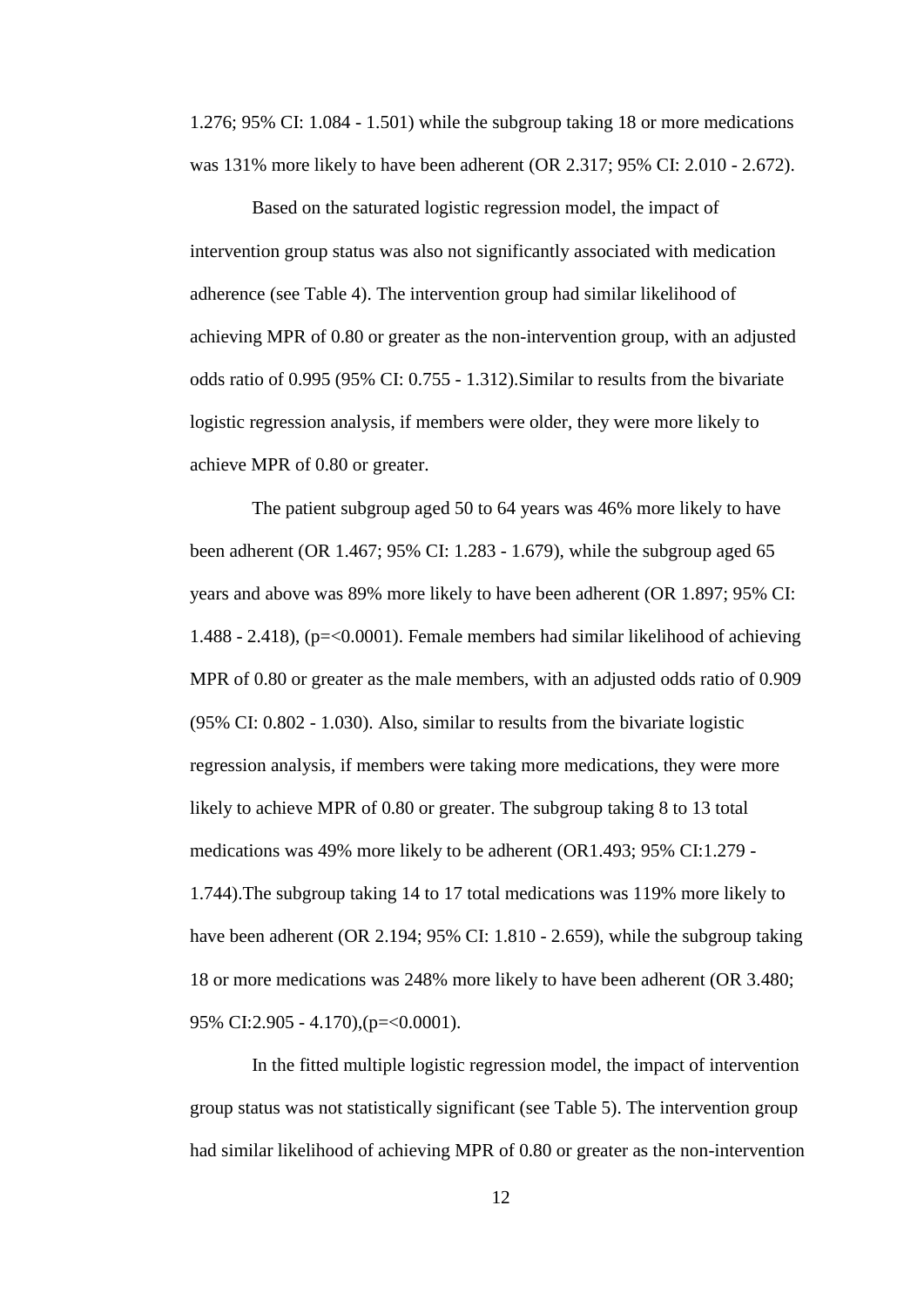group, with an adjusted odds ratio of 1.008 (95% CI: 0.765 - 1.328).Older members were more likely to achieve MPR of 0.80 or greater. Those aged 50 to 64 years were 45% more likely to have been adherent (OR 1.458;95% CI: 1.276 - 1.667), and individuals aged 65 years and above were 86% more likely to be adherent (OR 1.861; 95% CI: 1.464 - 2.365), (p=<0.0001). If members were taking more medications, they were more likely to achieve MPR of 0.80 or greater. The subgroup taking 8 to 13 total medications was 49% more likely to have been adherent (OR 1.492; 95% CI: 1.279 - 1.742). The subgroup taking 14 to 17 total medications was more than twice as likely to have been adherent (OR 2.161; 95% CI: 1.784 - 2.618), while the subgroup taking 18 or more total medications was more than 3 times as likely to have been adherent (OR 3.354; 95% CI: 2.809 - 4.005), (p=<0.0001). Good model calibration was shown by the Hosmer-Lemeshow goodness of fit test with a p-value of 0.3768, implying good matching between expected and observed event rates in population's subgroup.

#### Results (Healthcare cost)

Although it was not statistically significant  $(p=0.2327)$ , The mean annual per patient total healthcare cost, including both pharmacy-related cost and medical cost, was \$8,827.01 (\$735.58 per month) in the intervention group and \$10,096.53 (\$841.38 per month) in the non-intervention group (see Table 6). The mean annual per patient pharmacy-related cost was \$2,904.92 (\$242.08 per month) in the intervention group and \$2,655.21 (\$221.27 per month) in the non-intervention group ( $p=0.2065$ ), and the mean medical cost was \$5,922.08 (\$493.51) in the intervention group and \$7,438.93 (\$619.91 per month) in the non-intervention group ( $p=0.1363$ ).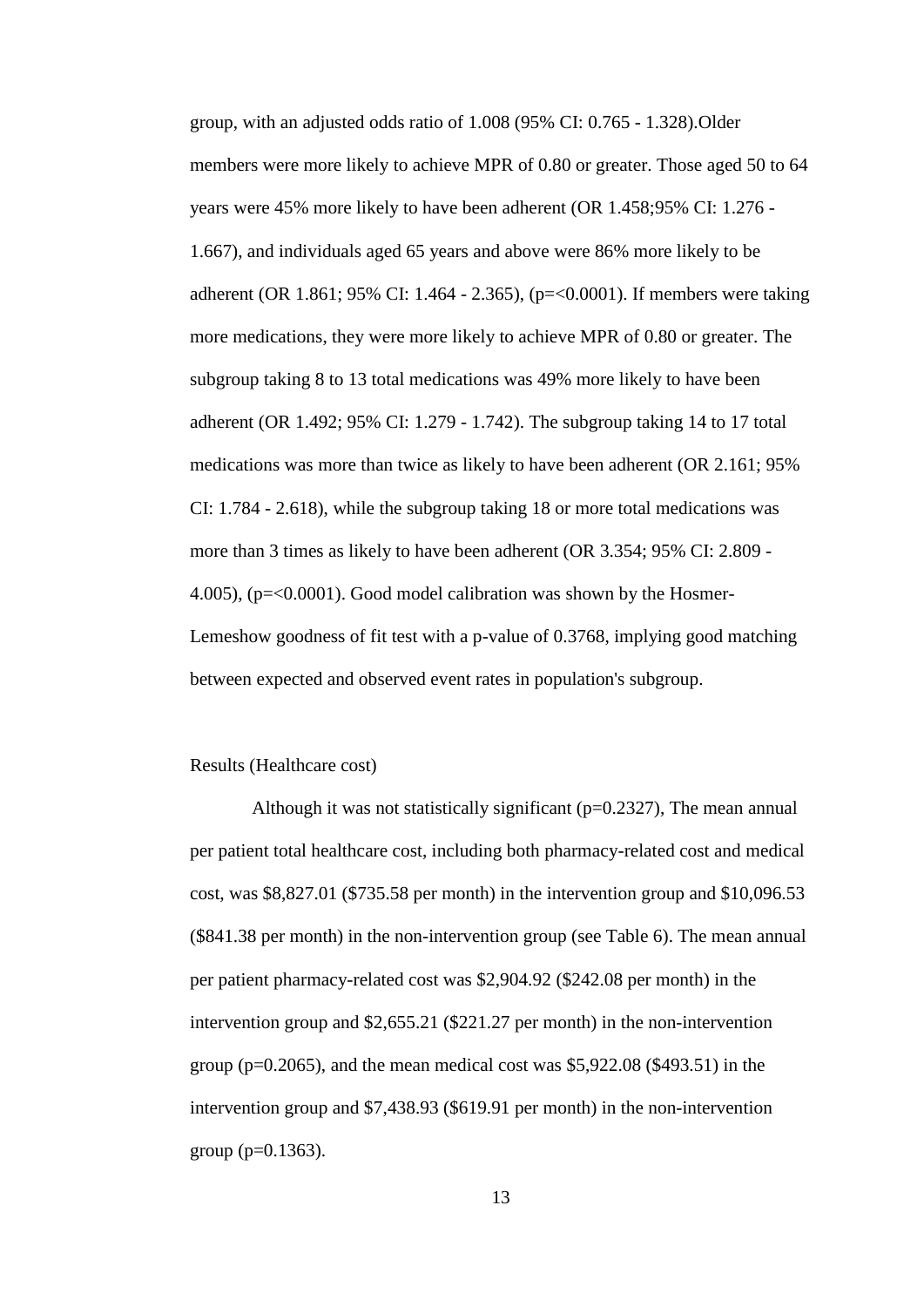The mean total healthcare costs of male and female patients in the intervention group were \$7,761.1 and \$10,513.0 respectively, and the mean total healthcare costs of males and females in the non-intervention group were \$9,785.9 and \$10,583.1, respectively(see Table 7). Analysis of age groups revealed a mean total healthcare cost of intervention and non-intervention population aged 18 to 49 years to be \$7,015.2 and \$8,244.1, respectively. For those who were 50 to 64 years old, intervention group had the mean total healthcare costs of \$9,117.0, and nonintervention group had the mean total healthcare costs of \$10,551.7. The mean total healthcare costs of intervention and non-intervention population who are 65 years old and above were \$11,269.4 and \$12,028.0, respectively. All the mean total healthcare cost results based on different age groups were not statistically significant. For the total medication counts, the mean total healthcare costs of intervention and non-intervention members who are taking 1 to 7 total medications were \$4,495.2 and \$6,261.6, respectively. For those who are taking8 to 13 total medications, intervention group had the mean total healthcare costs of \$6,836.4, and non-intervention group had the mean total healthcare costs of \$7,661.0. The mean total healthcare costs of intervention and non-intervention members who are taking 14 to 17 total medications were \$7,689.9 and \$9,380.5, respectively. The mean total healthcare costs of intervention and non-intervention members who are taking 18 or more total medications were \$15,362.3 and \$15,548.9, respectively.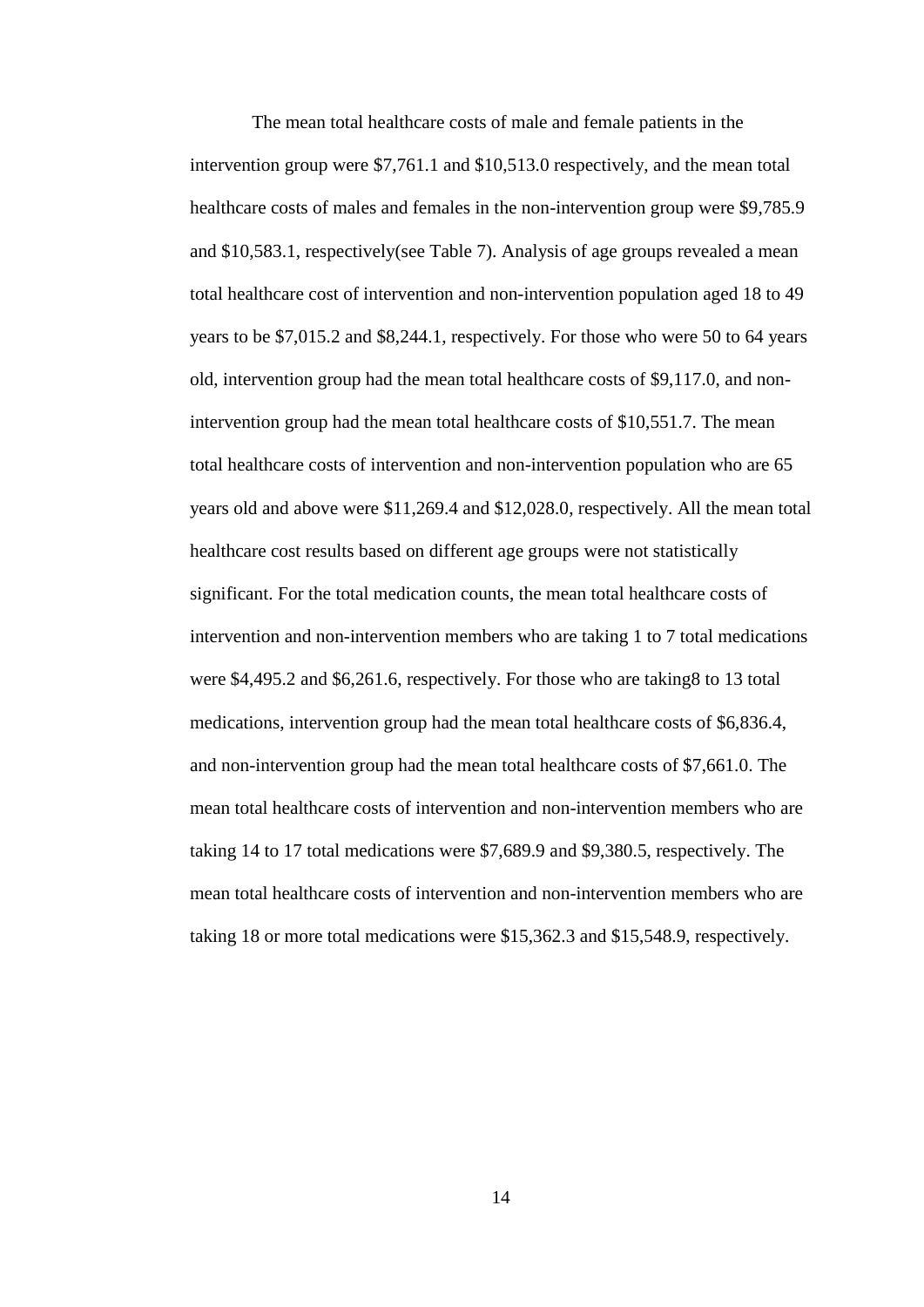#### **CHAPTER 4**

#### DISCUSSION

Diabetes mellitus is a serious obstacle for the United States health care system in both clinical and financial terms. Affecting approximately 8.3% of the U.S. population, it is the seventh leading cause of death, and is a major cause of cardiovascular diseases, the first leading cause of death in the U.S.<sup>1,22</sup>

Discussion (Medication adherence)

The first goal of this study was to determine whether the participation in a Diabetes Incentive Program provided by a commercial insurer affects the diabetes medication adherence rate. Contrary to the study hypothesis, members who were enrolled in the diabetes management program did not achieve higher MPR of 0.80 or greater than members who were not enrolled in the diabetes management program. Odds ratios for rates of achieving MPR of 0.80 or greater among the intervention group as compared with the non-intervention groups were 0.966 (95% CI: 0.739 - 1.264) in the bivariate logistic regression model, 0.995 (95% CI: 0.755 - 1.312) in the full logistic regression model, and 1.008 (95% CI: 0.765 - 1.328) in fitted logistic regression model. All three logistic regression analyses provided consistent results and demonstrated that the medication adherence rates with metformin-containing medications between members who were enrolled in the diabetes management program and members who were not enrolled in the diabetes management program were similar.

Medication adherence rates, however, were associated with age, total medication dispensings, and presence of mental health disorders. Older patients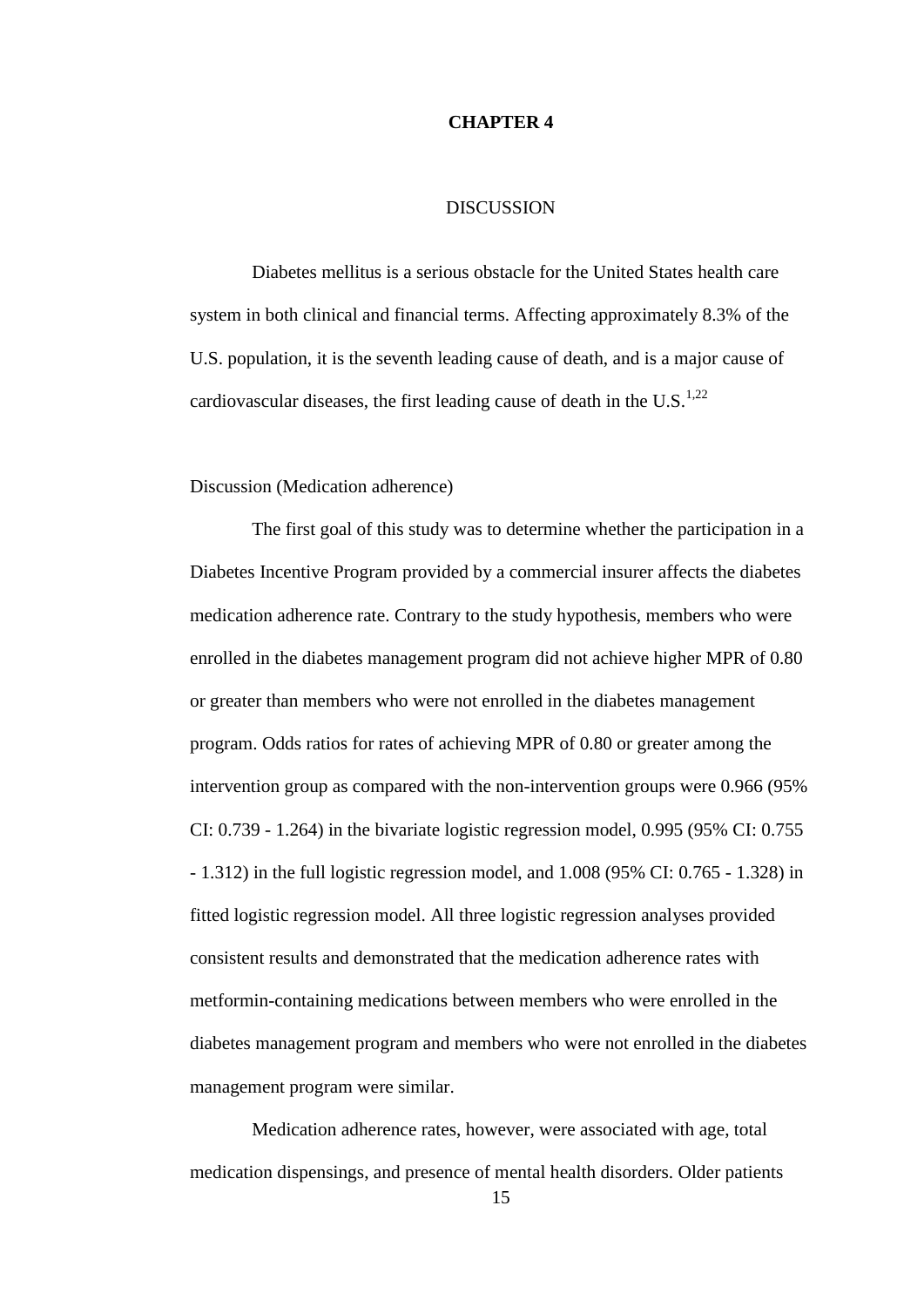were more likely to achieve MPR of 0.80 or greater than younger patients. The subgroup who were 50 to 64 years old had odds ratio of 1.458 (95% CI: 1.276 - 1.667) in the fitted logistic regression model. The subgroup who were 65 years old and above had odds ratio of 1.861 (95% CI: 1.464 -2.365) in the fitted logistic regression model. Based on these consistent results, those older than 65 years old and above had approximately twice the likelihood of achieving MPR of 0.80 or greater than group that were 18 to 49 years old, indicating that older patients may manage their health conditions more diligently due to the possibility of having more comorbidities and health issues.

Those using more medications were more likely to achieve MPR of 0.80 or greater than those using less medications. All three logistic regression analyses provided consistent results of increasing likelihood of achieving MPR of 0.80 or greater if total medication counts increase. The subgroup using 18 or more medications had an odds ratio of 3.354 (95% CI: 2.809 - 4.005) in the fitted logistic regression model. Based on these results, subgroup using more 18 or more medications had approximately three times the likelihood of achieving MPR of 0.80 or greater than population using 1 to 7 medications. These results reveal that members taking more medications were more adherent to their medications, which maybe indicating that members taking more medications regard the activity of medication intake more seriously due to their possibly less healthy status. Therefore, the diabetes management program should specifically target younger members taking less medications to improve their suboptimal medication adherence and enhance the program's performance.

Among the three comorbidities evaluated, the subgroup having a diagnosis of a mental health disorder was less likely to achieve MPR of 0.80 or greater than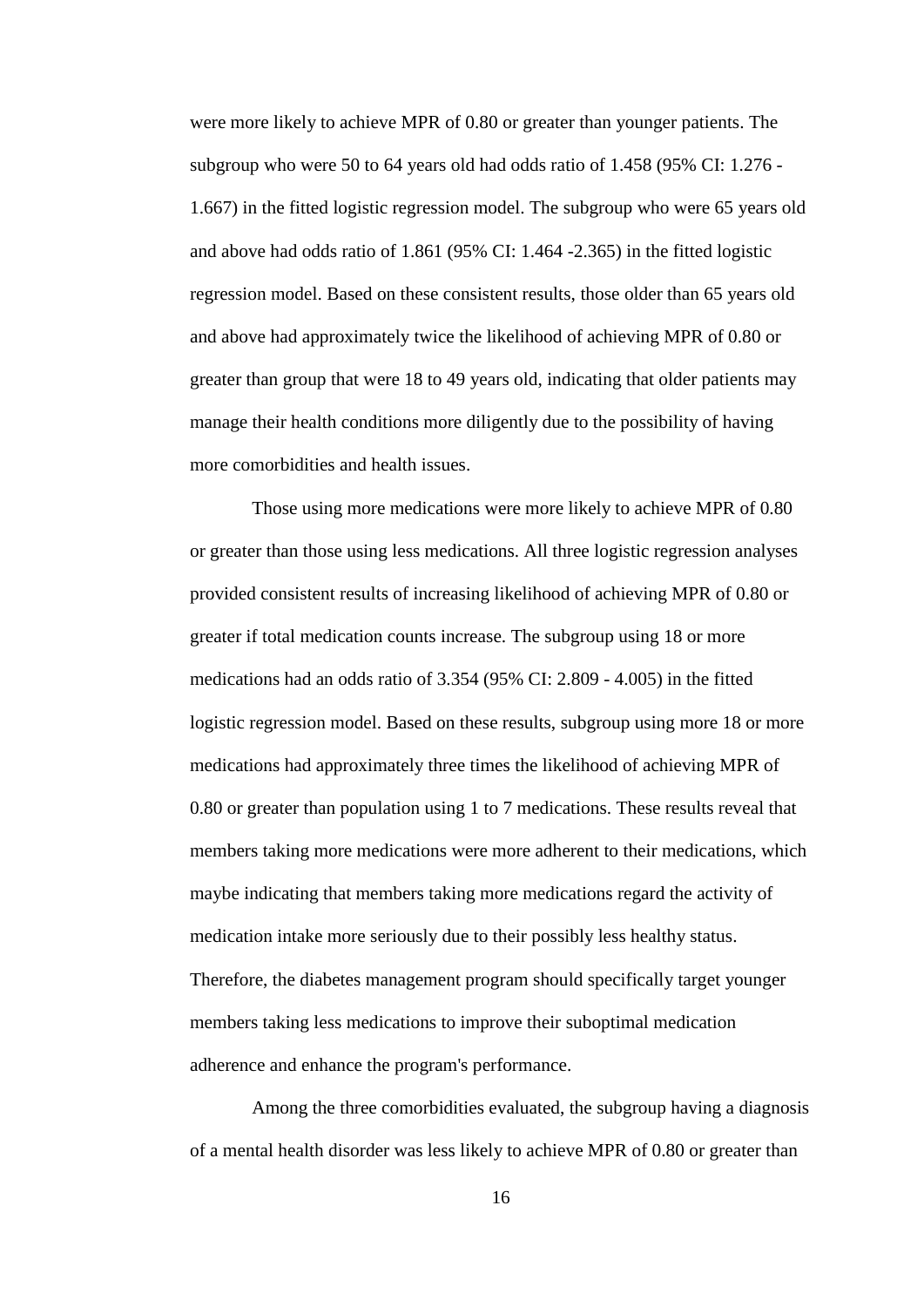population without a mental health disorder. The population with mental health disorders had odds ratio of 0.703 (95% CI: 0.595 - 0.831) in the fitted logistic regression model. All three logistic regression analyses provided consistent results of decreasing likelihood of achieving MPR of 0.80 or greater if one has a documented mental health disorder. The presence of respiratory diseases or cardiovascular diseases did not affect the likelihood of achieving MPR of 0.80 or greater. The state of depression affects one's medication adherence due to decreased motivation and willingness. A meta analysis by Grenard et al (2011) found that depressed patients are 1.76 times more likely to be non-adherent to their medications compared to patients without depression.<sup>23</sup> Therefore, the diabetes management program should specifically target depressed patients to prevent patients' disengagement and improve program's performance.

Other independent characteristics including gender were not associated with medication adherence. The subgroup that used insulin was less likely to achieve MPR of 0.80 or greater, although this association was not consistent across the three logistic regression models. In the fitted logistic regression model, the odds ratio for insulin use was 0.874 (95% CI: 0.769 - 0.993), (p=0.0379). This result is maybe due to the relationship between diabetes severity and insulin usage. If diabetes worsens, patients tend to switch to insulin therapy from oral diabetes medications including metformin.

The results of this study indicate that an incentive-based diabetes management program did not yield increased rates of medication adherence among participants when compared with rates among members with diabetes not participating in the diabetes management program. Medication adherence rates were similar between the two groups in all three logistic regression statistical tests,

17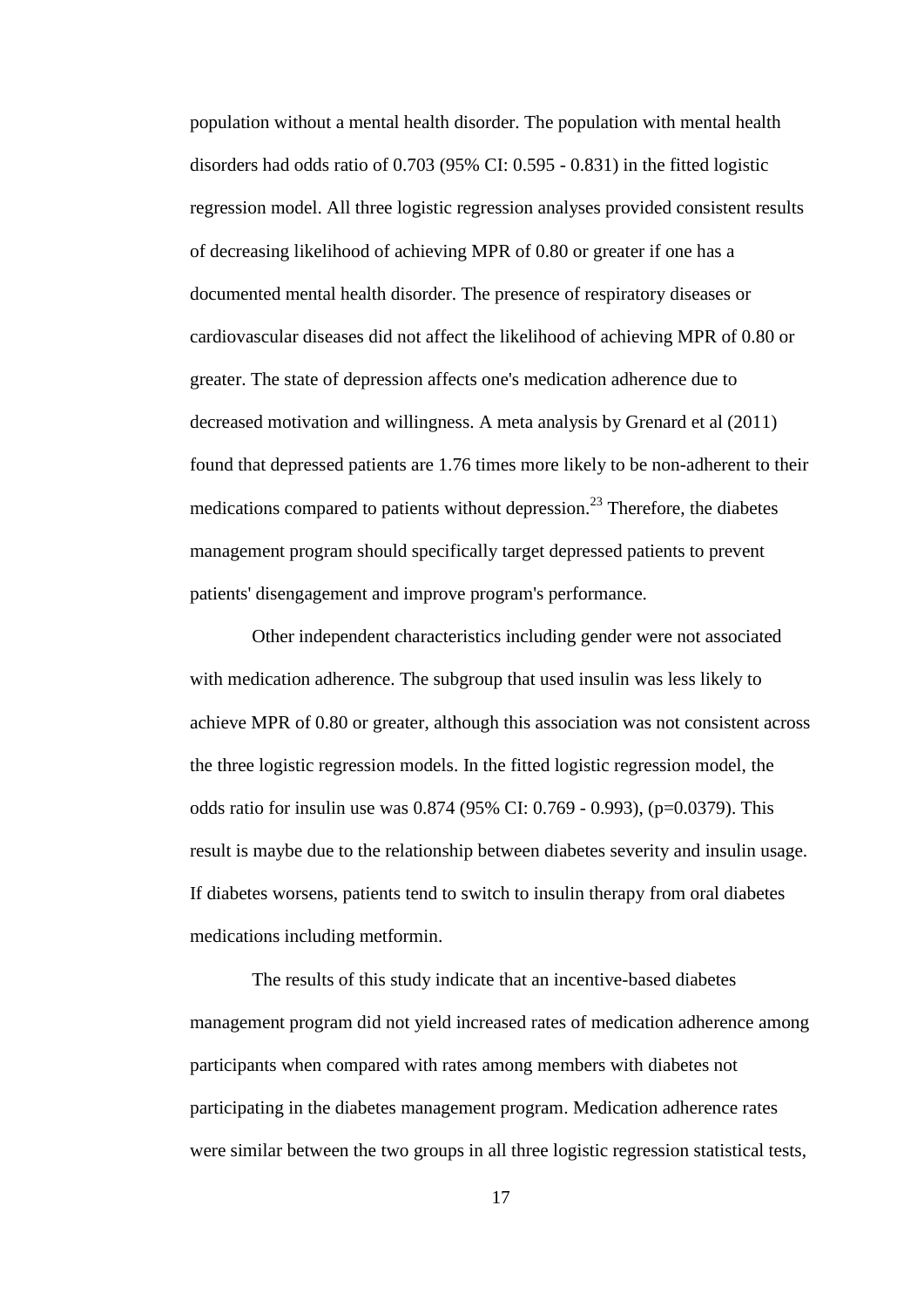which indicates that the program likely did not yield clinical benefits as a consequence of more consistent medication taking. However, medication adherence rates were already fairly high among all patients included in this study, suggesting that the opportunity for improvement was limited.

#### Discussion (Healthcare cost)

The second aim of this study was to determine whether the participation of a Diabetes Incentive Program provided decreased health expenditures including both medical and pharmacy-related costs. Although the cost analyses performed did not reveal statistically significant differences in cost, members who were enrolled in the diabetes management program had lower total health expenditures than members who were not enrolled in the diabetes management program. The mean total healthcare cost, including both pharmacy-related cost and medical cost, was \$8,827.01 (\$735.58 per month) in the intervention group and \$10,096.53 (\$841.38 per month) in the non-intervention group. While patients in the diabetes management program incurred approximately \$2,200 less in annual healthcare cost, cardiovascular and respiratory comorbidities were less prevalent among program participants.

Total healthcare costs varied across several of the independent variables evaluated. As expected, older patients were more likely to have higher mean total healthcare cost than younger patients in both the intervention group and nonintervention group. Female patients were more likely to have higher mean total healthcare cost than male patients in both the intervention group and nonintervention group. Patients using insulin were more likely to have higher mean total healthcare cost than population not using any insulin in both intervention

18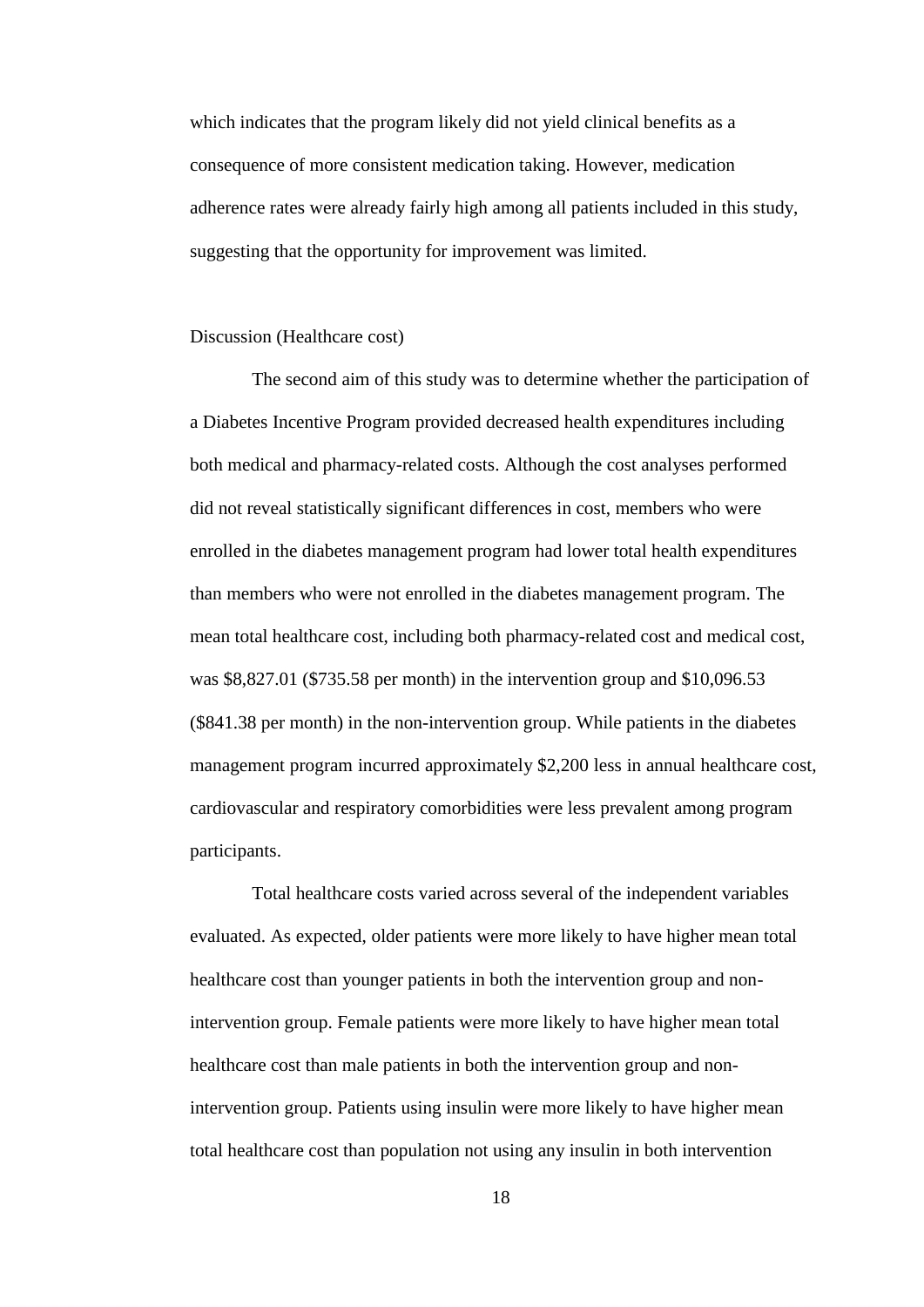group and non-intervention group, reflecting the progressed disease status among these patients. Patients using more medications were more likely to have higher mean total healthcare cost than population using less numbers of medications in both intervention group and non-intervention group. Analysis of the relationship between patient age and total medication dispensings suggested that these two continuous variables were not highly correlated (Spearman  $r = 0.179$ ), suggesting that both increasing age and a greater number of medications used were independently associated with higher health care expenditure.

As expected, patients with comorbidities (respiratory disease, mental health disorder, and cardiovascular disease) were more likely to have a higher mean total healthcare cost than population without comorbidities. When examining costs across comorbidity categories, the mean total healthcare costs of intervention and non-intervention population with respiratory diseases were \$23,337.4 and \$17,937.7, respectively; the mean total healthcare costs of intervention and nonintervention population with cardiovascular diseases were \$24,627.6 and \$19,503.9, respectively. These results reveal that older members with more comorbidities and more medications prescribed incurred greater total healthcare costs. Based on this finding, diabetes management program should consider focusing on older members with comorbidities and use of a greater number of medications to reduce total healthcare costs through the programs components.

#### Discussion (Limitations)

There were several limitations in this study. First, intervention and nonintervention groups were fundamentally different, and this difference prevented us to confirm that the diabetes management program solely contributed to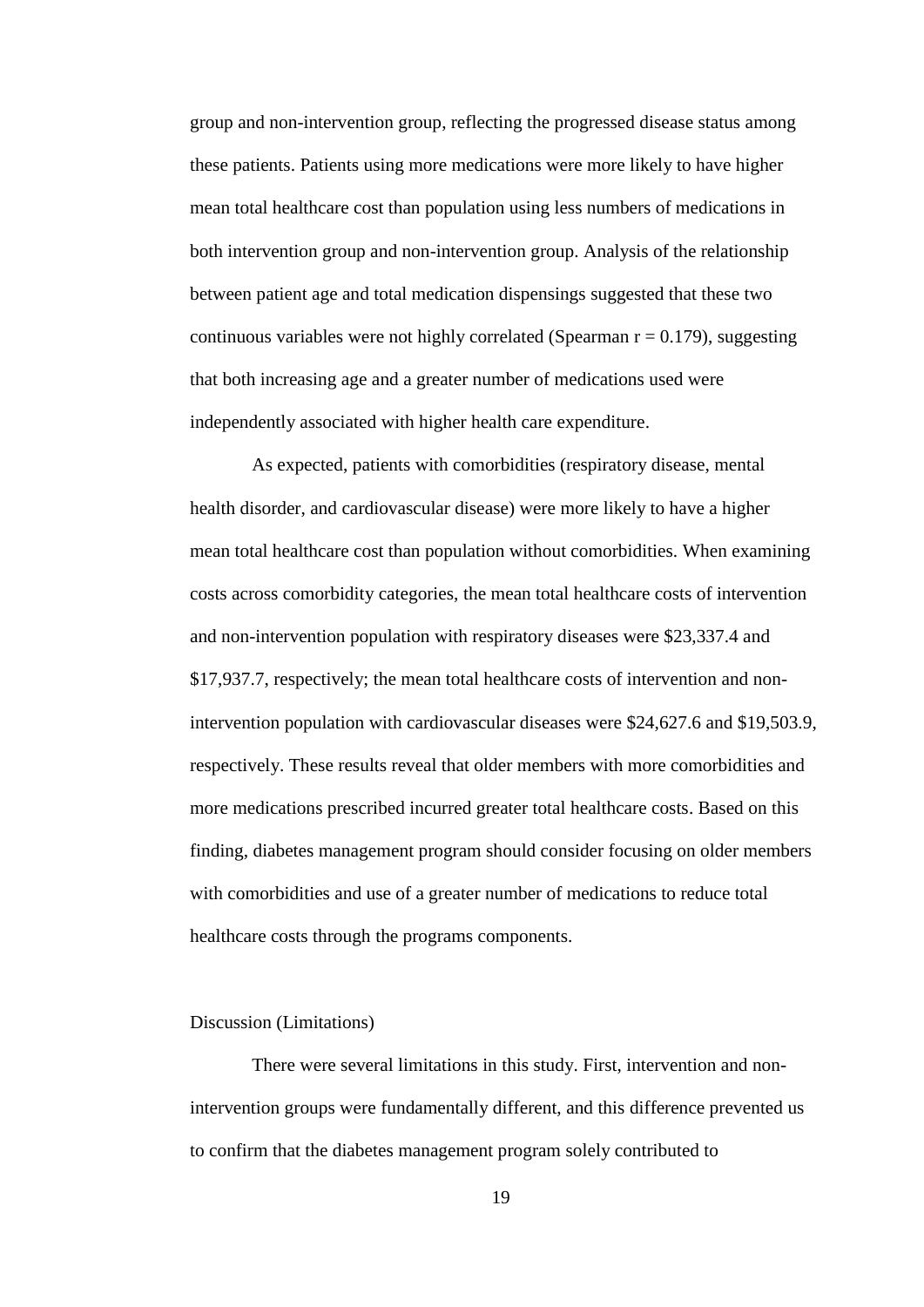intervention group's lower total healthcare costs. In the intervention group, subgroups with respiratory diseases and cardiovascular diseases were 7.04% and 7.04%, and in non-intervention group, subgroups with respiratory diseases and cardiovascular diseases were 10.89% and 13.17% (p=0.0409 and 0.0026). The intervention group was generally healthier than the non-intervention group.

Additionally, there were no comparisons to medication adherence rates or cost in prior months. Without having access to previous data, the study was unable to determine if the intervention was progressively improving members' medication adherence and costs. It is possible that the intervention may have provided greater gains or losses in medication adherence and costs from the previous year than the non-intervention group, yet we were not able to evaluate the progressive impacts on the diabetes management program. Moreover, the study's 12-month evaluation period may have been too limited to measure the intervention's impact on medication adherence and total healthcare costs.

Furthermore, the study was unable to determine the temporal relationships between examined variables due to the short time period for follow up. In this case, there is a possibility that some members could have been diagnosed with a cardiovascular disease on the last day of their enrollment periods of 12 months and would have been labeled as cardiovascular patients for the entire study period. This limitation could falsely increase cost burdens of participants with some comorbidities. An additional limitation is that the study only considered metformin and metformin-containing medications for adherence to diabetes medication. As metformin is usually the first line oral therapy agent for diabetes mellitus and nonmetformin medications are add-on therapies. Users of other oral diabetes medications such as sulfonylureas, DPP-4 inhibitors, or thiazolidinediones were

20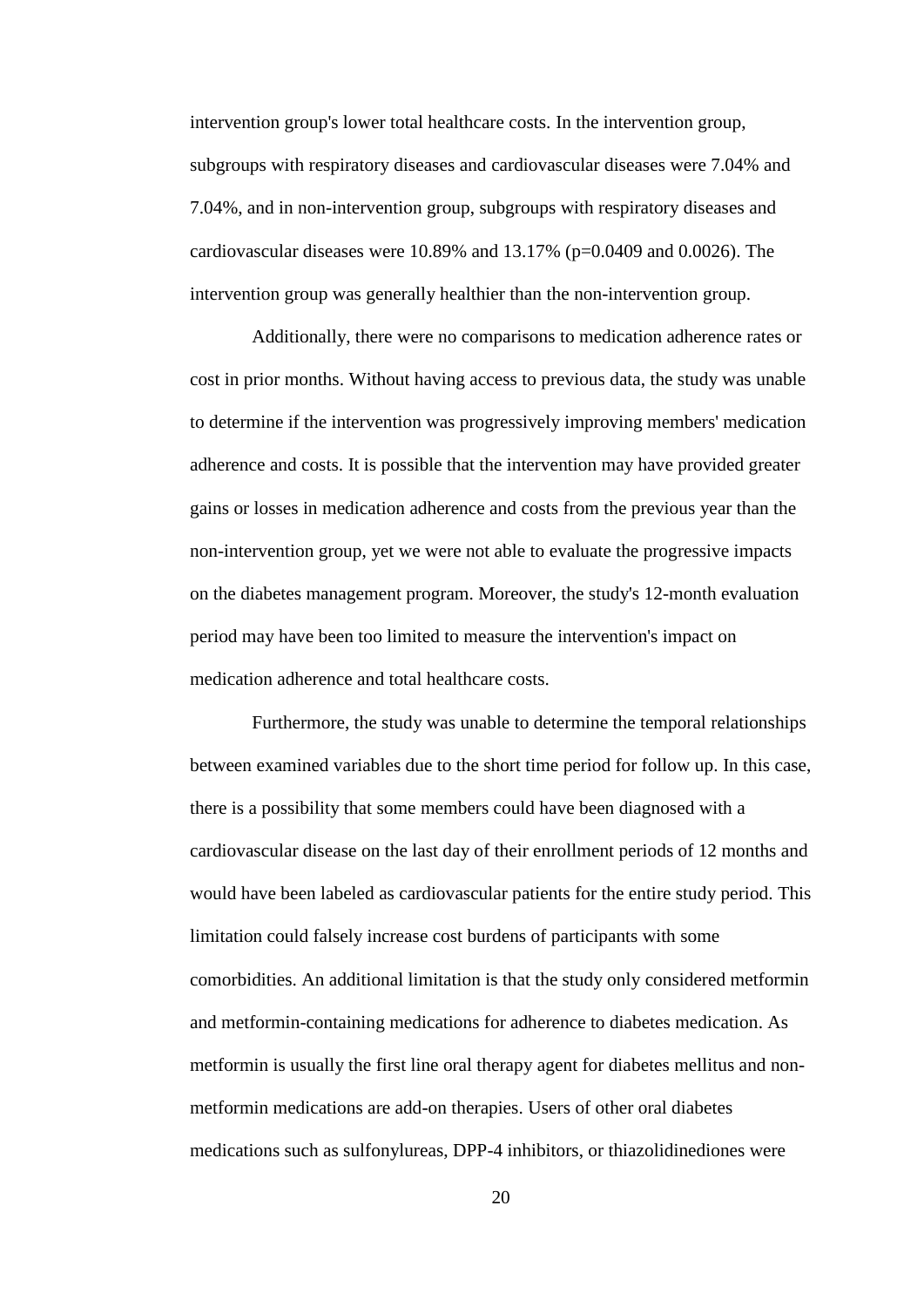excluded in this study. The medication adherence rates of this study, therefore, could over-represent healthier populations, and overall oral diabetes medication adherence rates may be different from the result.

Additionally, another study limitation is that the administrative data source only included information about paid claims and excluded any procedure or medication that were paid out-of-pocket. The study, also, assumed that members consumed the dispensed medications, but compliance to dispensed medications was not measured or assessed. There is a possibility that the study misclassified members that did not take medications that had been dispensed as adherent to their medications. Also, the data source did not include information about patient race, ethnicity, and socioeconomic factors, which may have been associated with both the independent variables studied and the outcomes of medication adherence, and total healthcare cost.

There were cost outliers, affecting average medical, pharmacy, and total healthcare cost values. The highest cost for the non-intervention group was \$345,862.33 and for the intervention group was \$166,091.36. To evaluate the two groups not affected by the outliers, a median-based test was performed in the statistical analysis. Due to these outliers in the cost analysis, standard deviations became higher than mean values, and analysis results turned out to be statistically not significant.

In addition, the lack of randomization may not avoid impacts from unidentified or unseen biases or confounders. Also, members deciding to enter the diabetes management program could have been more careful about their own health, and this may have possibly led to a selection bias.

21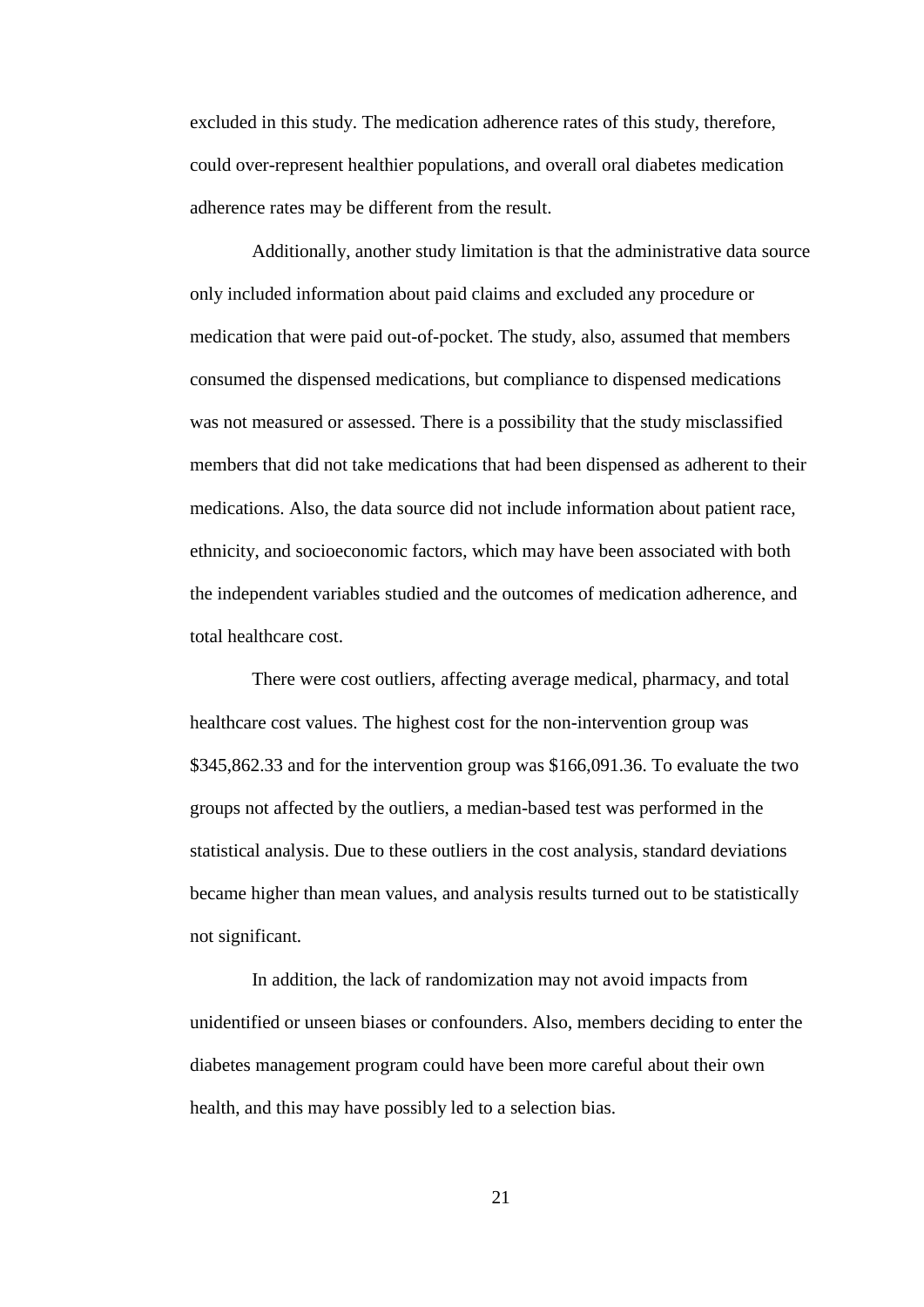#### **CHAPTER 5**

### **CONCLUSION**

Results of this study found that a Diabetes Incentive Program did not improve participants' medication adherence rates. Although not statistically significant, participation was associated with reduced total healthcare costs. Older participants and those taking more medications were associated with greater adherence to diabetes medications but incurred greater total healthcare costs. Certain comorbidities such as mental health disorders also affected medication adherence and total healthcare costs adversely. Further studies about the Diabetes Incentive Program should be performed to evaluate changes in rates of medication adherence and total healthcare costs over time.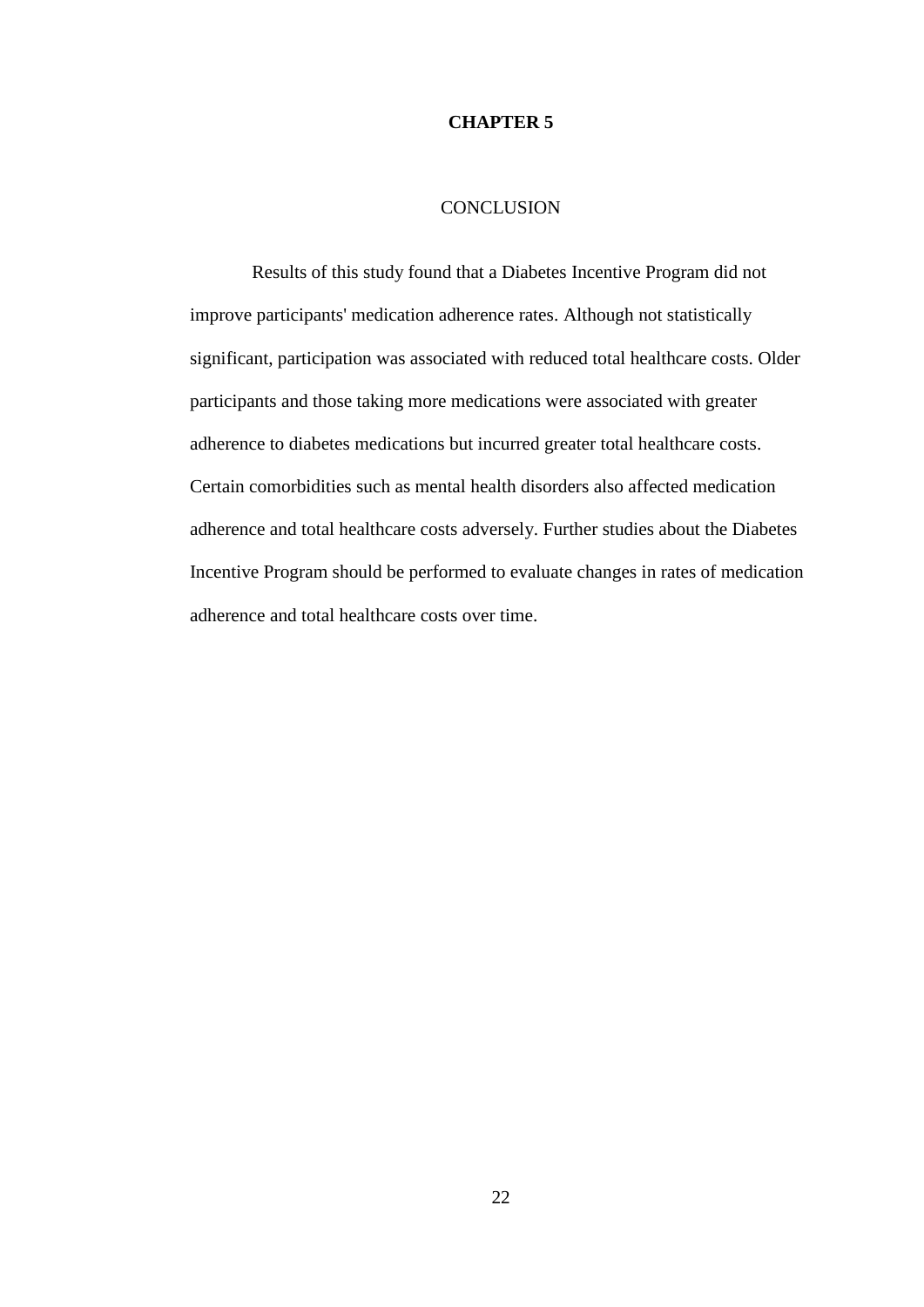#### **LIST OF REFERENCES**

- 1. National Diabetes Fact Sheet: national estimates and general information on Diabetes and prediabetes in the United States, 2011. Atlanta, GA: Centers for Disease Control and Prevention; 2011. Available at [http://www.cdc.gov/diabetes/pubs/pdf/ndfs\\_2011.pdf.](http://www.cdc.gov/diabetes/pubs/pdf/ndfs_2011.pdf) Accessed November 20, 2013.
- 2. Harris MI, Flegal KM, Cowie CC, Eberhardt MS, Goldstein DE, Little RR, et al. Prevalence of diabetes, impaired fasting glucose and impaired glucose tolerance in US adults. The Third National Health and Nutrition Examination Survey, 1988-1994. Diabetes Care. 1998;21(4):518-524.
- 3. Daneman D. Type 1 diabetes. Lancet. 2006;367(9513):847-858.
- 4. Nyenwe EA, Jerkins TW, Umpierrez GE, Kitabchi AE. Management of type 2 diabetes:evolving strategies for the treatment of patients with type 2 diabetes. Metabolism. 2011;60(1):1-23.
- 5. American Diabetes Association. Economic costs of diabetes in the U.S. in 2012. Diabetes Care. 2013;35:1033-1046.
- 6. Ilag LL, Martin CL, Tabaei BP, Isaman DJ, Burke R, Greene DA, et al. Improving diabetes processes of care in managed care. Diabetes Care. 2003;26(10):2722-2727..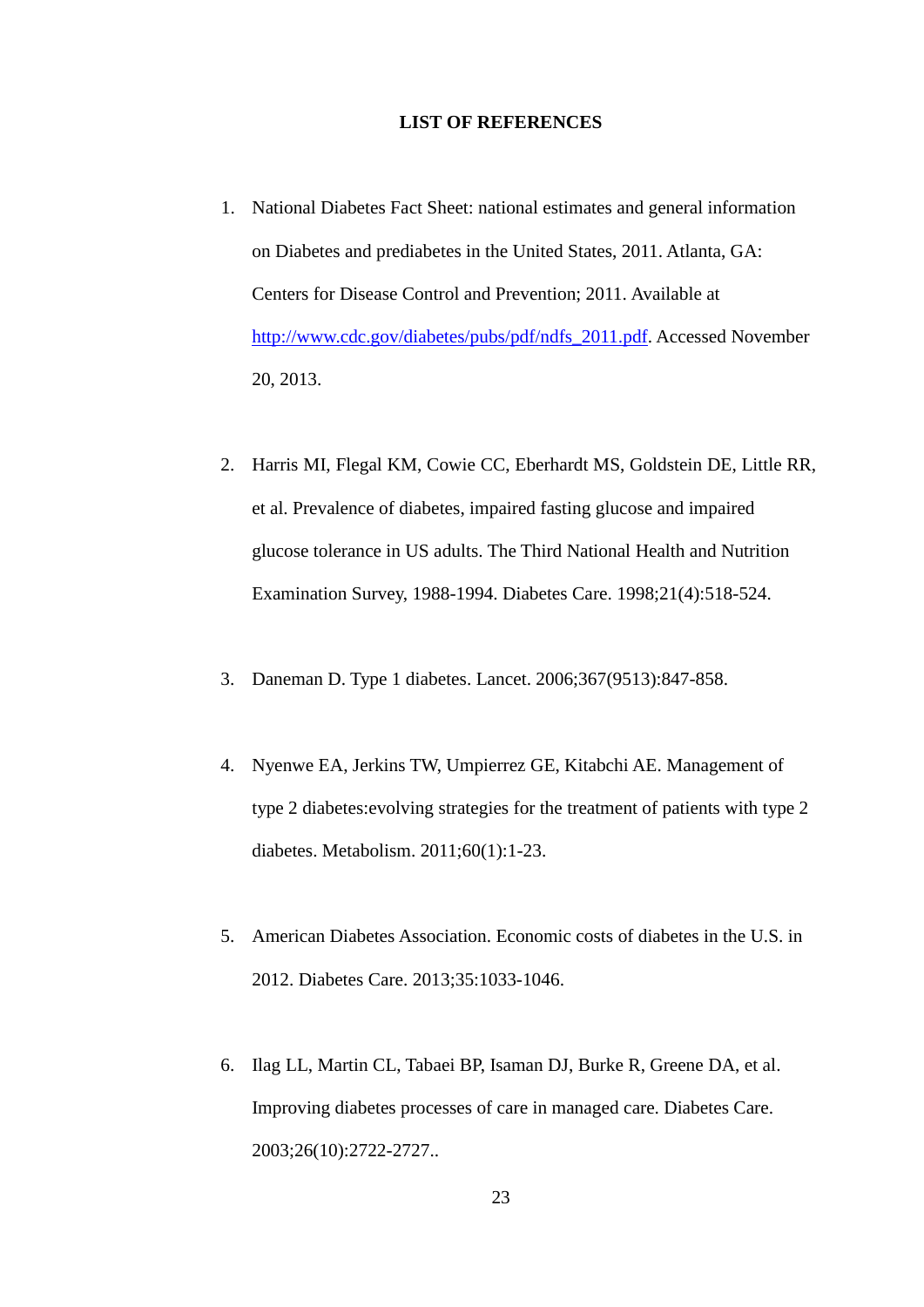- 7. Lavery LA Wunderlich RP, Tredwell JL. Disease management for the diabetic foot: effectiveness of a diabetic foot prevention program to reduce amputations and hospitalizations. Diabetes Res Clin Pract. 2005;70(1):31– 37.
- 8. Kepple SR. Pharmacists in Asheville, North Carolina, pick up city paychecks for diabetes services. Am J Health Syst Pharm. 1998;55:10-13.
- 9. Cranor CW. Bunting BA, Christensen DB. The Asheville Project: longterm clinical and economic outcomes of a community pharmacy diabetes care program. J Am Pharm Assoc (Wash) 2003;43(2):173–184.
- 10. Sidorov J, Gabbay R, Harris R, Shull RD, Girolami S, Tomcavage J, et al. Disease management for Diabetes mellitus: Impact on Hemoglobin A1C. Am J Manag Care. 2000;6(11):1217–1226.
- 11. Sidorov J, Shull R, Tomcavage J, Girolami S, Lawton N, Harris R. Does diabetes disease management save money and improve outcomes? A report of simultaneous short-term savings and quality improvement associated with a health maintenance organization-sponsored disease management program among patients fulfilling health employer data and information set criteria. Diabetes Care. 2002;25:684–689.
- 12. Gibson, TB, Wang S, Kelly E, Brown C, Turner C, Frech-Tamas F et al. A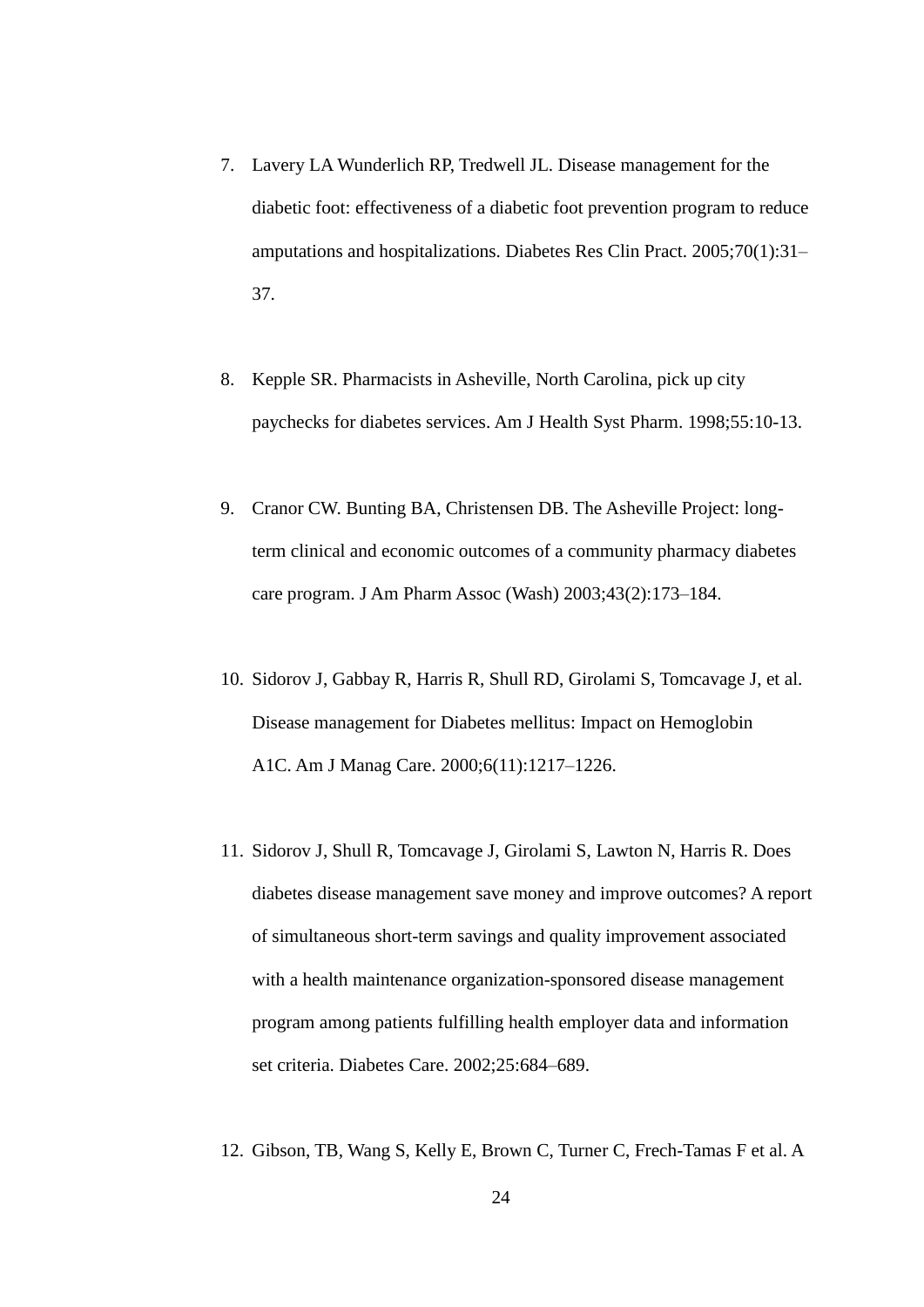value-based insurance design program at a large company boosted medication adherence for employees with chronic illnesses. Health Aff (Millwood). 2011;30(1):109-117.

- 13. Chernew ME, Shah MR, Wegh A, Rosenberg SN, Juster IA, Rosen AB, et al. Impact of decreasing copayments on medication adherence within a disease management environment. Health Affairs.2008;27(1):103–112.
- 14. De Bruin SR, Heijink R, Lemmens LC, Struijs JN, Baan CA. Impact of disease management programs on healthcare expenditures for patients with diabetes, depression, heart failure or chronic obstructive pulmonary disease: a systematic review of the literature. Health Policy.2011;101(2):105-121.
- 15. Thiebaud P, Demand M, Wolf SA, Alipuria LL, Ye Q, Gutierrez PR. Impact of disease management on utilization and adherence with drugs and tests: the case of diabetes treatment in the Florida: a Healthy State (FAHS) program. Diabetes Care. 2008;31(9):1717-1722.
- 16. Berg GD, Wadhwa S. Health services outcomes for a diabetes disease management program for the elderly. Dis Manag. 2007;10(4):226-234.
- 17. Viswanathan M, Golin CE, Jones CD, Ashok M, Blalock SJ, Wines RC et al. Interventions to improve adherence to self-administered medications for chronic diseases in the United States: a systematic review. Ann Intern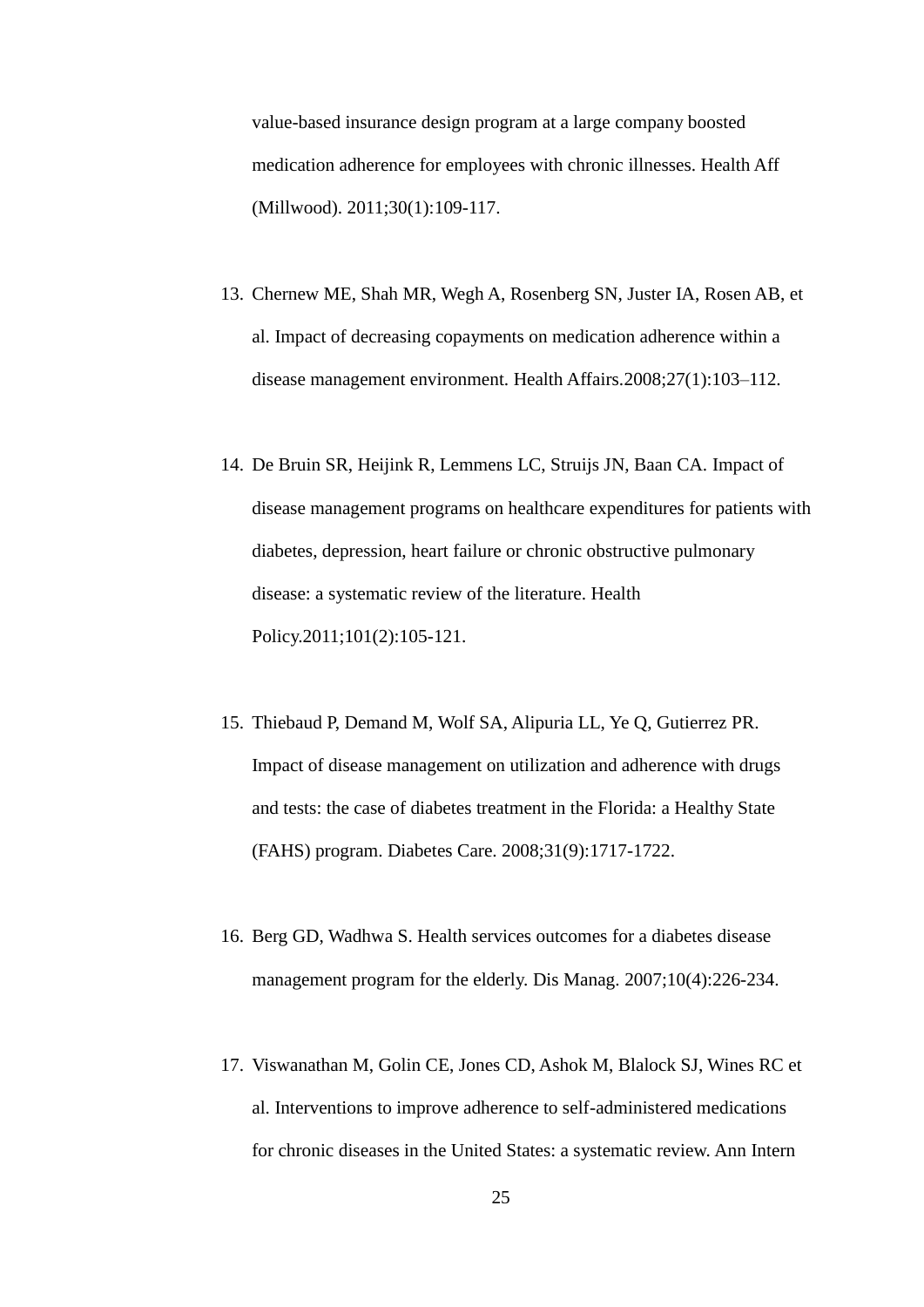Med. 2012;157(11):785-795.

- 18. American Diabetes Association. Standards of medical care in diabetes 2014. Diabetes Care. 2013;37(Suppl 1):S14-S80. doi: 10.2337/dc14-s014.
- 19. Sclar DA, Robison LM, Skaer TL, Legg RF, Nemec NL, Galin RS, et al. Antidepressant pharmacotherapy: economic outcomes in a health maintenance organization. Clin Ther. 1994;16(4):715-730.
- 20. Okano GJ, Rascati KL, Wilson JP, Remund DD, Grabenstein JD, Brixner DI. Patterns of antihypertensive use among patients in the US Department of Defense database initially prescribed an angiotensin-converting enzyme inhibitor or calcium channel blocker. ClinTher. 1997;19(6):1433-1445.
- 21. Blandford L, Dans PE, Ober JD, Wheelock C. Analyzing variations in medication compliance related to individual drug, drug class, and prescribing physician. J Manag Care Pharm. 1999;5(1):47-51.
- 22. Hoyert DL, Xu J. Deaths: preliminary data for 2011. Natl Vital Stat Rep. 2012; 61(6):1-51.
- 23. Grenard JL, Munjas BA, Adams JL, Suuorp M, McGlynn EA, Gellad WF. Depression and medication adherence in the treatment of chronic diseases in the United States: a meta-analysis. J Gen Intern Med.2011;26(10):1175– 1182.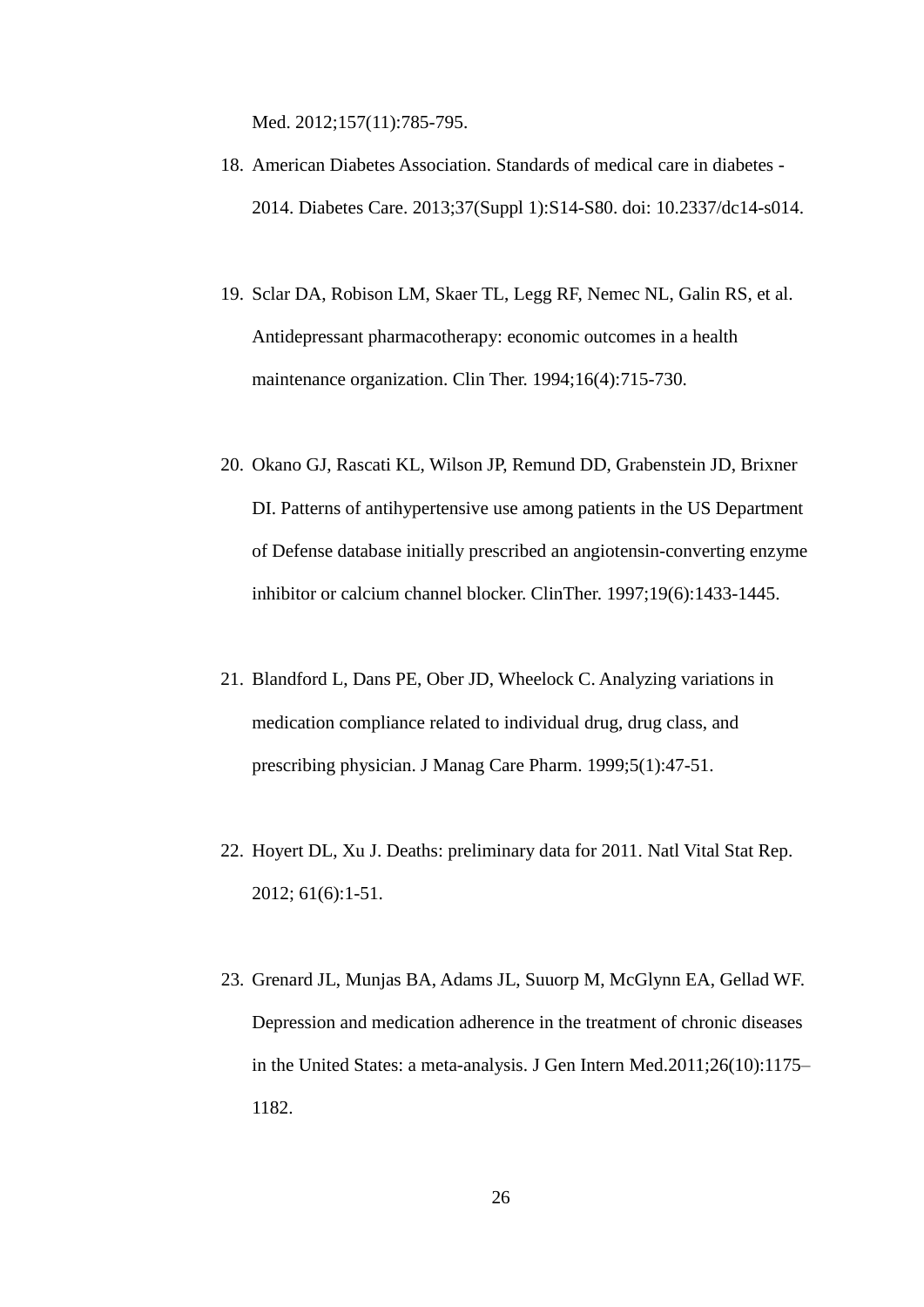| Variable                              | Intervention $(N=284)$ |       | Non-intervention<br>$(N=5,528)$ |       | P value |
|---------------------------------------|------------------------|-------|---------------------------------|-------|---------|
|                                       | $\mathbf N$            | $\%$  | $\mathbf N$                     | $\%$  |         |
| Mean [SD] age                         | 54.056 [9.50]          |       | 54.585 [8.59]                   |       | 0.3145  |
| Age group                             |                        |       |                                 |       |         |
| 18-49                                 | 74                     | 26.06 | 1,433                           | 25.92 | 0.4396  |
| 50-64                                 | 176                    | 61.97 | 3,558                           | 64.36 |         |
| $65+$                                 | 34                     | 11.97 | 537                             | 9.71  |         |
| Gender                                |                        |       |                                 |       |         |
| Male                                  | 174                    | 61.27 | 3,377                           | 61.09 | 0.952   |
| Female                                | 110                    | 38.73 | 2,151                           | 38.91 |         |
| Insulin                               |                        |       |                                 |       |         |
| N <sub>o</sub>                        | 171                    | 60.21 | 3,570                           | 64.58 | 0.1338  |
| Yes                                   | 113                    | 39.79 | 1,958                           | 35.42 |         |
| <b>Total Medication Counts</b>        |                        |       |                                 |       |         |
| $1 - 7$                               | 71                     | 25.00 | 1,160                           | 20.98 | 0.4178  |
| $8 - 13$                              | 84                     | 29.58 | 1,733                           | 31.35 |         |
| $14 - 17$                             | 48                     | 16.90 | 926                             | 16.75 |         |
| $18+$                                 | 81                     | 28.52 | 1,709                           | 30.92 |         |
| Comorbidity (Respiratory diseases)    |                        |       |                                 |       |         |
| N <sub>o</sub>                        | 264                    | 92.96 | 4,919                           | 89.11 | 0.0409  |
| Yes                                   | 20                     | 7.04  | 601                             | 10.89 |         |
| Comorbidity (Mental health disorders) |                        |       |                                 |       |         |
| N <sub>o</sub>                        | 240                    | 84.51 | 4,728                           | 85.65 | 0.5920  |
| Yes                                   | 44                     | 15.49 | 792                             | 14.35 |         |
| Comorbidity (Cardiovascular diseases) |                        |       |                                 |       |         |
| N <sub>o</sub>                        | 264                    | 92.96 | 4,793                           | 86.83 | 0.0026  |
| Yes                                   | 20                     | 7.04  | 727                             | 13.17 |         |

# **Table 1: Selected Characteristics of Patients Participating in the Diabetes Incentive Program and Patients in the Comparison Group (Intervention vs. Nonintervention)**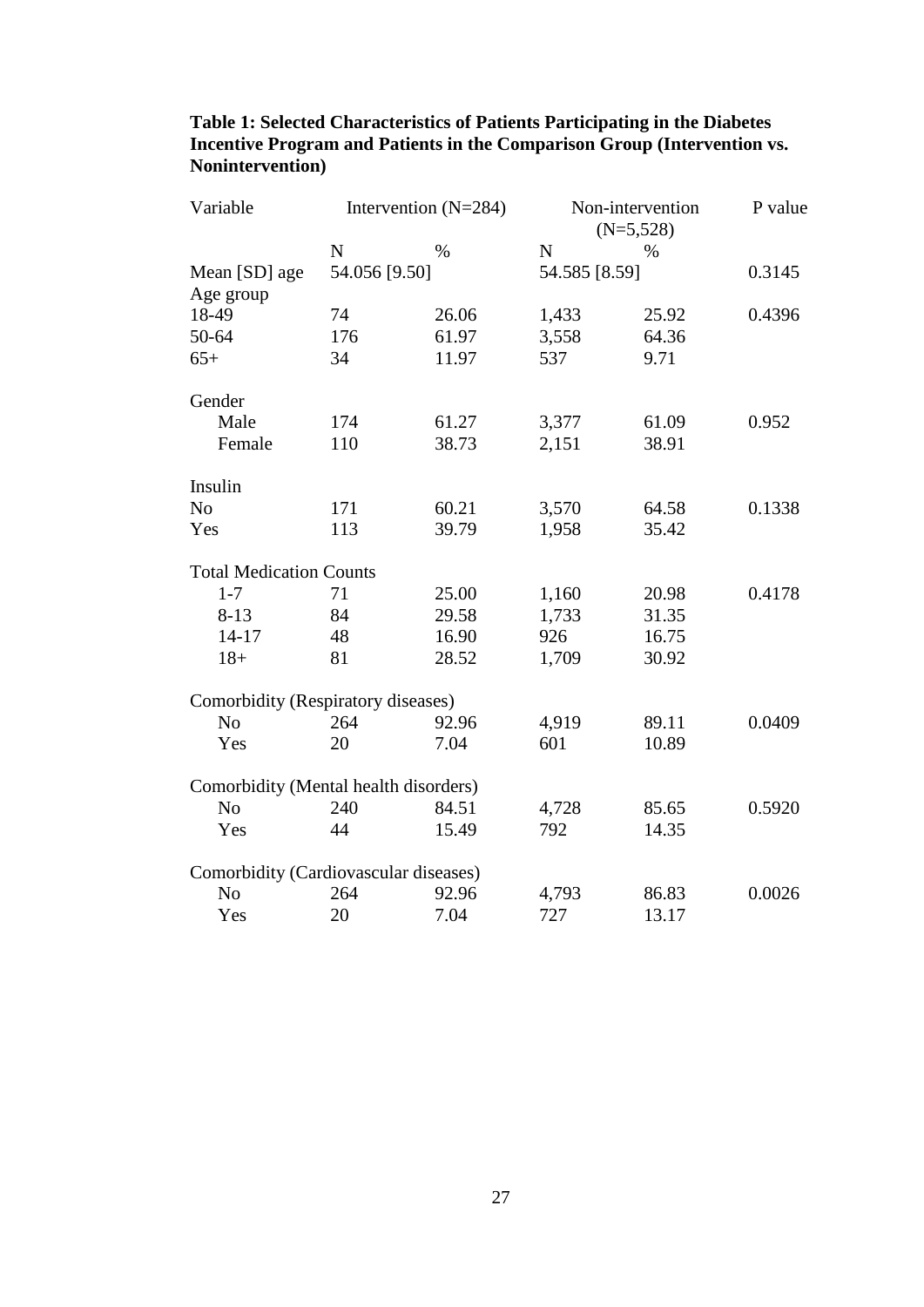| Table 2: Association Between Selected Characteristics of Study Patients and |
|-----------------------------------------------------------------------------|
| Diabetes Medication Adherence (Medication Possession Ratio (MPR)< 80 vs.    |
| $MPR > = 80$                                                                |

| Variable                              |              | MPR < 80 |              | $MPR \geq 80$ | P value  |
|---------------------------------------|--------------|----------|--------------|---------------|----------|
|                                       | N            | $\%$     | $\mathbf N$  | $\%$          |          |
| Mean [SD] age                         | 52.64 [9.15] |          | 55.24 [8.34] |               | < 0.0001 |
| Age group                             |              |          |              |               |          |
| 18-49                                 | 529          | 35.10    | 978          | 64.90         | < 0.0001 |
| 50-64                                 | 901          | 24.13    | 2,833        | 75.87         |          |
| $65+$                                 | 109          | 19.09    | 462          | 80.91         |          |
| Gender                                |              |          |              |               |          |
| Male                                  | 922          | 25.96    | 2,629        | 74.04         | 0.2646   |
| Female                                | 617          | 27.29    | 1,644        | 72.71         |          |
| Insulin                               |              |          |              |               |          |
| N <sub>o</sub>                        | 991          | 26.49    | 2,750        | 73.51         | 0.9805   |
| Yes                                   | 548          | 26.46    | 1,523        | 73.54         |          |
| <b>Total Medication Counts</b>        |              |          |              |               |          |
| $1 - 7$                               | 485          | 39.40    | 746          | 60.60         | < 0.0001 |
| $8 - 13$                              | 542          | 29.83    | 1,275        | 70.17         |          |
| $14 - 17$                             | 221          | 22.69    | 753          | 77.31         |          |
| $18+$                                 | 291          | 16.26    | 1,499        | 83.74         |          |
| Comorbidity (Respiratory diseases)    |              |          |              |               |          |
| N <sub>o</sub>                        | 1,368        | 26.39    | 3,815        | 73.61         | 0.5423   |
| Yes                                   | 171          | 27.54    | 450          | 72.46         |          |
| Comorbidity (Mental health disorders) |              |          |              |               |          |
| N <sub>o</sub>                        | 1,283        | 25.83    | 3,685        | 74.17         | 0.0037   |
| Yes                                   | 256          | 30.62    | 580          | 69.38         |          |
| Comorbidity (Cardiovascular diseases) |              |          |              |               |          |
| N <sub>o</sub>                        | 1,372        | 27.13    | 3,685        | 72.87         | 0.0058   |
| Yes                                   | 167          | 22.36    | 580          | 77.64         |          |
| Intervention                          |              |          |              |               |          |
| No                                    | 1,462        | 26.45    | 4,066        | 73.55         | 0.8042   |
| Yes                                   | 77           | 27.11    | 207          | 72.89         |          |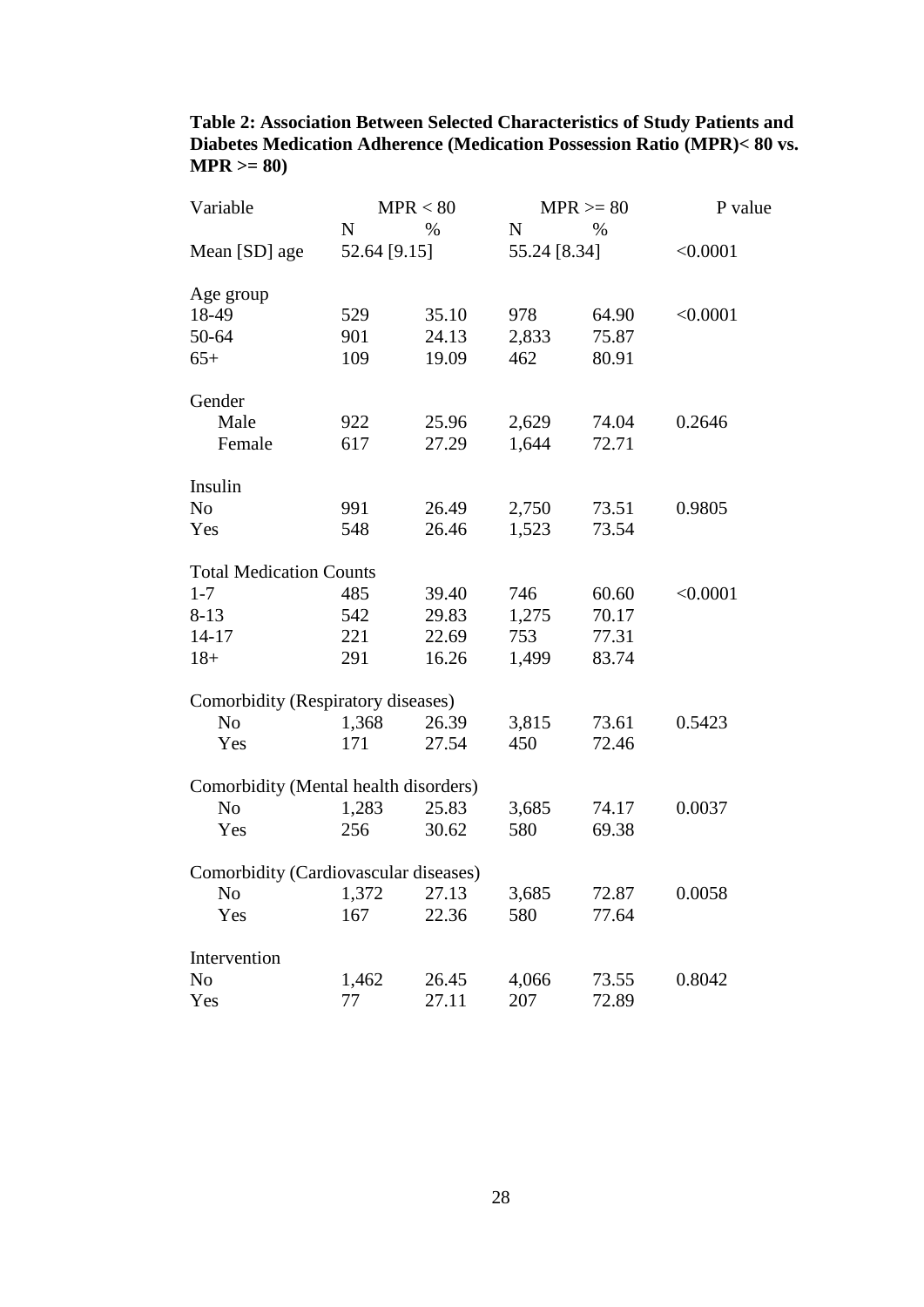|                                       | <b>Beta</b>   | <b>OR</b> | 95 CI%<br>low | 95% CI<br>High | P value  |
|---------------------------------------|---------------|-----------|---------------|----------------|----------|
| Age group<br>18-49<br>50-64           | Ref<br>0.3315 | 1.393     | 1.236         | 1.570          | < 0.0001 |
| $65+$                                 | 0.4634        | 1.590     | 1.279         | 1.975          | < 0.0001 |
| Gender                                |               |           |               |                |          |
| Male                                  | Ref           |           |               |                |          |
| Female                                | $-0.0678$     | 0.934     | 0.830         | 1.053          | 0.2647   |
| Insulin                               |               |           |               |                |          |
| N <sub>o</sub>                        | Ref           |           |               |                |          |
| Yes                                   | 0.00152       | 1.002     | 0.887         | 1.131          | 0.9805   |
| <b>Total Medication Counts</b>        |               |           |               |                |          |
| $1 - 7$                               | Ref           |           |               |                |          |
| $8 - 13$                              | $-0.2455$     | 0.782     | 0.691         | 0.885          | < 0.0001 |
| $14 - 17$                             | 0.2435        | 1.276     | 1.084         | 1.501          | 0.0034   |
| $18+$                                 | 0.8405        | 2.317     | 2.010         | 2.672          | < 0.0001 |
| Comorbidity (Respiratory diseases)    |               |           |               |                |          |
| N <sub>o</sub>                        | Ref           |           |               |                |          |
| Yes                                   | $-0.0580$     | 0.944     | 0.783         | 1.137          | 0.5423   |
| Comorbidity (Mental health disorders) |               |           |               |                |          |
| N <sub>o</sub>                        | ref           |           |               |                |          |
| Yes                                   | $-0.2372$     | 0.789     | 0.672         | 0.926          | 0.0037   |
| Comorbidity (Cardiovascular diseases) |               |           |               |                |          |
| N <sub>o</sub>                        | ref           |           |               |                |          |
| Yes                                   | 0.2570        | 1.293     | 1.077         | 1.553          | 0.0059   |
| Intervention                          |               |           |               |                |          |
| N <sub>o</sub>                        | ref           |           |               |                |          |
| Yes                                   | $-0.0342$     | 0.966     | 0.739         | 1.264          | 0.8028   |

### **Table 3: Bivariate Logistic Regression Analysis Assessing the Likelihood of Diabetes Medication Adherence According to Selected Patient Characteristics**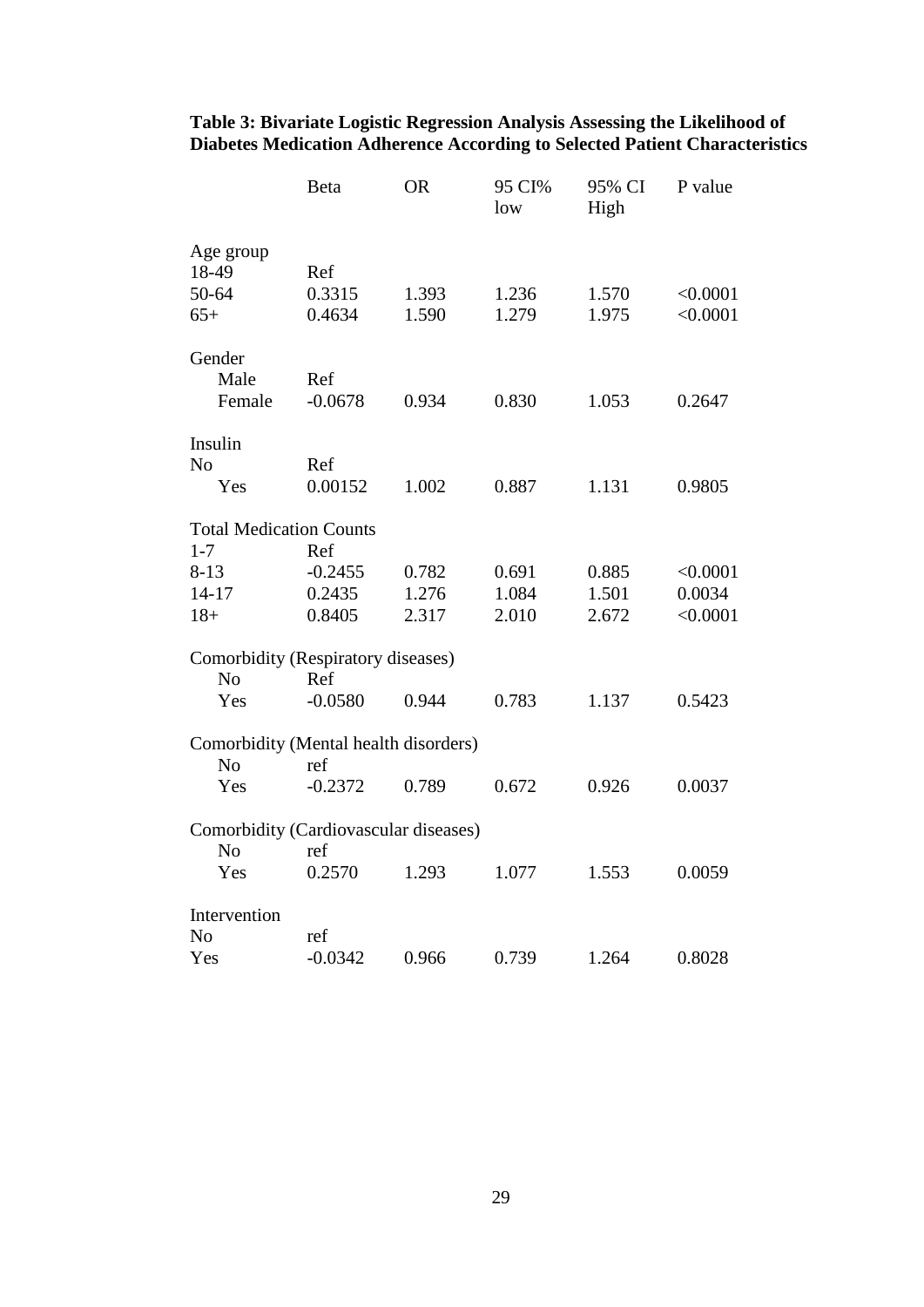|                                                         | <b>Beta</b>             | <b>OR</b> | 95 CI%<br>low | 95% CI<br>High | P value              |
|---------------------------------------------------------|-------------------------|-----------|---------------|----------------|----------------------|
| Age group<br>18-49<br>50-64<br>$65+$                    | ref<br>0.3835<br>0.6401 | 1.467     | 1.283         | 1.679<br>2.418 | < 0.0001<br>< 0.0001 |
|                                                         |                         | 1.897     | 1.488         |                |                      |
| Gender<br>Male<br>Female                                | ref<br>$-0.0959$        | 0.909     | 0.802         | 1.030          | 0.1329               |
| Insulin                                                 |                         |           |               |                |                      |
| N <sub>o</sub>                                          | ref                     |           |               |                |                      |
| Yes                                                     | $-0.1323$               | 0.876     | 0.771         | 0.995          | 0.0421               |
| <b>Total Medication Counts</b>                          |                         |           |               |                |                      |
| $1 - 7$                                                 | Ref                     |           |               |                |                      |
| $8 - 13$                                                | 0.4011                  | 1.493     | 1.279         | 1.744          | < 0.0001             |
| $14 - 17$                                               | 0.7855                  | 2.194     | 1.810         | 2.659          | < 0.0001             |
| $18+$                                                   | 1.2471                  | 3.480     | 2.905         | 4.170          | < 0.0001             |
| Comorbidity (Respiratory diseases)<br>N <sub>o</sub>    | ref                     |           |               |                |                      |
| Yes                                                     | $-0.1919$               | 0.825     | 0.678         | 1.004          | 0.0552               |
| Comorbidity (Mental health disorders)<br>N <sub>o</sub> | ref                     |           |               |                |                      |
| Yes                                                     | $-0.3248$               | 0.723     | 0.611         | 0.855          | 0.0002               |
| Comorbidity (Cardiovascular diseases)                   |                         |           |               |                |                      |
| N <sub>o</sub>                                          | ref                     |           |               |                |                      |
| Yes                                                     | $-0.0946$               | 0.910     | 0.748         | 1.106          | 0.3435               |
| Intervention                                            |                         |           |               |                |                      |
| No                                                      | ref                     |           |               |                |                      |
| Yes                                                     | $-0.00516$              | 0.995     | 0.755         | 1.312          | 0.9708               |

### **Table 4: Saturated Model Logistic Regression Analysis: Likelihood of Adherence (Medication Possession Ratio>= 80%) among Selected Patient Characteristics**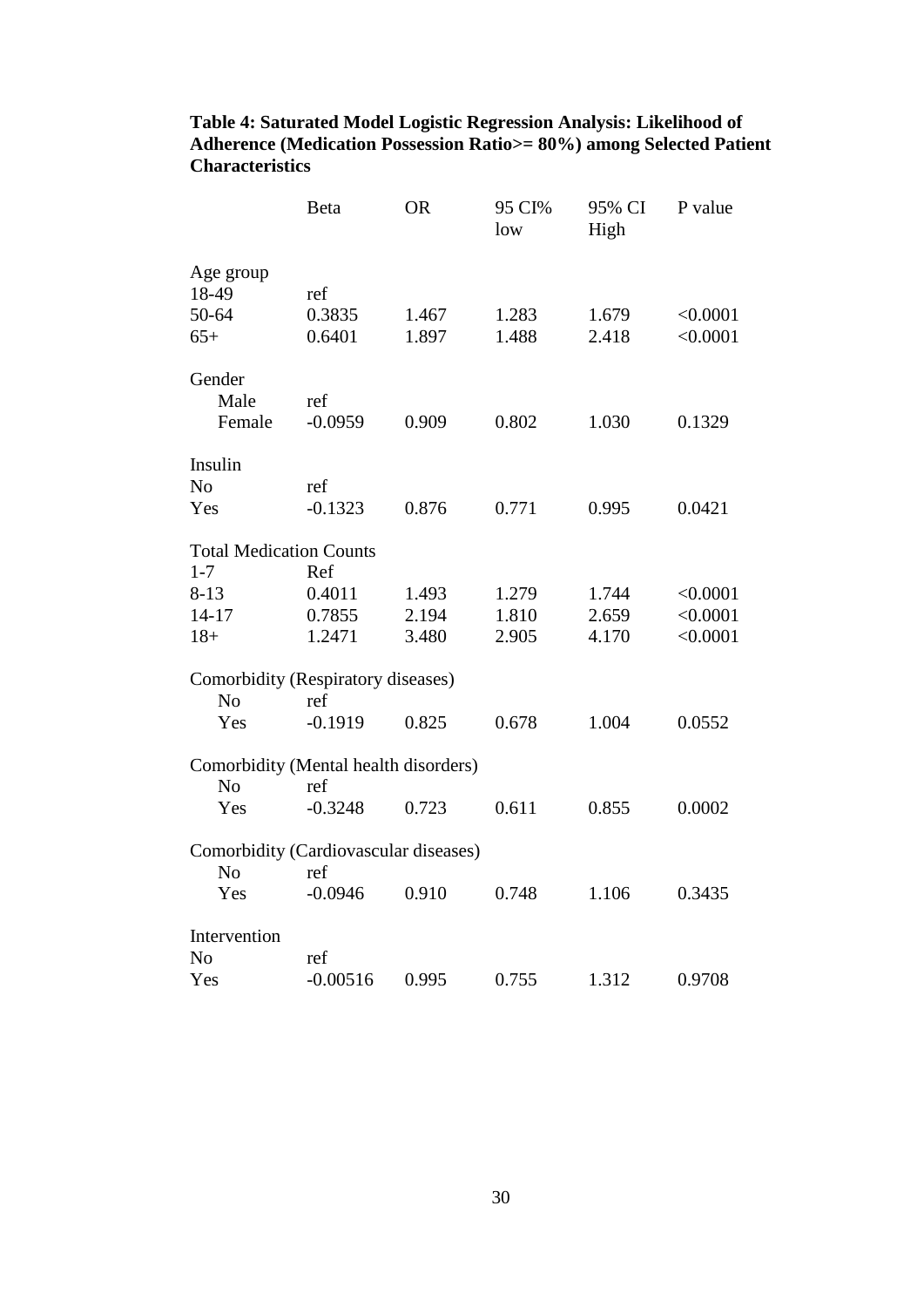**Table5: Fitted Logistic Regression Model with Adjusted Odds Ratio for Intervention versus Non-Intervention Status as a Predictor of Medication Adherence (MPR >= 80%), Controlling for Patient Age, Insulin Use, Number of Rx Utilized, and Presence of a Mental Health Disorder**

|                                       | Beta      | <b>OR</b> | 95 CI%<br>low | 95% CI<br>High | P value  |
|---------------------------------------|-----------|-----------|---------------|----------------|----------|
| Age group                             |           |           |               |                |          |
| 18-49                                 | Ref       |           |               |                |          |
| 50-64                                 | 0.3772    | 1.458     | 1.276         | 1.667          | < 0.0001 |
| $65+$                                 | 0.6211    | 1.861     | 1.464         | 2.365          | < 0.0001 |
| Insulin                               |           |           |               |                |          |
| N <sub>0</sub>                        | Ref       |           |               |                |          |
| Yes                                   | $-0.1350$ | 0.874     | 0.769         | 0.993          | 0.0379   |
| <b>Total Medication Counts</b>        |           |           |               |                |          |
| $1 - 7$                               | Ref       |           |               |                |          |
| $8-13$                                | 0.4004    | 1.492     | 1.279         | 1.742          | < 0.0001 |
| $14 - 17$                             | 0.7705    | 2.161     | 1.784         | 2.618          | < 0.0001 |
| $18+$                                 | 1.2102    | 3.354     | 2.809         | 4.005          | < 0.0001 |
| Comorbidity (Mental health disorders) |           |           |               |                |          |
| N <sub>o</sub>                        | Ref       |           |               |                |          |
| Yes                                   | $-0.3526$ | 0.703     | 0.595         | 0.831          | < 0.0001 |
| Intervention                          |           |           |               |                |          |
| N <sub>o</sub>                        | Ref       |           |               |                |          |
| Yes                                   | 0.00808   | 1.008     | 0.765         | 1.328          | 0.9542   |
|                                       |           |           |               |                |          |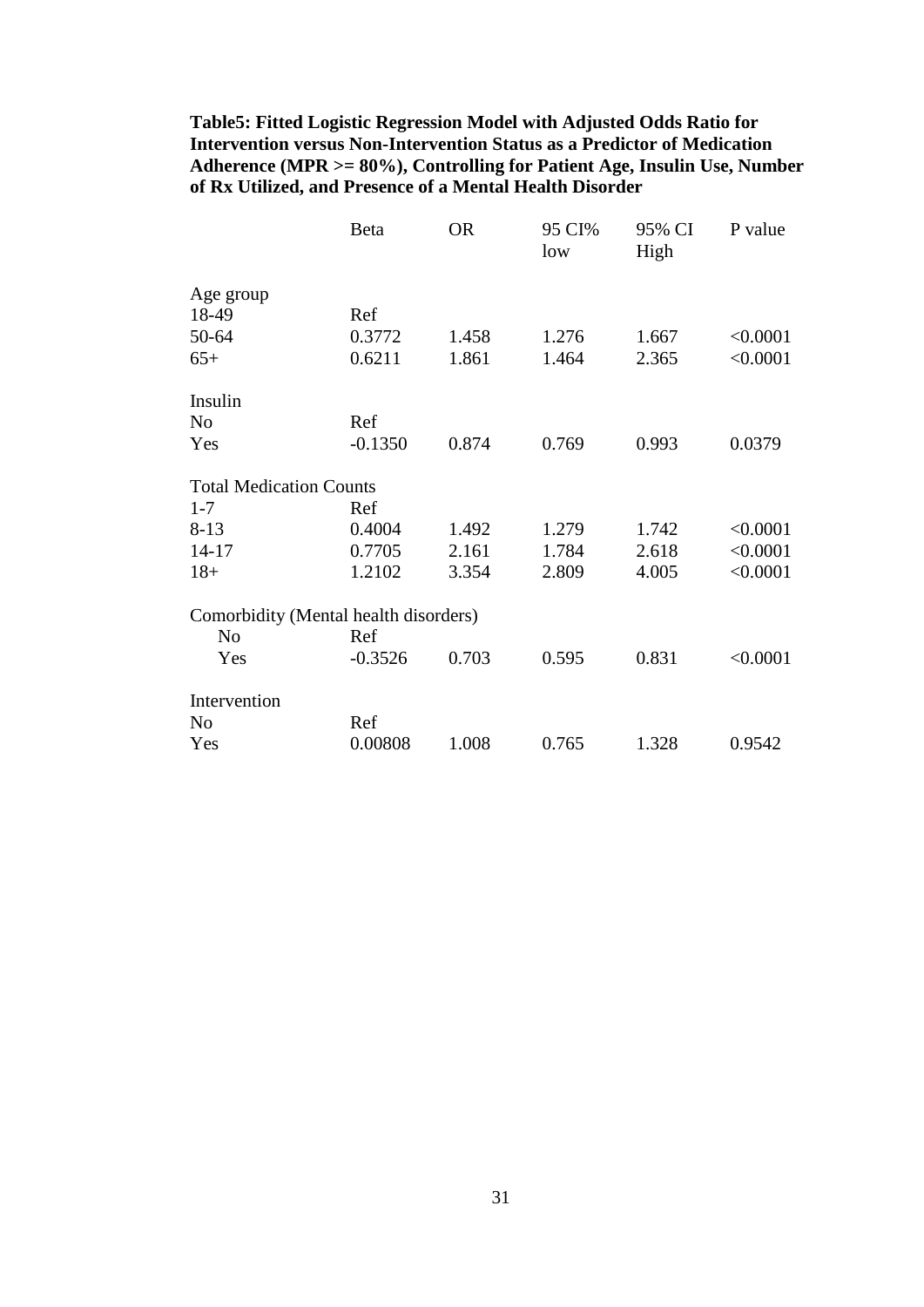**Table6: Mean Annual Pharmacy, Medical, and Total Health Care Cost among Patients Participating in the Diabetes Incentive Program and Patients**  in the Comparison Group (Intervention vs. Nonintervention; N=5,812)

|                         | <b>INTERVENTION</b> |           | <b>NON-INTERVENTION</b> |           |         |  |
|-------------------------|---------------------|-----------|-------------------------|-----------|---------|--|
|                         | Mean $(\$)$         | Sd        | Mean $(\$)$             | Sd        | P value |  |
| Pharmacy<br><b>PMPM</b> | 2,904.92<br>242.08  | 2,890.37  | 2,655.21<br>221.27      | 3,265.73  | 0.2065  |  |
| Medical<br><b>PMPM</b>  | 5,922.08<br>493.51  | 13,303.75 | 7,438.93<br>619.91      | 16,889.93 | 0.1363  |  |
| Total<br><b>PMPM</b>    | 8,827.01<br>735.58  | 14,246.70 | 10,096.53<br>841.38     | 17,628.76 | 0.2327  |  |

\*PMPM = Per Member Per Month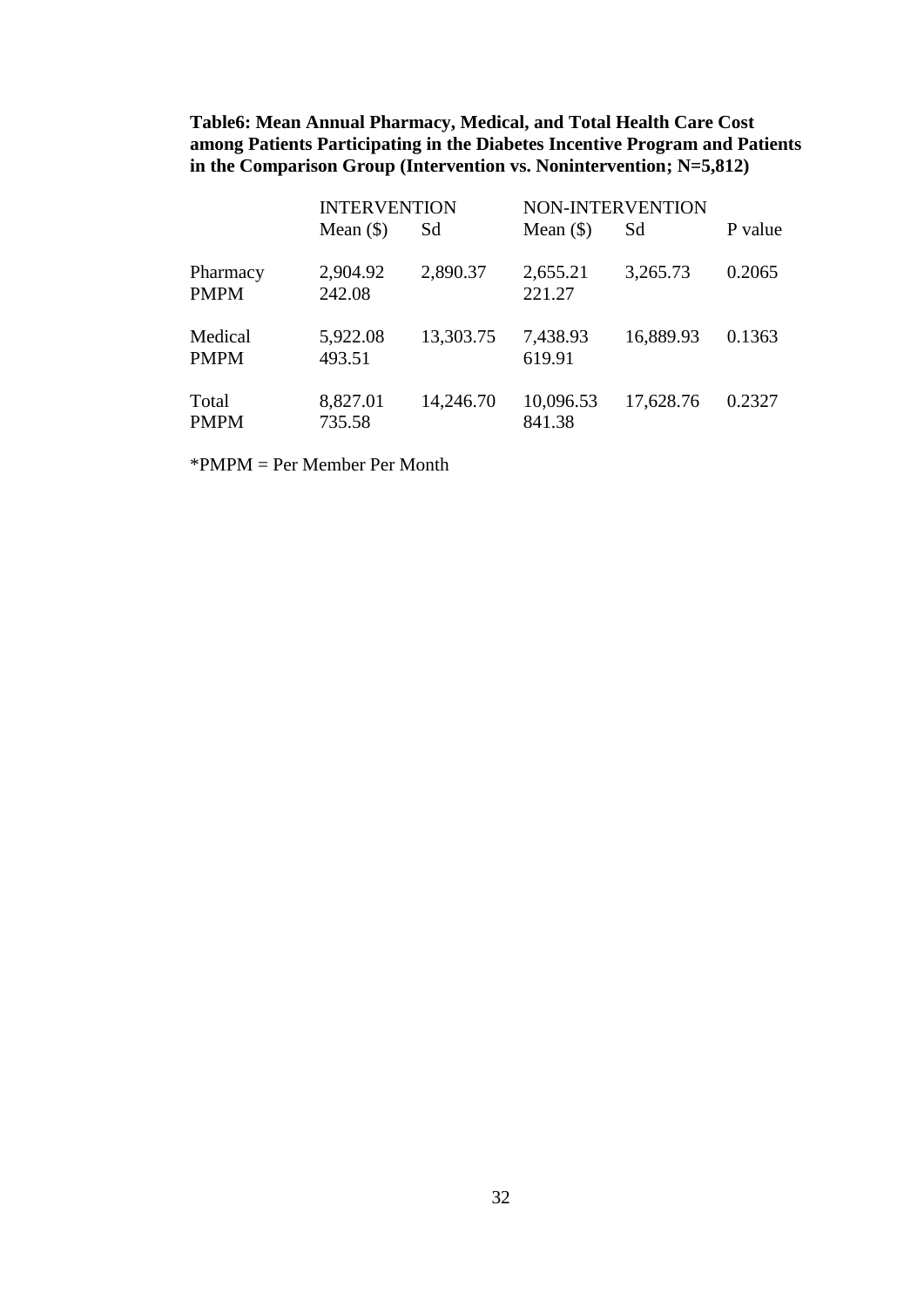|                                       | <b>INTERVENTION</b> |          |             | NON-INTERVENTION |         |
|---------------------------------------|---------------------|----------|-------------|------------------|---------|
|                                       | Mean $(\$)$         | Sd       | Mean $(\$)$ | Sd               | P value |
| Age group                             |                     |          |             |                  |         |
| $0(18-49)$                            | 7,015.2             | 8,664.0  | 8,244.1     | 13,869.2         | 0.4507  |
| $1(50-64)$                            | 9,117.0             | 16,310.2 | 10,551.7    | 18,436.3         | 0.3112  |
| $2(65+)$                              | 11,269.4            | 12,242.1 | 12,028.0    | 20,517.6         | 0.8314  |
| Gender                                |                     |          |             |                  |         |
| Male                                  | 7,761.1             | 10,070.4 | 9,785.9     | 18,450.7         | 0.1510  |
| Female                                | 10,513.0            | 19,008.7 | 10,583.1    | 16,250.3         | 0.9651  |
| Insulin                               |                     |          |             |                  |         |
| N <sub>0</sub>                        | 7,521.2             | 11,343.2 | 8,818.1     | 15,866.6         | 0.2911  |
| Yes                                   | 10,803.1            | 17,635.6 | 12,422.3    | 20,247.1         | 0.4055  |
| Rx number                             |                     |          |             |                  |         |
| $1 - 7$                               | 4,495.2             | 4,717.4  | 6,261.6     | 12,887.4         | 0.2504  |
| $8-13$                                | 6,836.4             | 7,214.9  | 7,661.0     | 13,806.1         | 0.5867  |
| $14 - 17$                             | 7,689.9             | 9,152.6  | 9,380.5     | 14,393.5         | 0.4209  |
| $18+$                                 | 15,362.3            | 23,032.0 | 15,548.9    | 23,261.4         | 0.9437  |
| Comorbidity (Respiratory diseases)    |                     |          |             |                  |         |
| N <sub>o</sub>                        | 7,727.7             | 9,563.4  | 9,138.5     | 15,834.6         | 0.1518  |
| Yes                                   | 23,337.4            | 38,971.4 | 17,937.7    | 27,097.8         | 0.3887  |
| Comorbidity (Mental health disorders) |                     |          |             |                  |         |
| N <sub>o</sub>                        | 8,302.2             | 14,837.1 | 8,827.1     | 15,617.6         | 0.6106  |
| Yes                                   | 11,689.8            | 10,115.7 | 17,674.5    | 25,369.5         | 0.1198  |
| Comorbidity (Cardiovascular diseases) |                     |          |             |                  |         |
| N <sub>o</sub>                        | 7630.0              | 9920.0   | 8669.6      | 15239.4          | 0.2733  |
| Yes                                   | 24627.6             | 37125.5  | 19503.9     | 26972.4          | 0.4076  |

# **Table 7: Mean Total Yearly Cost for Selected Characteristics of Patients Participating in the Diabetes Incentive Program and Patients in the Comparison Group (Intervention vs. Nonintervention).**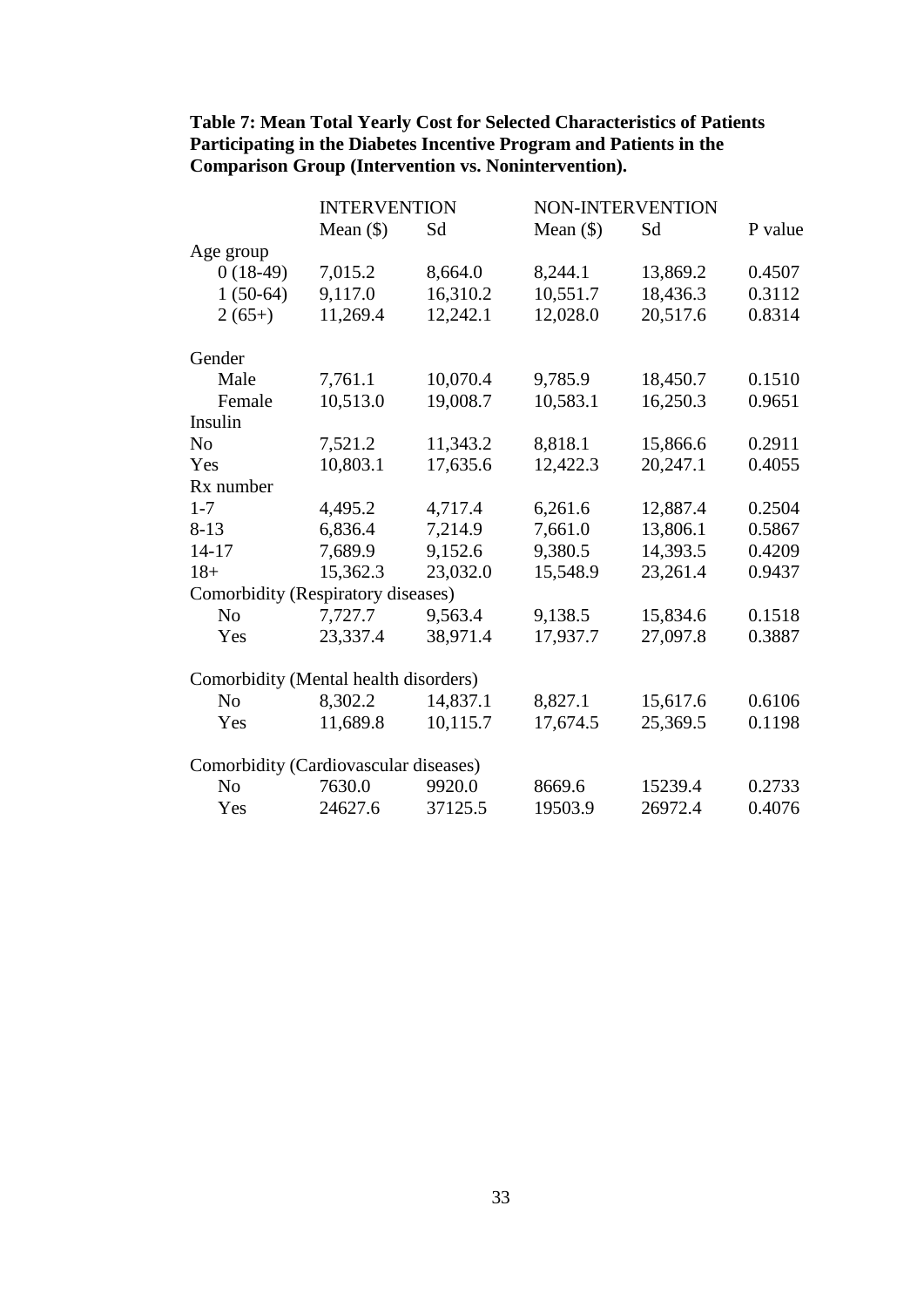**Figure 1: Population Selection Flowchart**

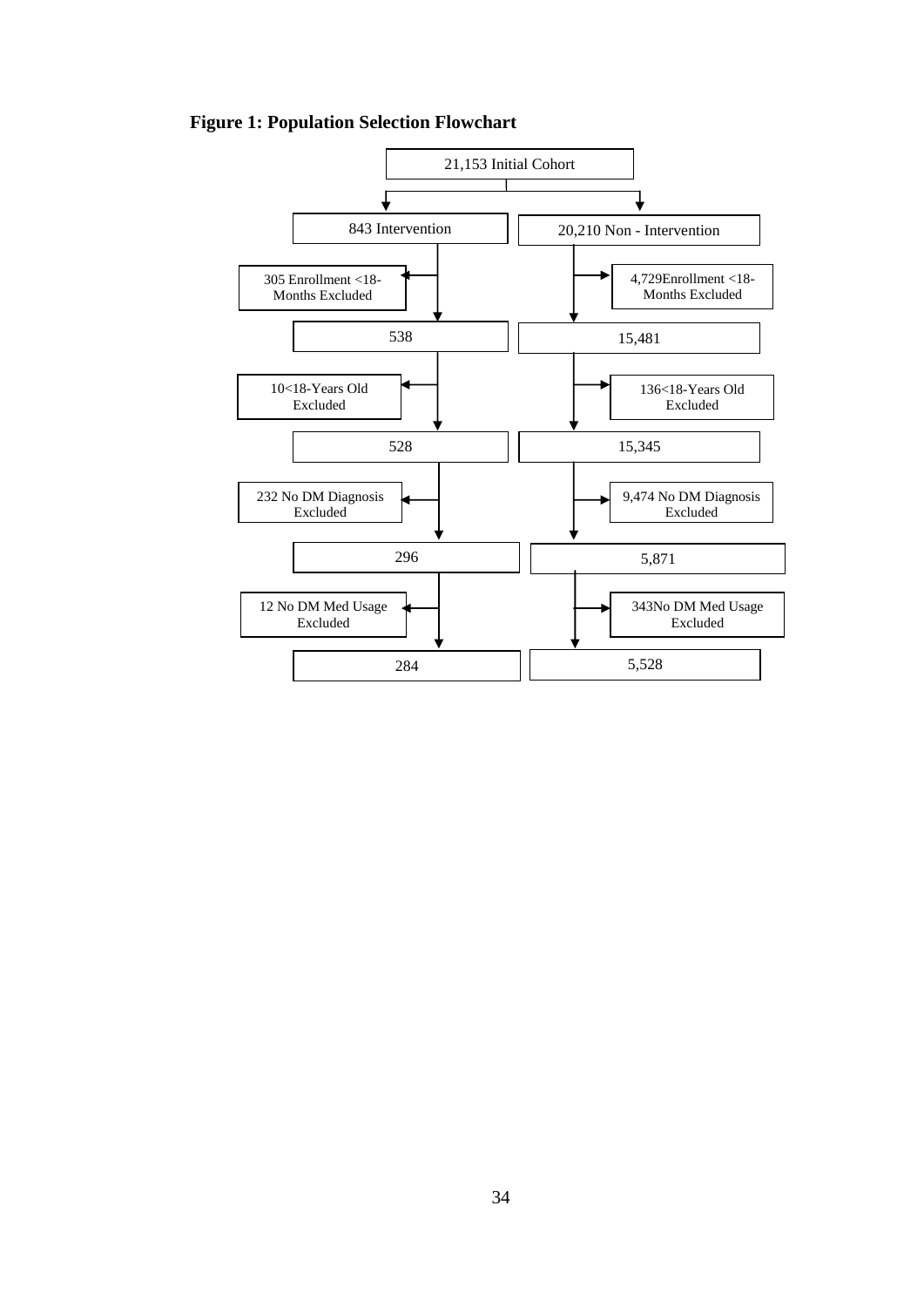# **Appendix A: Metformin-Containing Combination Medications**

Actoplus met Avandamet Fortamet Glipizide/Metformin Glucophage Glucophage XR Glumetza Glyburide/Metformin Metaglip Metformin Metformin ER Riomet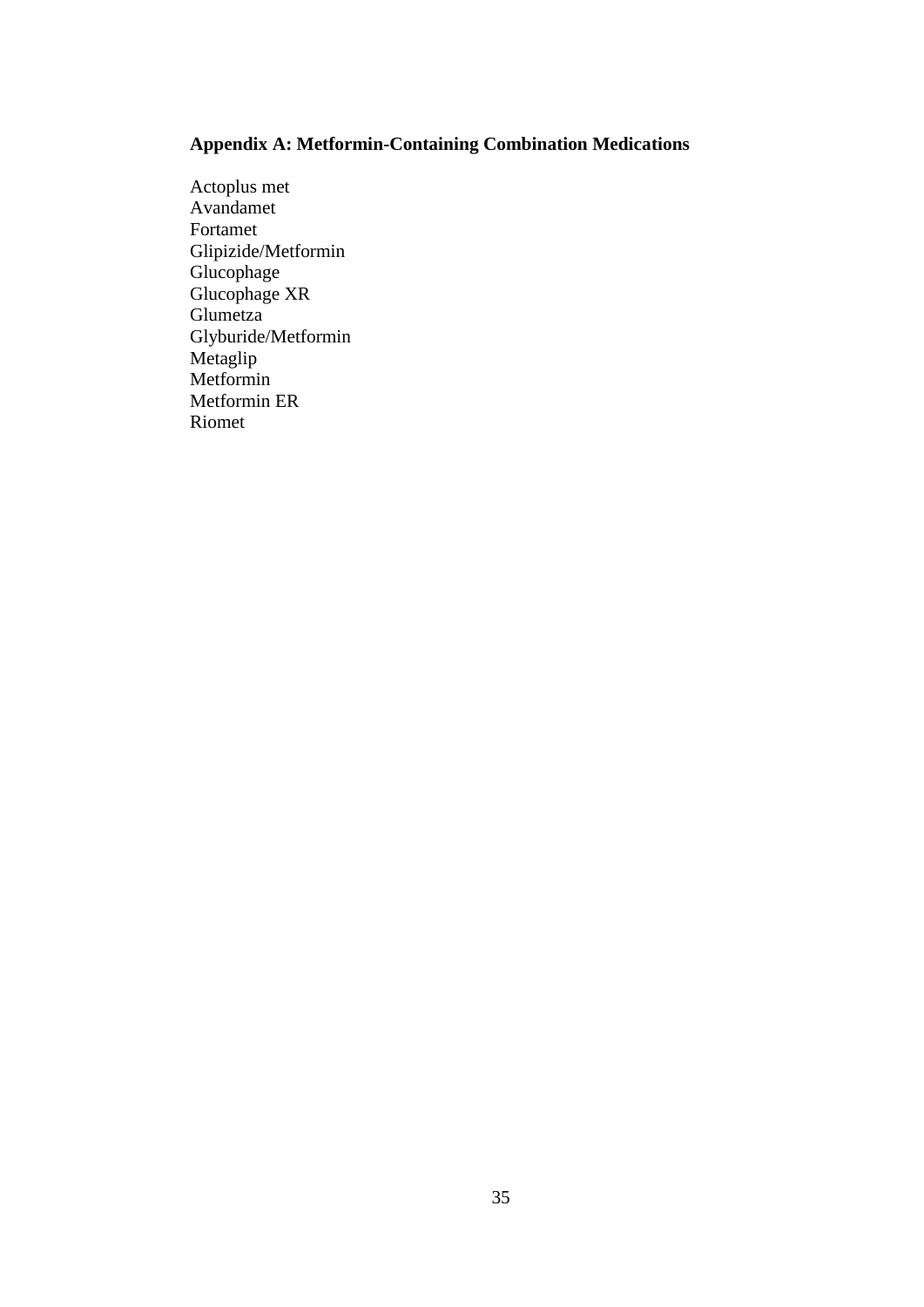### **Appendix B: ICD-9 Codes to Identify Respiratory Disease**

491.0 491.1 491.20 491.21 491.22 491.8 491.9 492.0 492.8 493.00 493.01 493.02 493.10 493.11 493.12 493.20 493.21 493.22 493.81 493.82 493.90 493.91 493.92 496 518.1 518.2

# **Appendix C: Descriptions of Used ICD-9 Codes to Identify Respiratory Disease**

| Code | <b>Description</b>         |
|------|----------------------------|
| 491  | Chronic bronchitis         |
| 492  | Emphysema                  |
| 493  | Asthma                     |
| 496  | Chronic airway obstruction |
| 518  | Other diseases of lung     |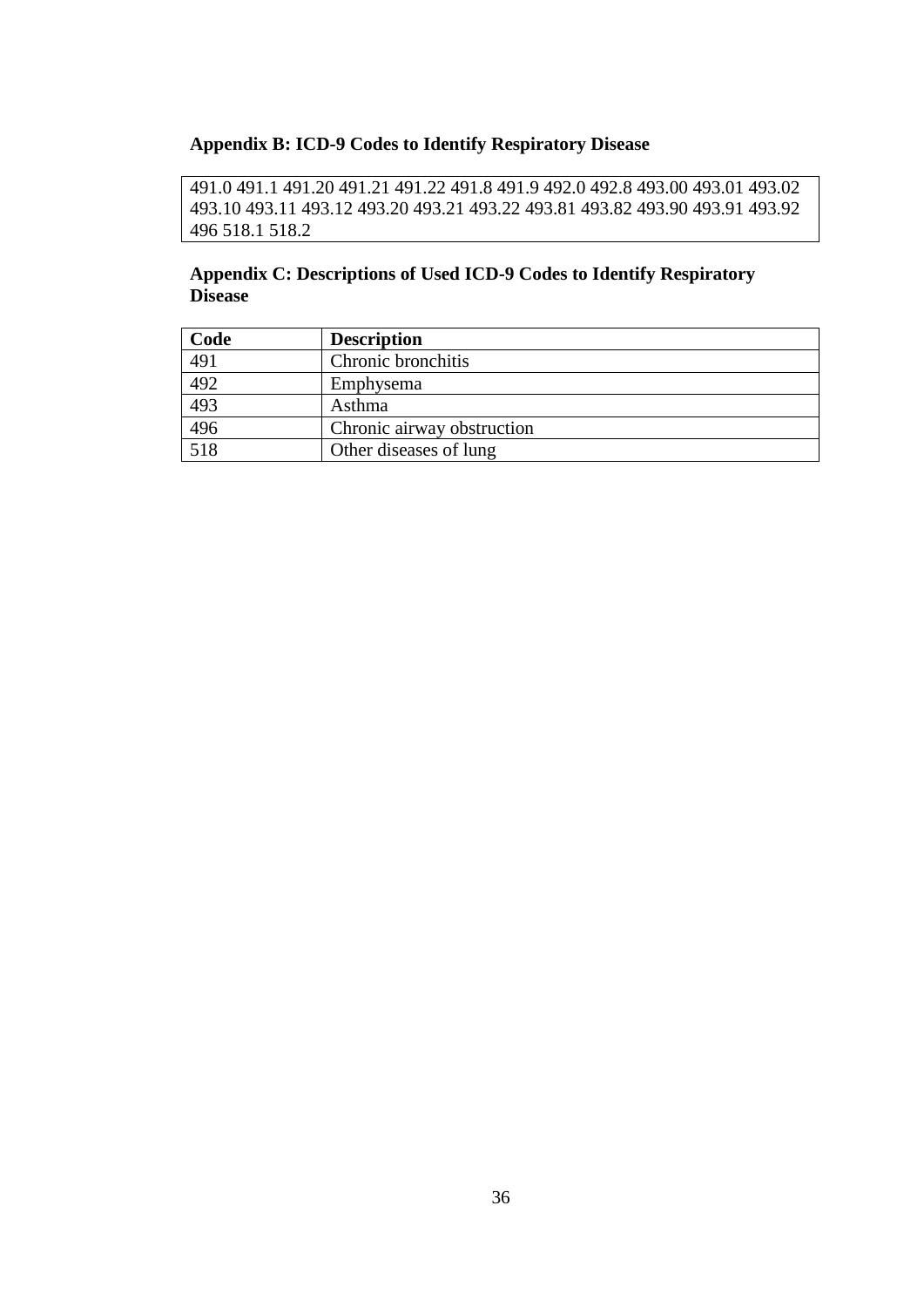**Appendix D: ICD-9 Codes to Identify Mental Health Disorder**

295.00295.01295.02295.03295.04295.05295.10295.11295.12295.13295.14295152 95.20295.21 295.22295.23295.24295.25295.30295.31 295.32295.33295.34295.35295.40295.41295.42295.43295.44295.45295.50295.51 295.52295.53295.54 295.55295.60295.61295.62295.63295.64295.65295.70295.71295.72295.73295.74 295.75295.80295.81295.82295.83295.84295.85295.90295.91295.92295.93295.94 295.95296.00296.01296.02296.03296.04296.05296.06296.10296.11296.12296.13 296.14296.15296.16296.20296.21296.22296.23296.24296.25296.26296.30296.31 296.32296.33296.34296.35296.36296.40296.41296.42296.43296.44296.45296.46 296.50296.51296.52296.53296.54296.55296.56296.60296.61296.62296.63296.64 296.65296.66296.7296.80296.81296.82296.89296.90296.99297.0297.1297.2297.3 297.8297.9298.0298.1298.2298.3298.4298.8298.9299.00299.01299.10299.11299. 80299.81299.90299.91300.3300.4301.0301.10301.11301.12301.13301.20301.213 01.22301.23301.3301.4301.50301.51301.59301.6301.7301.80301.81301.82301.83 301.84301.89301.9308.0308.1308.2308.3308.4308.9309.0309.1309.21309.22309. 23309.24309.28309.29309.3309.4309.81309.82309.83309.89309.9311312.00312. 01312.02312.03312.10312.11312.12312.13312.20312.21312.22312.23312.30312. 31312.32312.33312.34312.35312.39312.4312.81312.82312.89312.9313.0313.131 3.21313.22313.23313.3313.81313.82313.83313.89313.9314.00314.01314.1314.23 14.8314.9

| Appendix E: Descriptions of Used ICD-9 Codes to Identify Mental Health |  |
|------------------------------------------------------------------------|--|
| <b>Disorder</b>                                                        |  |

| Code | <b>Description</b>                                            |
|------|---------------------------------------------------------------|
| 295  | Schizophrenia                                                 |
| 296  | Episodic mood disorders including manic disorder, depression, |
|      | and bipolar disorder                                          |
| 297  | Paranoia                                                      |
| 298  | Other nonorganic psychoses                                    |
| 299  | Other psychoses specific to childhood                         |
| 300  | Neurotic disorder                                             |
| 301  | Personality disorders                                         |
| 308  | Acute reaction of stress                                      |
| 309  | Adjustment reaction                                           |
| 311  | Depressive disorder                                           |
| 312  | Disturbance of conduct (specifically to childhood)            |
| 313  | Disturbance of emotions (specifically to childhood)           |
| 314  | Hyperkinetic syndrome (specifically to childhood)             |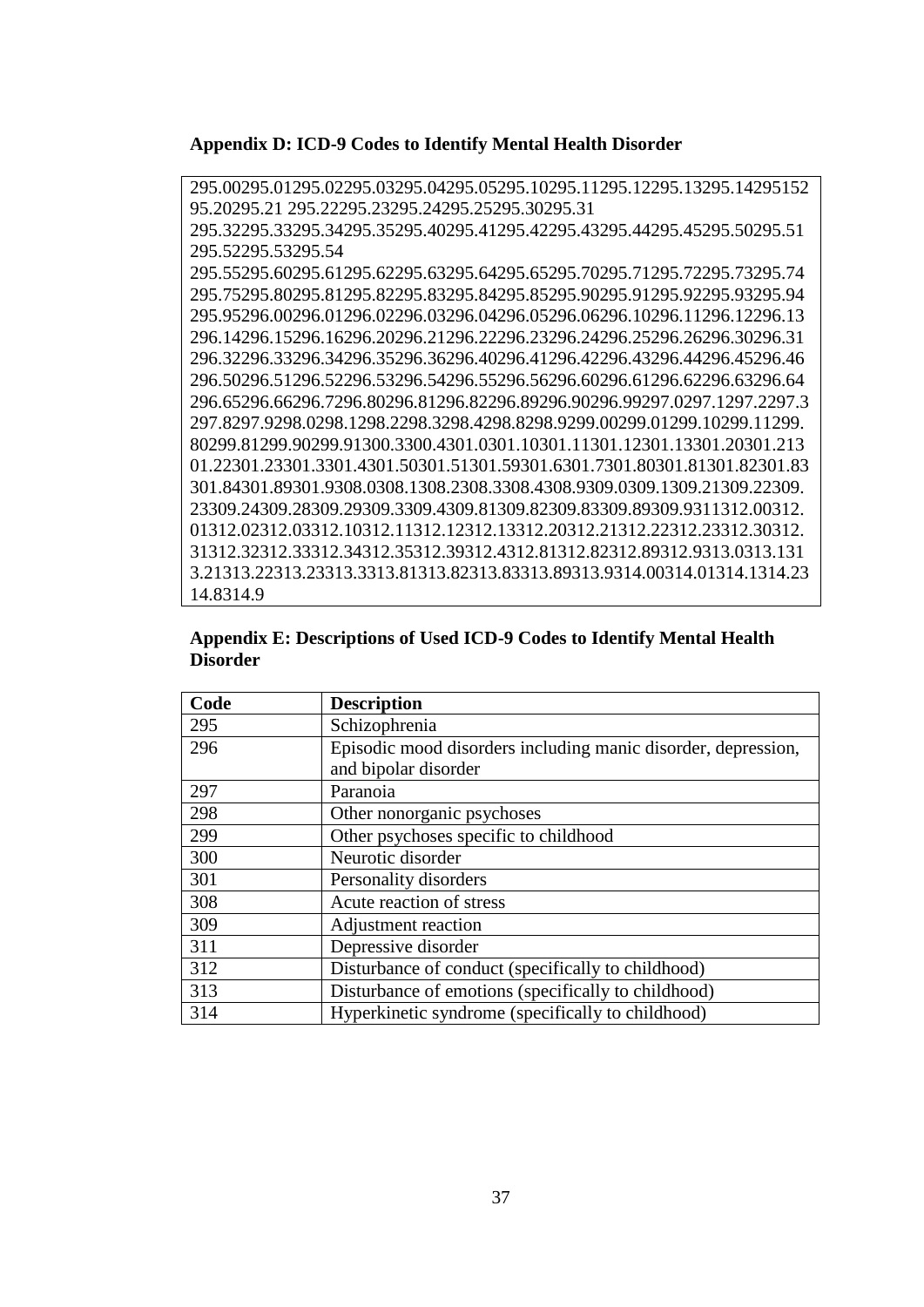# **Appendix F: ICD-9 Codes to Identify Cardiovascular Disease**

410.00410.01410.02410.10410.11410.12410.20410.21410.22410.30410.31410.32 410.40410.41410.42410.50410.51410.52410.60410.61410.62410.70410.71410.72 410.80410.81410.82410.90410.91410.92411.00411.10411.81411.89412.00413.00 413.10413.90414.00414.01414.02414.03414.04414.05414.06414.07414.10414.11 414.12414.19414.80414.90

# **Appendix G: Descriptions of Used ICD-9 Codes to Identify Cardiovascular Disease**

| Code             | <b>Description</b>                            |
|------------------|-----------------------------------------------|
| 410              | Acute myocardial infarction                   |
| $\overline{412}$ | Old myocardial infarction                     |
| 413              | Angina                                        |
| 414              | Other forms of chronic ischemic heart disease |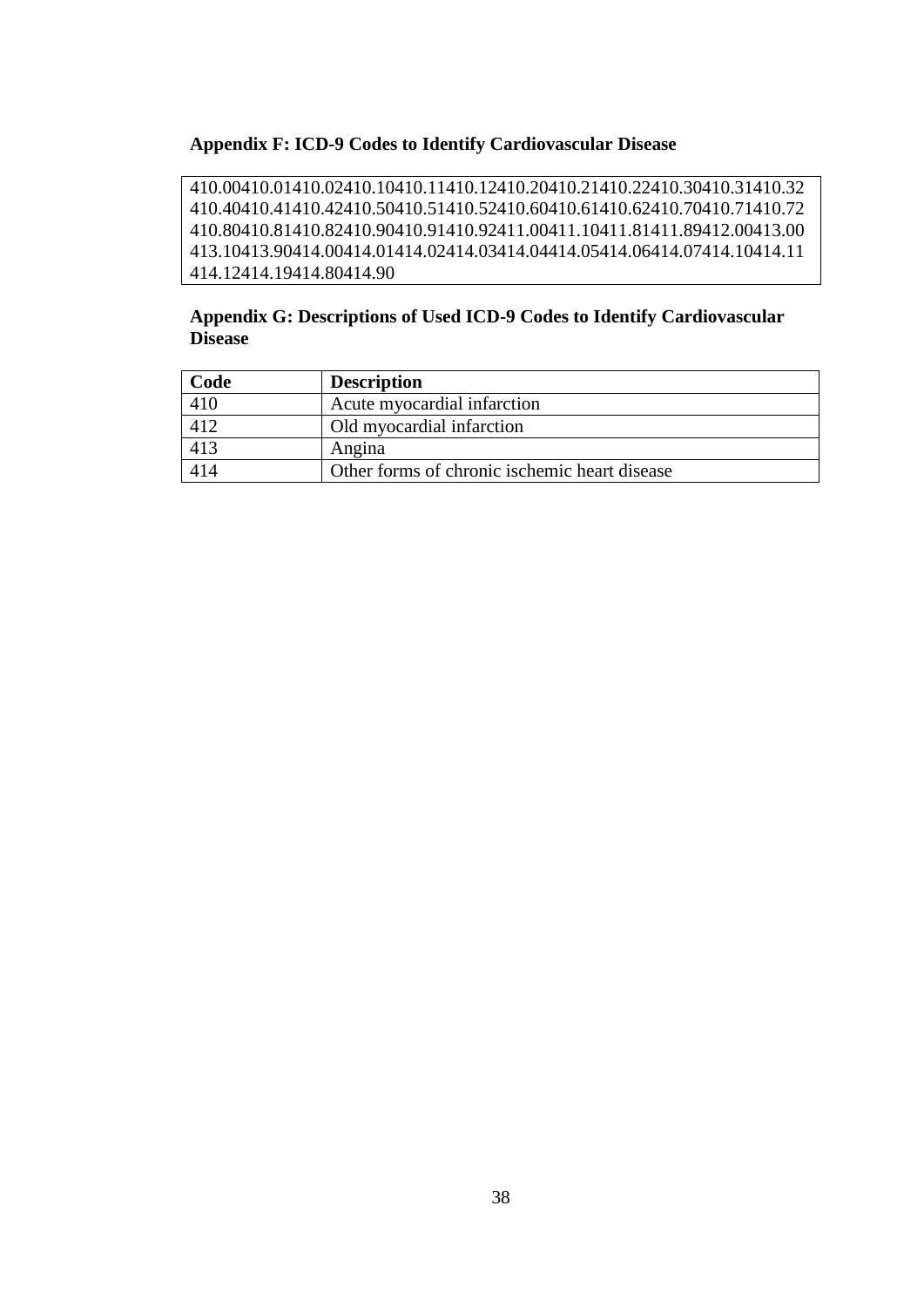#### **BIBLOGRAPHY**

Afifi AA, Morisky DE, Kominski GF, Kotlerman JB. Impact of disease management on health care utilization: evidence from the "Florida: A Health State (FAHS)" Medicaid program. Prev Med. 2007;44(6):547-553.

Albisser AM, Harris RI, Albisser JB, Sperlich M. The impact of initiatives in education, self-management training, and computer-assisted self-care on outcomes in diabetes disease management. Diabetes Technol Ther. 2001;3(4):571-579.

American Diabetes Association. Economic costs of diabetes in the U.S. in 2012. Diabetes Care. 2013;35:1033-1046.

American Diabetes Association. Standards of medical care in diabetes - 2014. Diabetes Care. 2013;37(Suppl 1):S14-S80. doi: 10.2337/dc14-s014.

Beich J, Scanlon DP, Ulbrecht J, Ford EW, Ibrahim IA. The role of disease management in pay-for-performance programs for improving the care of chronically ill patients. Med Care Res Rev. 2006;63(1 Suppl):96S-116S.

Benedetti R, Flock B, Pedersen S, Ahern M. Improved clinical outcomes for feefor-service physician practices participating in a diabetes care collaborative. Jt Comm J Qual Saf. 2004;30(4):187-194.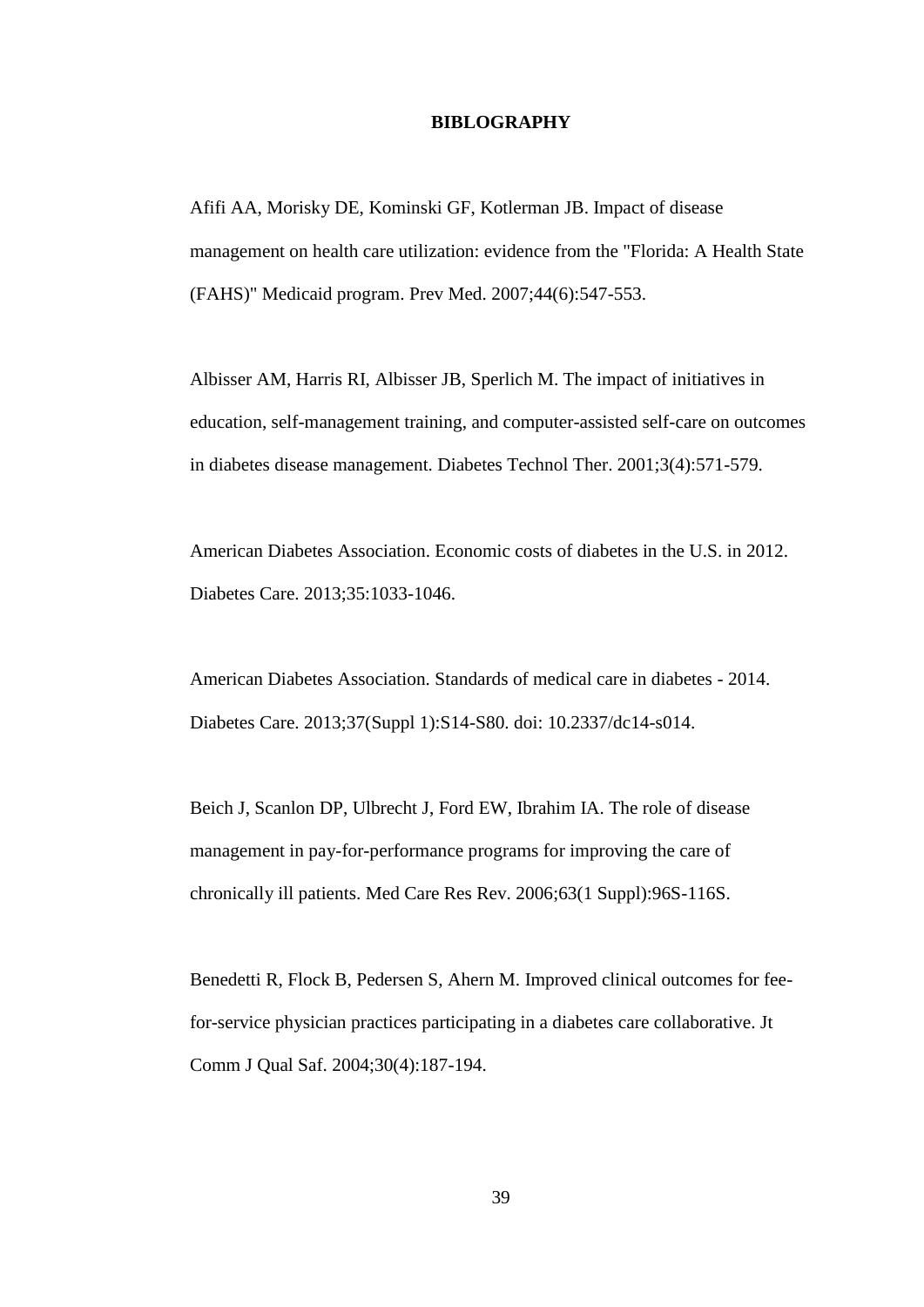Berg GD, Wadhwa S. Health services outcomes for a diabetes disease management program for the elderly. Dis Manag. 2007;10(4):226-234.

Berringer R, Shibley MC, Cary CC, Pugh CB, Powers PA, Rafi JA. Outcomes of a community pharmacy-based diabetes monitoring program. J Am Pharm Assoc (Wash). 1999;39(6):791-797.

Blandford L, Dans PE, Ober JD, Wheelock C. Analyzing variations in medication compliance related to individual drug, drug class, and prescribing physician. J Manag Care Pharm. 1999;5(1):47-51.

Bullano MF, Fisher MD, Grochulski WD, Menditto L, Willey VJ. Hypoglycemic events and glycosylated hemoglobin values in patients with type 2 diabetes mellitus newly initiated on insulin glargine or premixed insulin combination products. Am J Health Syst Pharm. 2006;63(24):2473-2482.

Bunting BA, Cranor CW. The Asheville Project: long-term clinical, humanistic, and economic outcomes of a community-based medication therapy management program for asthma. J Am Pharm Assoc (2003). 2006;46(2):133-147.

Bunting BA, Smith BH, Sutherland SE. The Asheville Project: Clinical and economic outcomes of a community-based long-term medication therapy management program for hypertension and dyslipidemia. J Am Pharm Assoc (2003). 2008;48(1):23-31.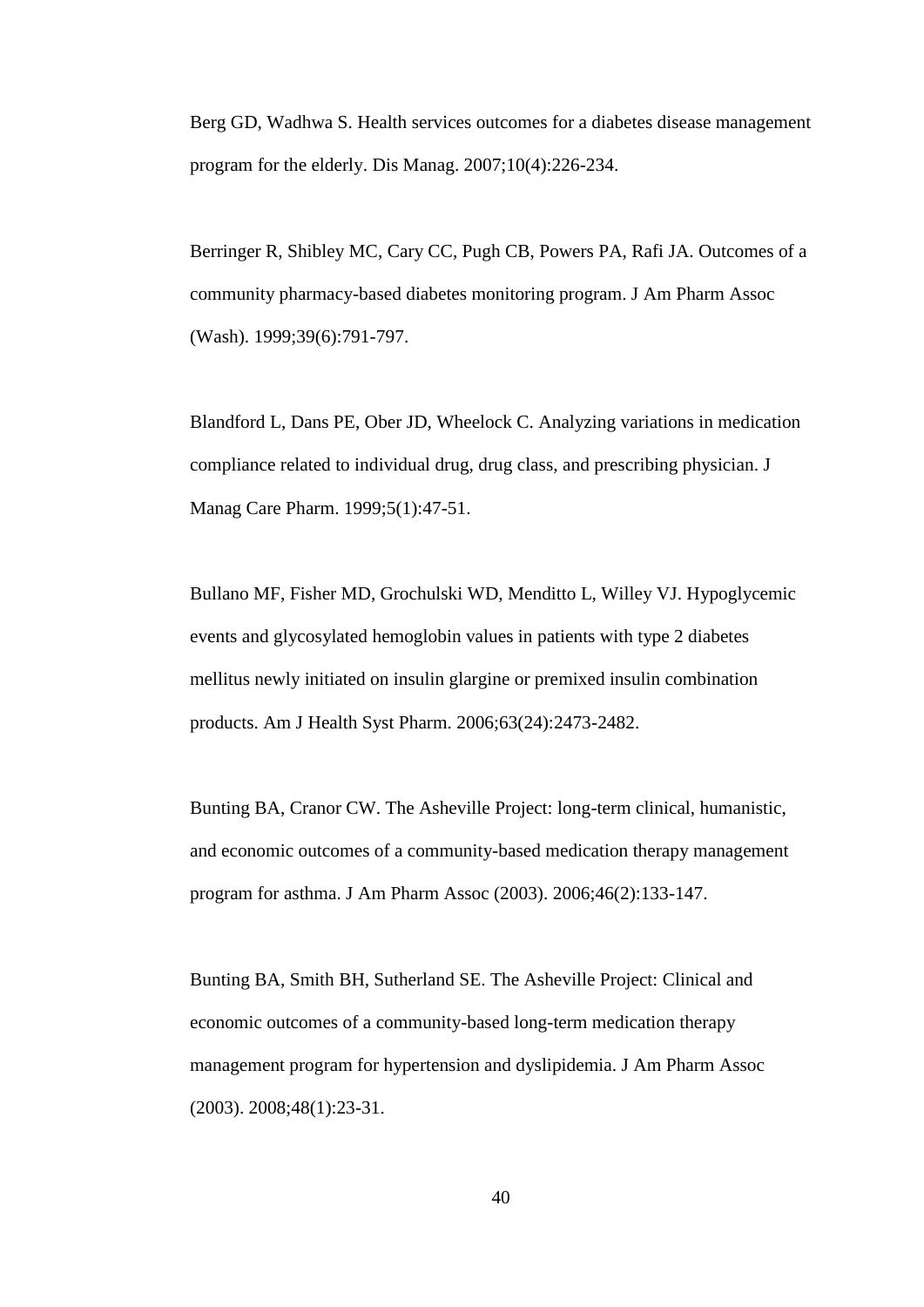Chernew ME, Shah MR, Wegh A, Rosenberg SN, Juster IA, Rosen AB, et al. Impact of decreasing copayments on medication adherence within a disease management environment. Health Affairs.2008;27(1):103–112.

Chin MH, Drum ML, Guillen M, Rimington A, Levie JR, Kirchhoff AC, et al. Improving and sustaining diabetes care in community health centers with the health disparities collaboratives. Med Care. 2007;45(12):1135-1145.

Clouse JC, Zitter M, Herman ME. Health economic considerations in the management of type 2 diabetes. Manag Care Interface. 2002;15(1):66-71.

Coberley CR, McGinnis M, Orr PM, Coberley SS, Hobgood A, Hamar B, et al. Association between frequency of telephonic contact and clinical testing for a large, geographically diverse diabetes disease management population. Dis Manag. 2007;10(2):101-109.

Cranor CW, Christensen DB. The Asheville Project: factors associated with outcomes of a community pharmacy diabetes care program. J Am Pharm Assoc (Wash). 2003;43(2):160-172.

Cranor CW, Christensen DB. The Asheville Project: short-term outcomes of a community pharmacy diabetes care program. J Am Pharm Assoc (Wash). 2003;43(2):149-159.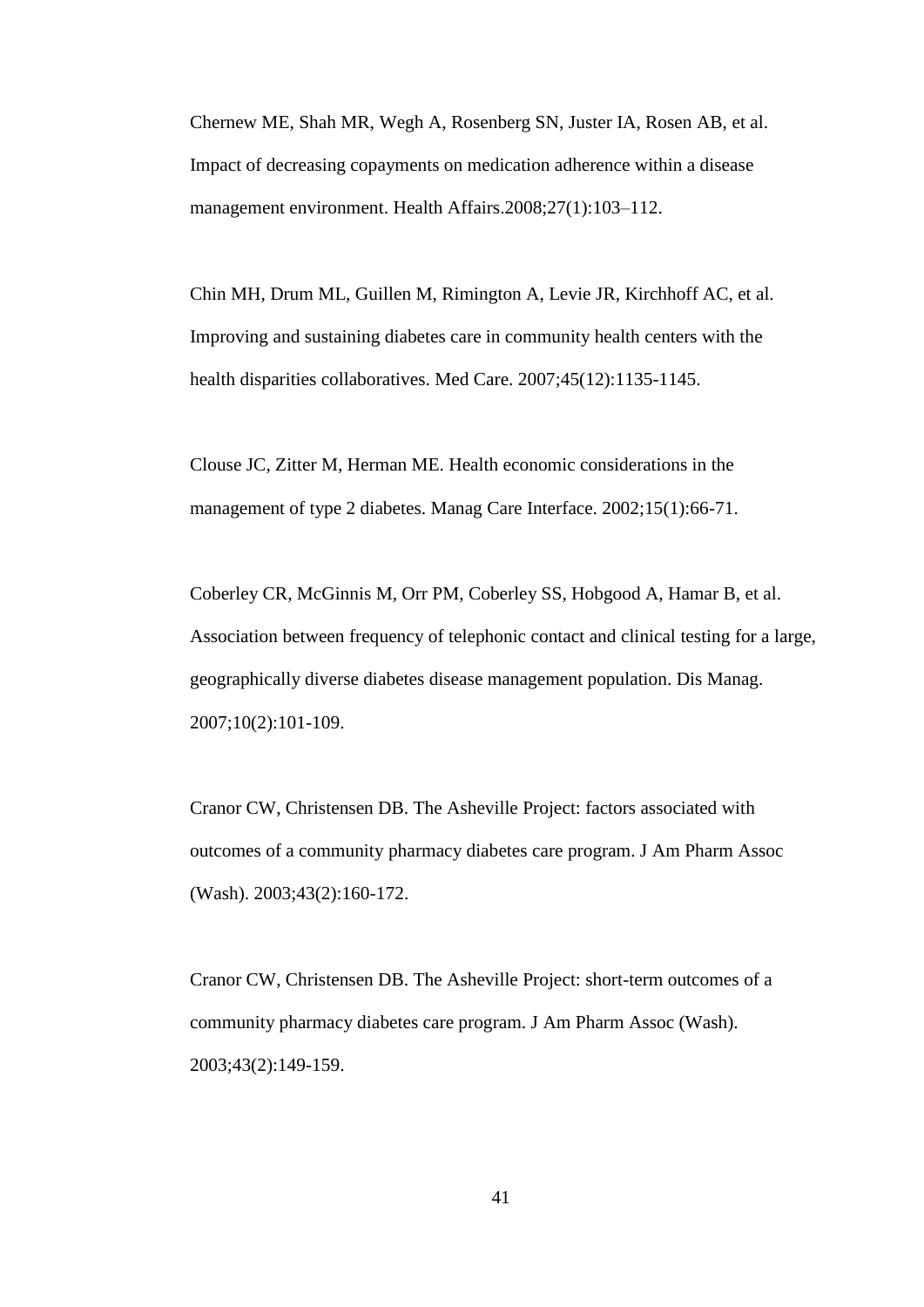Cranor CW. Bunting BA, Christensen DB. The Asheville Project: long-term clinical and economic outcomes of a community pharmacy diabetes care program. J Am Pharm Assoc (Wash) 2003;43(2):173–184.

Cutler TW, Palmieri J, Khalsa M, Stebbins M. Evaluation of the relationship between a chronic disease care management program and california pay-forperformance diabetes care cholesterol measures in one medical group. J Manag Care Pharm. 2007;13(7):578-588.

Daneman D. Type 1 diabetes. Lancet. 2006;367(9513):847-858.

De Bruin SR, Heijink R, Lemmens LC, Struijs JN, Baan CA. Impact of disease management programs on healthcare expenditures for patients with diabetes, depression, heart failure or chronic obstructive pulmonary disease: a systematic review of the literature. Health Policy. 2011;101(2):105-121.

Dore DD, Trivedi AN, Mor V, Lapane KL. Association between extent of thiazolidinedione exposure and risk of acute myocardial infarction. Pharmacotherapy. 2009;29(7):775-783.

Fera T, Bluml BM, Ellis WM, Schaller CW, Garret DG. The Diabetes Ten City Challenge: interim clinical and humanistic outcomes of a multisite community pharmacy diabetes care program. J Am Pharm Assoc (2003). 2008;48(2):181-190.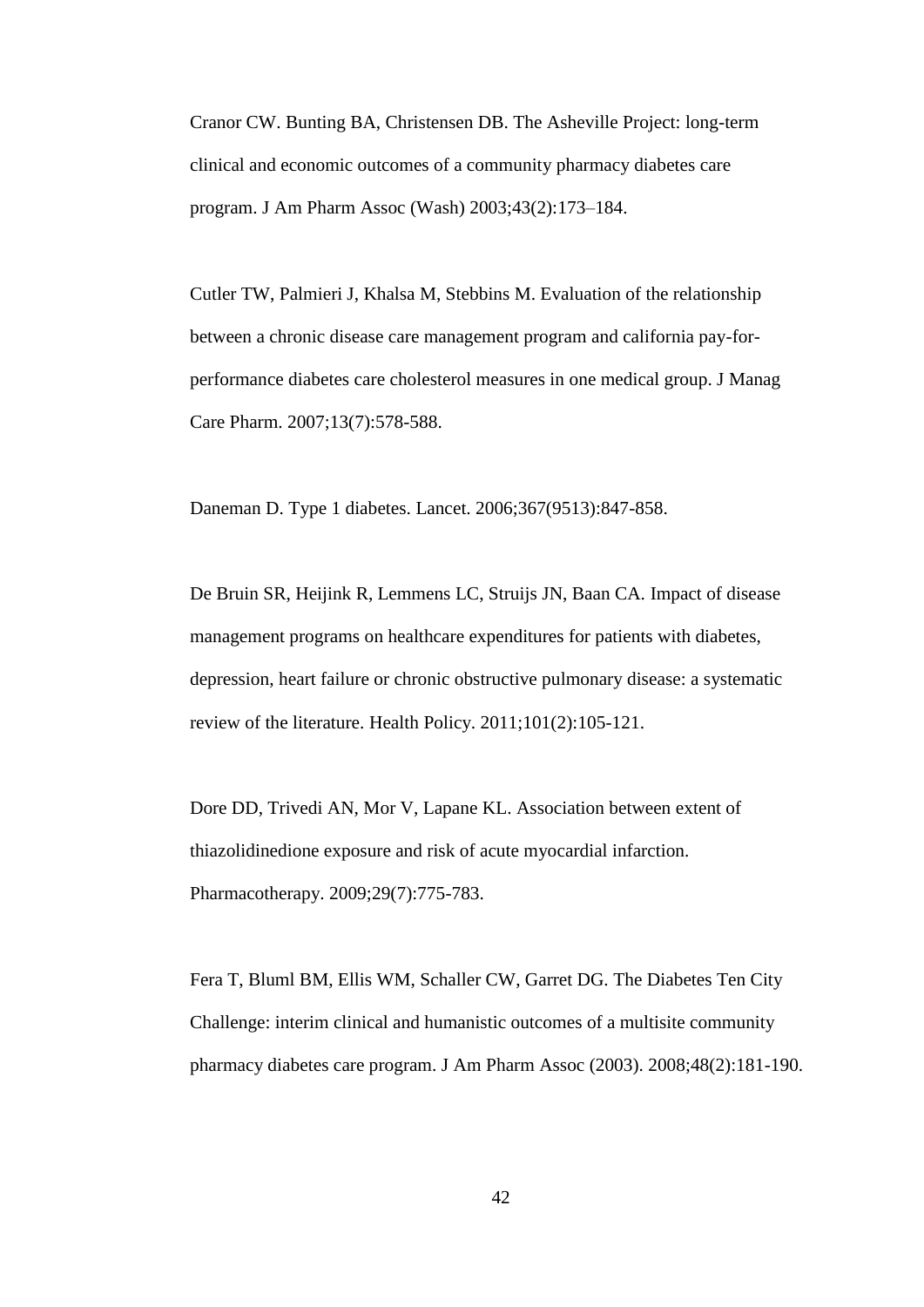Garrett DG, Martin LA. The Asheville Project: participants' perceptions of factors contributing to the success of a patient self-management diabetes program. J Am Pharm Assoc (Wash). 2003;43(2):185-190.

Gibson, TB, Wang S, Kelly E, Brown C, Turner C, Frech-Tamas F et al. A valuebased insurance design program at a large company boosted medication adherence for employees with chronic illnesses. Health Aff (Millwood). 2011;30(1):109-117.

Grenard JL, Munjas BA, Adams JL, Suuorp M, McGlynn EA, Gellad WF. Depression and medication adherence in the treatment of chronic diseases in the United States: a meta-analysis. J Gen Intern Med.2011;26(10):1175–1182.

Harris MI, Flegal KM, Cowie CC, Eberhardt MS, Goldstein DE, Little RR, et al. Prevalence of diabetes, impaired fasting glucose and impaired glucose tolerance in US adults. The Third National Health and Nutrition Examination Survey, 1988- 1994. Diabetes Care. 1998;21(4):518-524.

Herrin J, Nicewander DA, Hollander PA, Couch CE, Winter FD, Haydar ZR, et al. Effectiveness of diabetes resource nurse case management and physician profiling in a fee-for-service setting: a cluster randomized trial. Proc (Bayl Univ Med Cent). 2006;19(2):95-102.

Home PD, Pocock SJ, Beck-Nielsen H, Curtis PS, Gomis R, Hanefeld M, et al. Rosiglitazone evaluated for cardiovascular outcomes in oral agent combination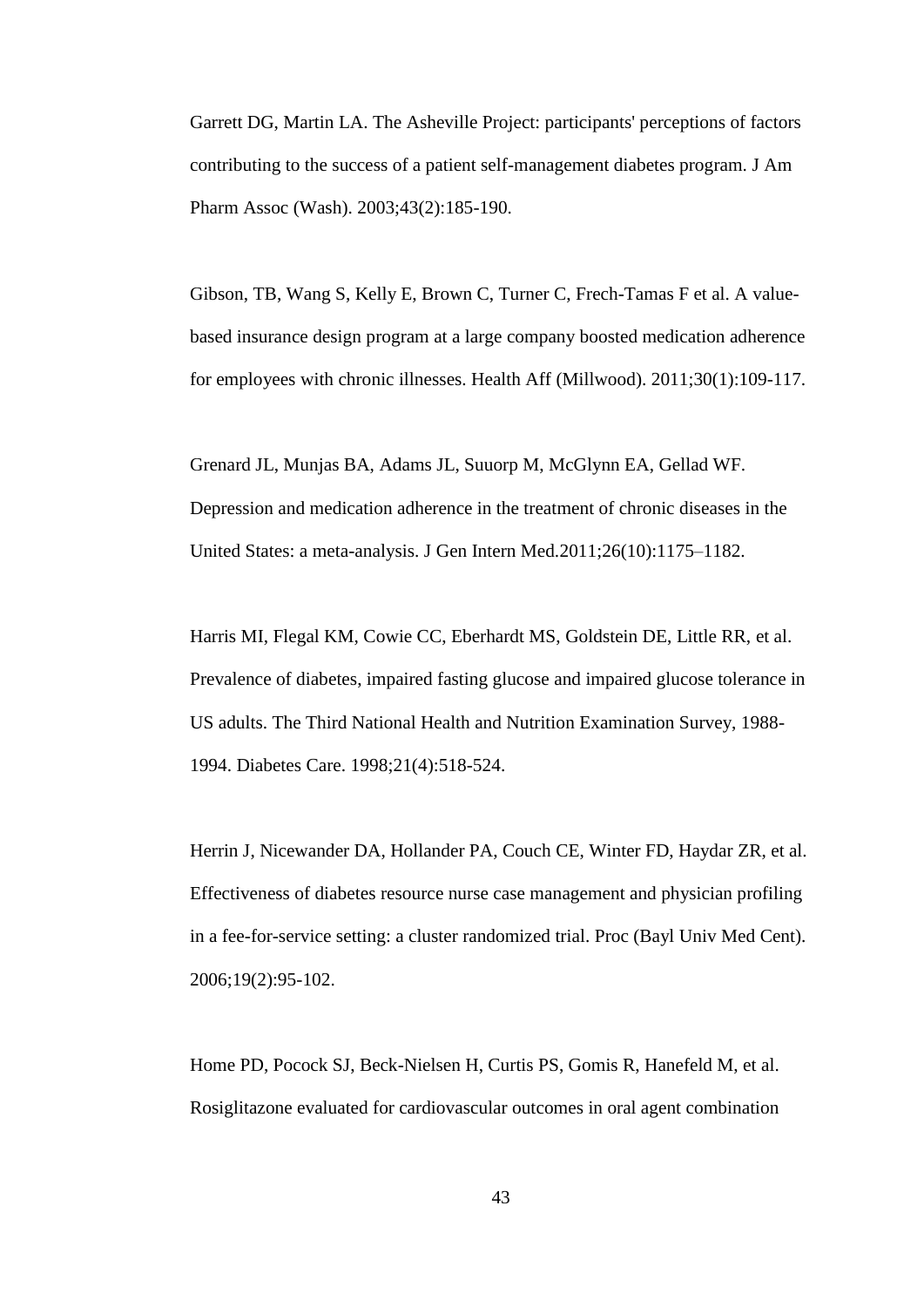therapy for type 2 diabetes (RECORD): a multicentre, randomised, open-label trial. Lancet. 2009;373(9681):2125-2135.

Hoyert DL, Xu J. Deaths: preliminary data for 2011. Natl Vital Stat Rep. 2012; 61(6):1-51.

Ibrahim IA, Beich J, Sidorov J, Gabbay R, Yu L. Measuring outcomes of type 2 diabetes disease management program in an HMO setting. South Med J. 2002;95(1):78-87.

ICD-9-CM Official Guidelines for Coding and Reporting. Centers for Medicare & Medicaid Services; 2011. Available at

[http://www.cdc.gov/nchs/data/icd/icd9cm\\_guidelines\\_2011.pdf.](http://www.cdc.gov/nchs/data/icd/icd9cm_guidelines_2011.pdf) Accessed July 17, 2015.

ICD-9 Code Lookup. Centers for Medicare & Medicaid Services; 2014. Available at [http://www.cms.gov/medicare-coverage-database/staticpages/icd-9-code](http://www.cms.gov/medicare-coverage-database/staticpages/icd-9-code-lookup.aspx)[lookup.aspx.](http://www.cms.gov/medicare-coverage-database/staticpages/icd-9-code-lookup.aspx) Accessed July 17, 2015.

Ilag LL, Martin CL, Tabaei BP, Isaman DJ, Burke R, Greene DA, et al. Improving diabetes processes of care in managed care. Diabetes Care. 2003;26(10):2722-2727.

Kepple SR. Pharmacists in Asheville, North Carolina, pick up city paychecks for diabetes services. Am J Health Syst Pharm. 1998;55:10-13.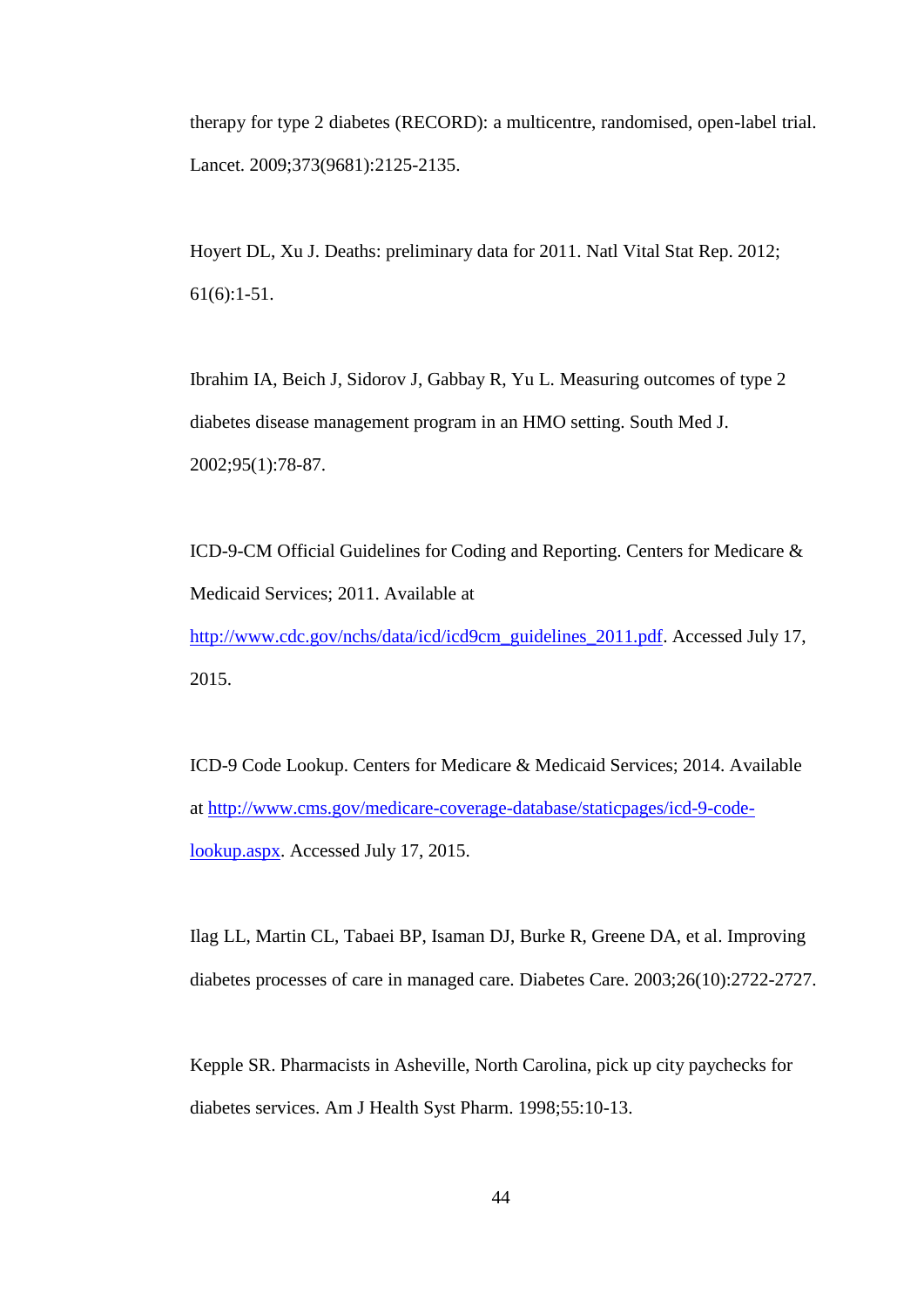Kogut SJ, Johnson S, Higgins T, Quilliam B. Evaluation of a program to improve diabetes care through intensified care management activities and diabetes medication copayment reduction. J Manag Care Pharm. 2012;18(4):297-310.

Lamanna C, Monami M, Marchionni N, Mannucci E. Effect of metformin on cardiovascular events and mortality: a meta-analysis of randomized clinical trials. Diabetes Obes Metab. 2011;13(3):221-228.

Lavery LA Wunderlich RP, Tredwell JL. Disease management for the diabetic foot: effectiveness of a diabetic foot prevention program to reduce amputations and hospitalizations. Diabetes Res Clin Pract. 2005;70(1):31–37.

Lavery LA, Armstrong DG, Wunderlich RP, Mohler MJ, Wendel CS, Lipsky BA. Risk factors for foot infections in individuals with diabetes. Diabetes Care. 2006;29(6):1288-1293.

Lee GC, Mick T, Lam T. The Hickory Project builds on the Asheville Project-an example of community-based diabetes care management. J Manag Care Pharm. 2007;13(6):531-533.

Love TE, Cebul RD, Einstadter D, Jain AK, Miller H, Harris CM, et al. Electronic medical record-assisted design of a cluster-randomized trial to improve diabetes care and outcomes. J Gen Intern Med. 2008;23(4):383-391.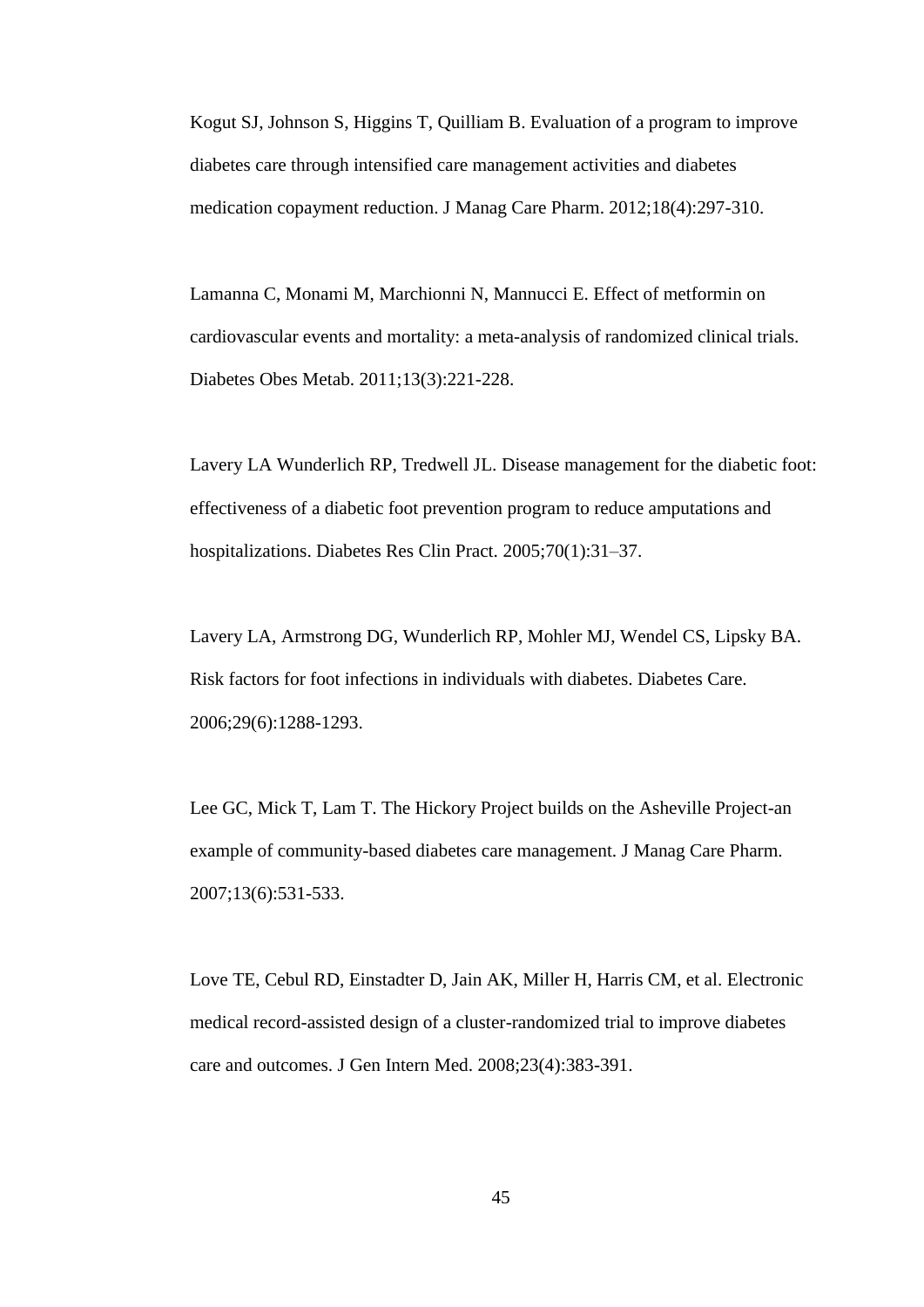Machado M, Bajcar J, Guzzo FC, Einarson TR. Sensitivity of patient outcomes to pharmacist interventions. Part I: systematic review and meta-analysis in diabetes management. Ann Pharmacother. 2007;41(10):1569-1582.

Mangione CM, Gerzoff RB, Williamson DF, Steers WN, Kerr EA, Brown AF, et al. The association between quality of care and the intensity of diabetes disease management programs. Ann Intern Med. 2006;145(2):107-116.

McCord AD. Clinical impact of a pharmacist-managed diabetes mellitus drug therapy management service. Pharmacotherapy. 2006;26(2):248-253.

National Diabetes Fact Sheet: national estimates and general information on Diabetes and prediabetes in the United States, 2011. Atlanta, GA: Centers for Disease Control and Prevention; 2011. Available at http://www.cdc.gov/diabetes/pubs/pdf/ndfs 2011.pdf. Accessed November 20, 2013.

Nau DP, Pacholski AM. Impact of pharmacy care services on patients' perceptions of health care quality for diabetes. J Am Pharm Assoc (2003). 2007;47(3):358-365.

Norris SL, Engelgau MM, Naravan KM. Effectiveness of self-management training in type 2 diabetes: a systematic review of randomized controlled trials. Diabetes Care. 2001;24(3):561-587.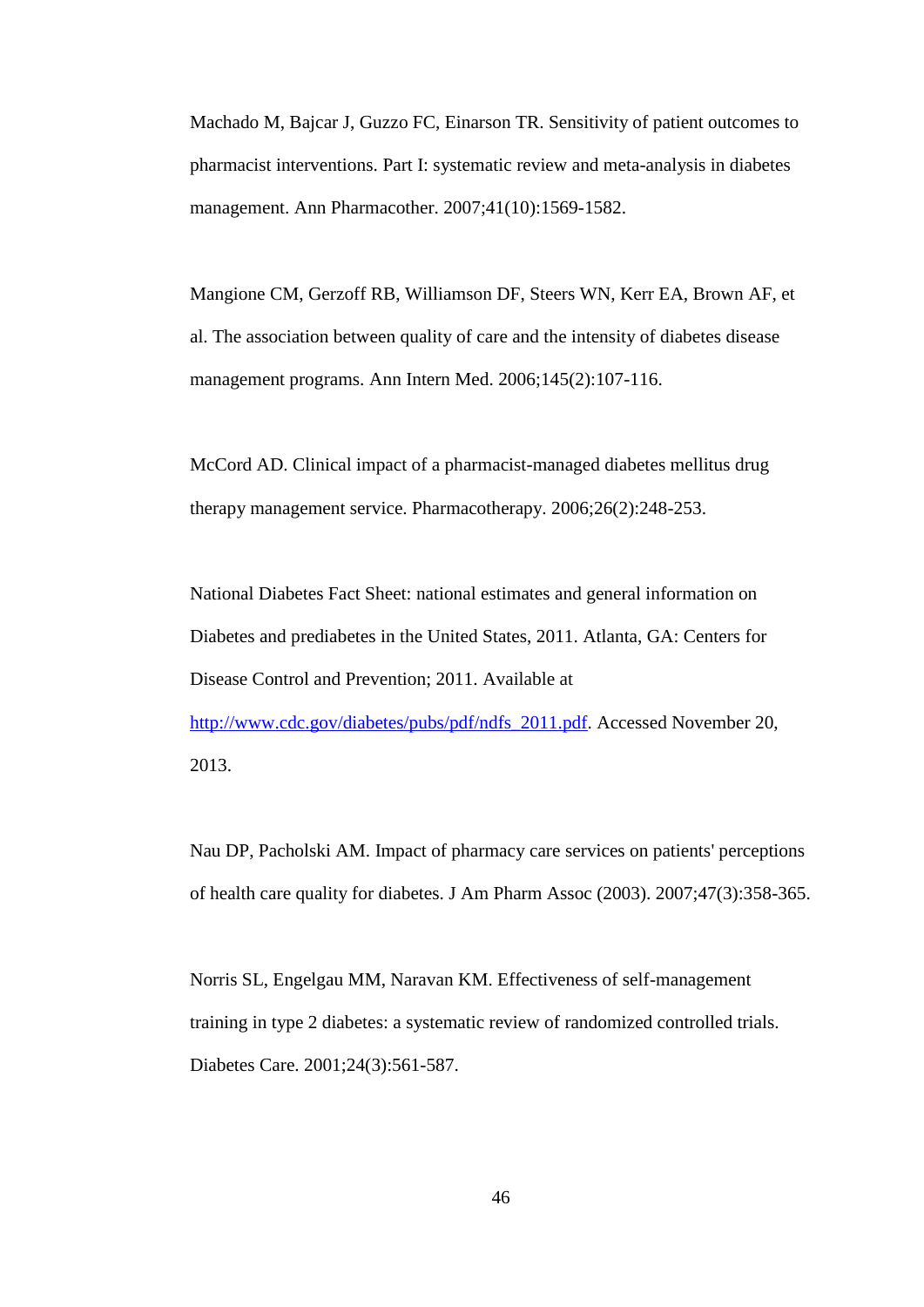Norris SL, Nichols PJ, Caspersen CJ, Glasgow RE, Engelgau MM, Jack L, et al. The effectiveness of disease and case management for people with diabetes. A systemic review. Am J Prev Med. 2002;22(4 Suppl):15-38.

Nyenwe EA, Jerkins TW, Umpierrez GE, Kitabchi AE. Management of type 2 diabetes: evolving strategies for the treatment of patients with type 2 diabetes. Metabolism. 2011;60(1):1-23.

Okano GJ, Rascati KL, Wilson JP, Remund DD, Grabenstein JD, Brixner DI. Patterns of antihypertensive use among patients in the US Department of Defense database initially prescribed an angiotensin-converting enzyme inhibitor or calcium channel blocker. Clin Ther. 1997;19(6):1433-1445.

Patrick K, Stickles JD, Turpin RS, Simmons JB, Jackson J, Bridges E, et al. Diabetes disease management in Medicaid managed care: a program evaluation. Dis Manag. 2006;9(3):144-156.

Pearson SA, Ross-Degnan D, Payson A, Soumerai SB. Changing medication use in managed care: a critical review of the available evidence. Am J Manag Care. 2003;9(11):715-731.

Recommendations for healthcare system and self-management education interventions to reduce morbidity and mortality from diabetes. Am J Prev Med. 2002;22(4 Suppl):10-14.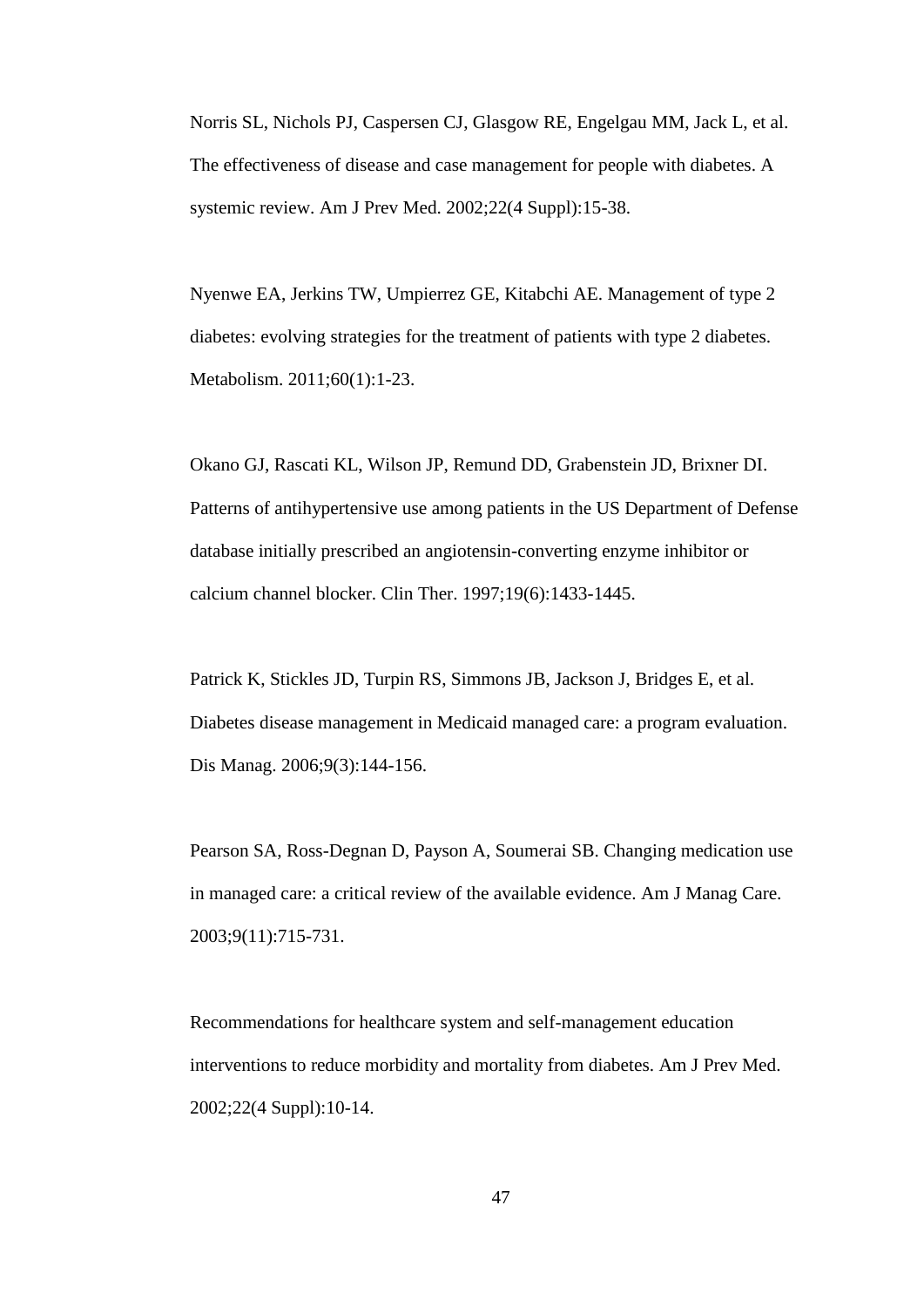Renders CM, Valk GD, Griffin SJ, Wagner EH, Eijk Van JT, Assendelft WJ. Interventions to improve the management of diabetes in primary care, outpatients, and community settings: a systematic review. Diabetes Care. 2001;24(10):1821- 1833.

Rubin RJ, Dietrich KA, Hawk AD. Clinical and economic impact of implementing a comprehensive diabetes management program in managed care. J Clin Endocrinol Metab. 1998;83(8):2635-2642.

Sclar DA, Robison LM, Skaer TL, Legg RF, Nemec NL, Galin RS, et al. Antidepressant pharmacotherapy: economic outcomes in a health maintenance organization. Clin Ther. 1994;16(4):715-730.

Shepherd M. Unprecedented opportunities for managed care organizations and community pharmacies to work together. J Manag Care Pharm. 2007;13(5):426- 428.

Sidorov J, Gabbay R, Harris R, Shull RD, Girolami S, Tomcavage J, et al. Disease management for Diabetes mellitus: Impact on Hemoglobin A1C. Am J Manag Care. 2000;6(11):1217–1226.

Sidorov J, Shull R, Tomcavage J, Girolami S, Lawton N, Harris R. Does diabetes disease management save money and improve outcomes? A report of simultaneous short-term savings and quality improvement associated with a health maintenance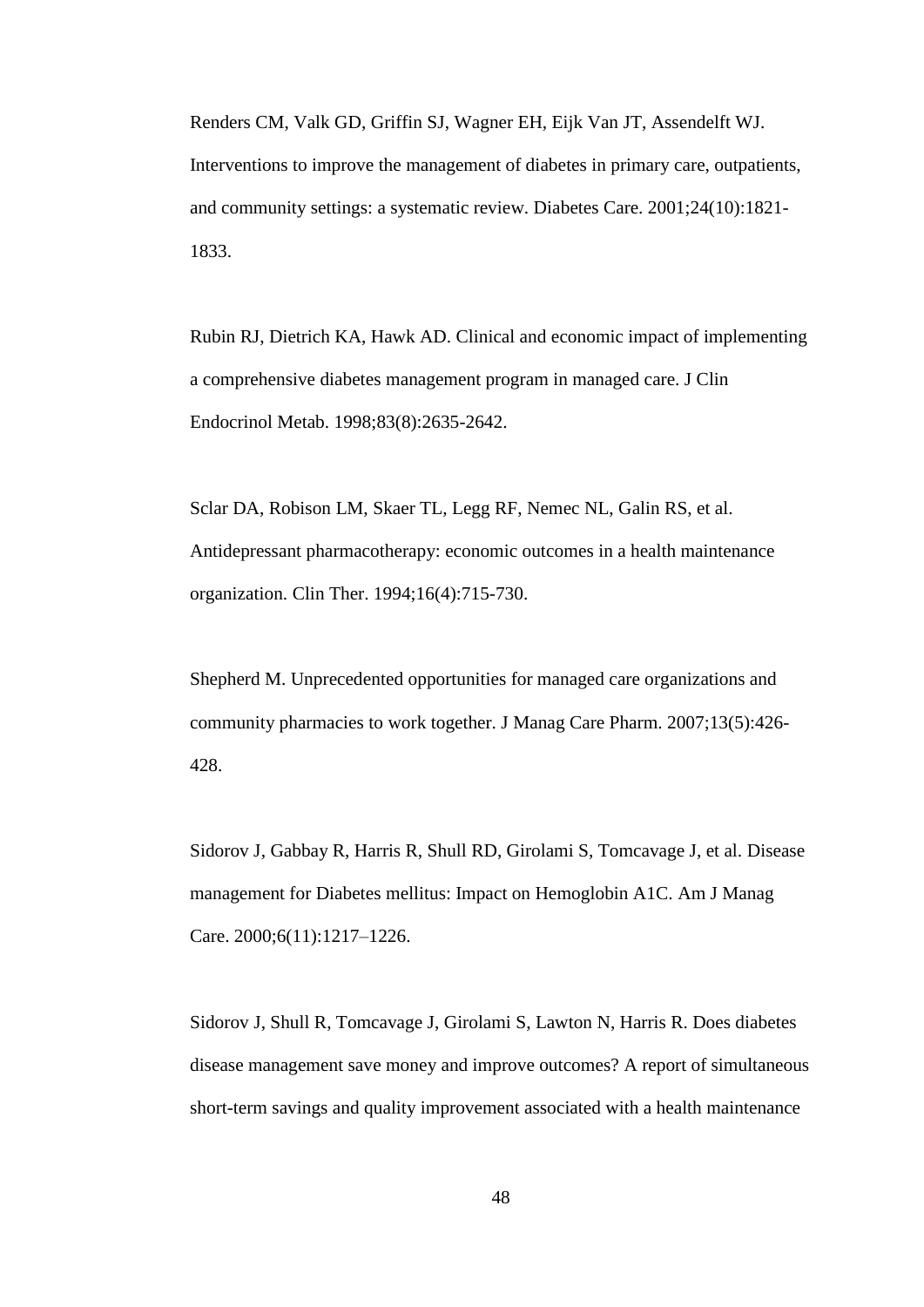organization-sponsored disease management program among patients fulfilling health employer data and information set criteria. Diabetes Care. 2002;25:684–689.

Smith SA, Shah ND, Bryant SC, Christianson TJ, Bjornsen SS, Giesler PD, et al. Chronic care model and shared care in diabetes: randomized trial of an electronic decision support system. Mayo Clin Proc. 2008;83(7):747-757.

Stroebel RJ, Scheitel SM, Fitz JS, Herman RA, Naessens JM, Scott CG, et al. A randomized trial of three diabetes registry implementation strategies in a community internal medicine practice. Jt Comm J Qual Improv. 2003;28(8):441- 450.

Thiebaud P, Demand M, Wolf SA, Alipuria LL, Ye Q, Gutierrez PR. Impact of disease management on utilization and adherence with drugs and tests: the case of diabetes treatment in the Florida: a Healthy State (FAHS) program. Diabetes Care. 2008;31(9):1717-1722.

Viswanathan M, Golin CE, Jones CD, Ashok M, Blalock SJ, Wines RC et al. Interventions to improve adherence to self-administered medications for chronic diseases in the United States: a systematic review. Ann Intern Med. 2012;157(11):785-795.

Weber V, Bloom F, Pierdon S, Wood C. Employing the electronic health record to improve diabetes care: a multifaceted intervention in an integrated delivery system. J Gen Intern Med. 2008;23(4):379-382.